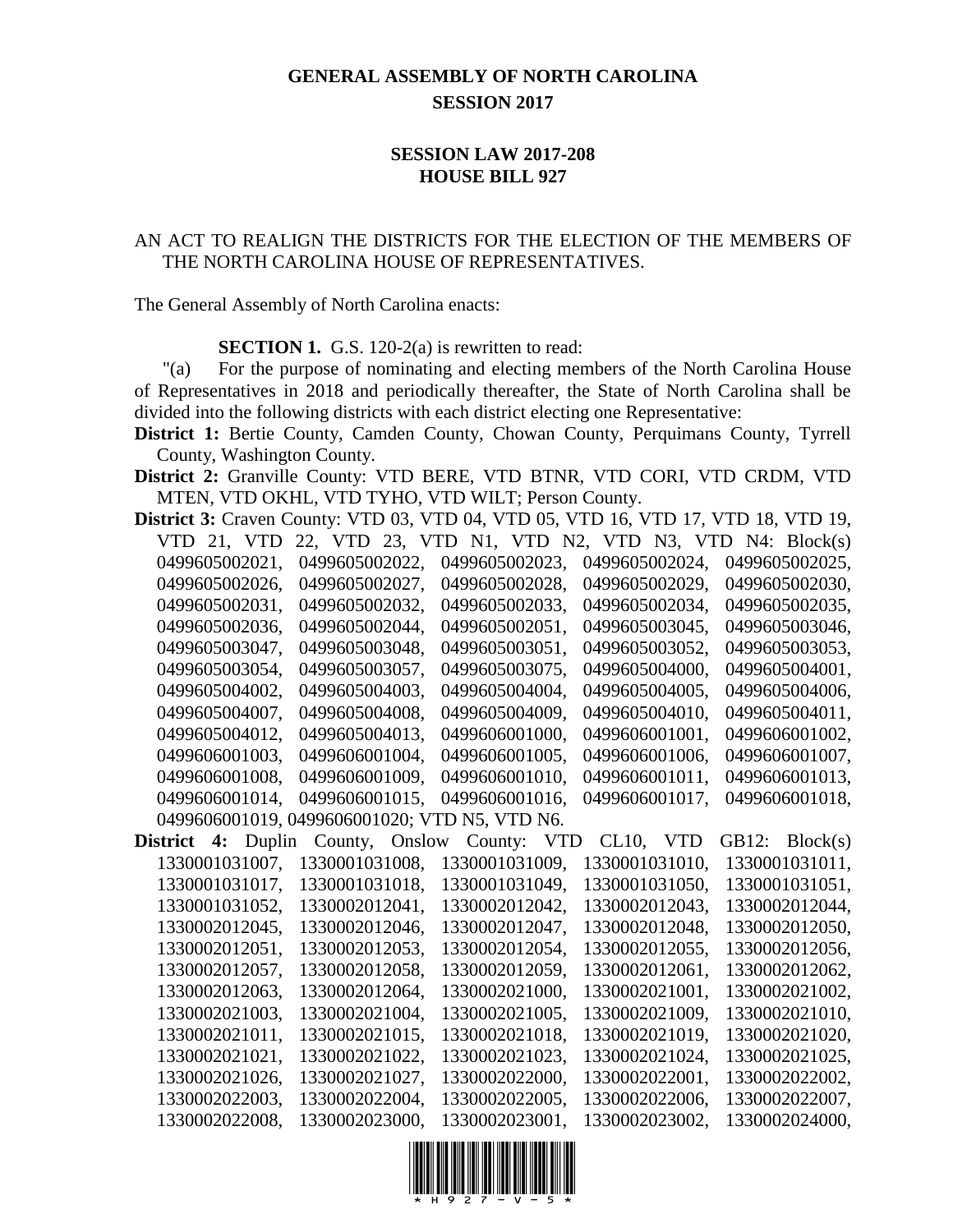1330002024001, 1330002024013, 1330002024019, 1330012001000, 1330012001015, 1330012001016; VTD HN14, VTD NM13, VTD RL09.

**District 5:** Gates County, Hertford County, Pasquotank County.

**District 6:** Currituck County, Dare County, Hyde County, Pamlico County.

**District 7:** Franklin County, Nash County: VTD 0001, VTD 0004, VTD 0005, VTD 0006, VTD 0008.

| <b>District 8:</b> Pitt County: VTD 0101, VTD 0301, VTD 0401, VTD 0701, VTD 0800A, VTD  |                   |                                                            |                                                                          |                |
|-----------------------------------------------------------------------------------------|-------------------|------------------------------------------------------------|--------------------------------------------------------------------------|----------------|
|                                                                                         |                   |                                                            | 0800B, VTD 0901, VTD 1501, VTD 1503, VTD 1504, VTD 1505A, VTD 1505B, VTD |                |
| 1506,<br><b>VTD</b>                                                                     | 1507:<br>Block(s) | 1470001003052,                                             | 1470001003067,                                                           | 1470001003068, |
| 1470002013014,                                                                          | 1470002013015,    | 1470002013016,                                             | 1470002013017,                                                           | 1470002013018, |
| 1470002013021,                                                                          | 1470002013022,    | 1470002013023,                                             | 1470002013024,                                                           | 1470002013025. |
| 1470002013026,                                                                          | 1470002013027,    | 1470002013028,                                             | 1470002013030,                                                           | 1470002013031, |
| 1470002021000,                                                                          | 1470002021001,    | 1470002021002,                                             | 1470002021003,                                                           | 1470002021004, |
| 1470002021005,                                                                          | 1470002021006,    | 1470002021007,                                             | 1470002021008,                                                           | 1470002021009, |
| 1470002021010,                                                                          | 1470002021011,    | 1470002021012,                                             | 1470002021013,                                                           | 1470002021014, |
| 1470002021015,                                                                          | 1470002021016,    | 1470002021017,                                             | 1470002021018,                                                           | 1470002021019, |
| 1470002021020,                                                                          | 1470002021021,    | 1470002021022,                                             | 1470002021023,                                                           | 1470002022000, |
| 1470002022001,                                                                          | 1470002022002,    | 1470002022003,                                             | 1470002022004,                                                           | 1470002022005, |
| 1470002022006,                                                                          | 1470002022007,    | 1470002022008,                                             | 1470002022009,                                                           | 1470002022010, |
| 1470002022011,                                                                          | 1470002022012,    | 1470004001000,                                             | 1470004001001,                                                           | 1470004001002, |
| 1470004001003,                                                                          | 1470004001004,    | 1470004001005,                                             | 1470004001006,                                                           | 1470004001007, |
| 1470004001008,                                                                          | 1470004001009.    | 1470004001010,                                             | 1470004001011,                                                           | 1470004001012, |
| 1470004001013,                                                                          | 1470004001014,    | 1470004001015,                                             | 1470004001016,                                                           | 1470004001017, |
|                                                                                         |                   | 1470004001018; VTD 1507B, VTD 1508A, VTD 1512A, VTD 1512B. |                                                                          |                |
| <b>District 9:</b> Pitt County: VTD 0501, VTD 0601, VTD 1101, VTD 1102A, VTD 1102B, VTD |                   |                                                            |                                                                          |                |
|                                                                                         |                   | 1201, VTD 1301, VTD 1402A, VTD 1402B, VTD                  | 1403A: $Block(s)$                                                        | 1470012001047, |
| 1470013011040,                                                                          | 1470013011041,    | 1470013011042,                                             | 1470013011043,                                                           | 1470013011044, |
| 1470013011045,                                                                          | 1470013011046,    | 1470013011047,                                             | 1470013011048,                                                           | 1470013011049, |
| 1470013011050,                                                                          | 1470013011051,    | 1470013011052,                                             | 1470013011053,                                                           | 1470013011054, |
| 1470013011075,                                                                          | 1470013011076,    | 1470013011077,                                             | 1470013011078,                                                           | 1470013011079, |
| 1470013012000,                                                                          | 1470013012001,    | 1470013012002,                                             | 1470013012003,                                                           | 1470013012004, |
| 1470013012005,                                                                          | 1470013012006,    | 1470013012007,                                             | 1470013012008,                                                           | 1470013012009, |
| 1470013012010,                                                                          | 1470013012011,    | 1470013012012,                                             | 1470013012013,                                                           | 1470013012014, |
| 1470013012015,                                                                          | 1470013012016,    | 1470013012017,                                             | 1470013012018,                                                           | 1470013012019, |
| 1470013012020,                                                                          | 1470013012021,    | 1470013012022,                                             | 1470013012023,                                                           | 1470013012024, |
| 1470013012025,                                                                          | 1470013012026,    | 1470013012027,                                             | 1470013012028,                                                           | 1470013012029, |
| 1470013012030,                                                                          | 1470013012031,    | 1470013012032,                                             | 1470013012033,                                                           | 1470013012034, |
| 1470013012035,                                                                          | 1470013012036,    | 1470013012037,                                             | 1470013021000,                                                           | 1470013021001, |
| 1470013021002,                                                                          | 1470013021003,    | 1470013021004,                                             | 1470013021005,                                                           | 1470013021006, |
| 1470013021007,                                                                          | 1470013021008,    | 1470013021009,                                             | 1470013021010,                                                           | 1470013021011, |
| 1470013021012,                                                                          | 1470013021013,    | 1470013021014,                                             | 1470013021015,                                                           | 1470013021016, |
| 1470013021017,                                                                          | 1470013021018,    | 1470013021019,                                             | 1470013021020,                                                           | 1470013021021, |
| 1470013021022,                                                                          | 1470013021023,    | 1470013021024,                                             | 1470013021025,                                                           | 1470013021026, |
| 1470013021027,                                                                          | 1470013021028,    | 1470013021029,                                             | 1470013021030,                                                           | 1470013021031, |
| 1470013021032,                                                                          | 1470013021033,    | 1470013021034,                                             | 1470013021035,                                                           | 1470013021036, |
| 1470013021037,                                                                          | 1470013021038,    | 1470013021039,                                             | 1470013021040,                                                           | 1470013021041, |
| 1470013021042,                                                                          | 1470013021043,    | 1470013021044,                                             | 1470013021045,                                                           | 1470013021046, |
| 1470013021047,                                                                          | 1470013021048,    | 1470013021049,                                             | 1470013021050,                                                           | 1470013021051, |
| 1470013021052,                                                                          | 1470013021053,    | 1470013021054,                                             | 1470013031044,                                                           | 1470013031048, |
| 1470013031049,                                                                          | 1470013031050,    | 1470013031051,                                             | 1470013031052,                                                           | 1470013031055, |
| 1470014011000,                                                                          | 1470014011001,    | 1470014011002,                                             | 1470014011003,                                                           | 1470014011067, |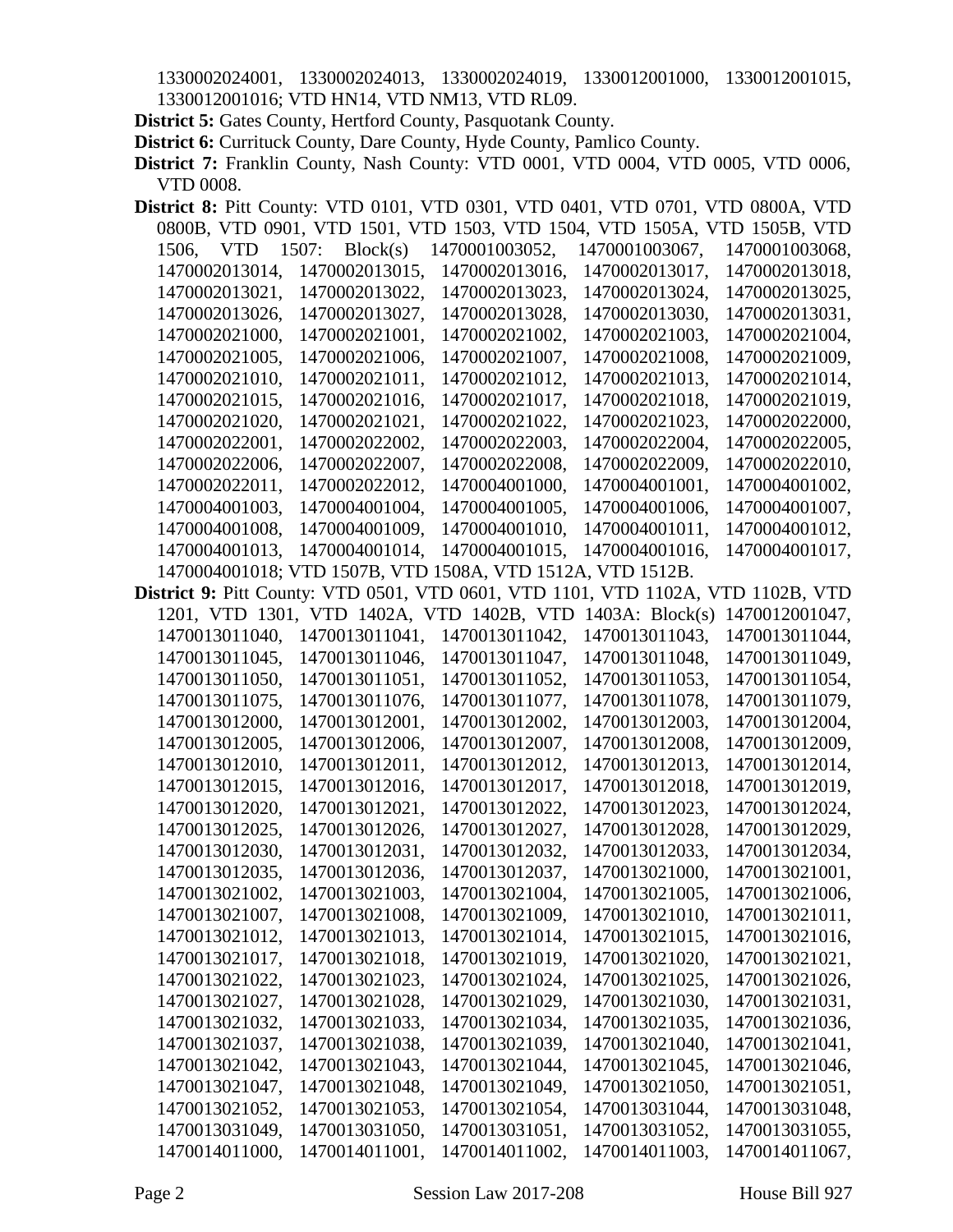1470014011068, 1470014022000, 1470014022001, 1470014022002, 1470014022003, 1470014022004, 1470014022005, 1470014022006, 1470014022007, 1470014022024, 1470014022026; VTD 1403B, VTD 1507: Block(s) 1470002011000, 1470002011001, 1470002011002, 1470002011003, 1470002011004; VTD 1508B, VTD 1509, VTD 1510A, VTD 1510B, VTD 1511A, VTD 1511B.

- **District 10:** Greene County, Johnston County: VTD PR04: Block(s) 1010405003018, 1010405003025, 1010413001006, 1010413001007, 1010413001008, 1010413001009, 1010413001010, 1010413001013, 1010413001014, 1010413001015, 1010413001016, 1010413001029, 1010413001030, 1010413001031, 1010413001032, 1010413001033, 1010413001034, 1010413001035, 1010413001036, 1010413001037, 1010413001041, 1010413001042, 1010413001043, 1010413001044, 1010413001045, 1010413001046, 1010413001047, 1010413001048, 1010413001049, 1010413001050, 1010413001051, 1010413001052, 1010413001053, 1010413001054, 1010413002000, 1010413002027; VTD PR07, VTD PR08; Wayne County: VTD 01, VTD 02, VTD 03, VTD 04, VTD 05, VTD 06, VTD 07, VTD 08, VTD 09: Block(s) 1910011011000, 1910011011001, 1910011011002, 1910011011003, 1910011011004, 1910011011015, 1910011011016, 1910011011017, 1910011011018, 1910011011025, 1910011013003, 1910011013006, 1910011013007, 1910011013033, 1910011013034, 1910011013035, 1910011013036, 1910011013037, 1910011013038, 1910011013039, 1910011013040, 1910011013049, 1910011013052, 1910011021000, 1910011021001, 1910011021002, 1910011021003, 1910011021004, 1910011021005, 1910011021006, 1910011021007, 1910011021008, 1910011021009, 1910011021010, 1910011021011, 1910011021012, 1910011021013, 1910011021014, 1910011021015, 1910011021016, 1910011021017, 1910011021028, 1910011021029, 1910011022000, 1910011022001, 1910011022002, 1910011022003, 1910011022004, 1910011022005, 1910011022006, 1910011022007, 1910011022008, 1910011022009, 1910011022010, 1910011022011, 1910011022012, 1910011022013, 1910011022014, 1910011022015, 1910011022016, 1910011022017, 1910011022018, 1910011022019, 1910011022020, 1910011022021, 1910011022022, 1910011022023, 1910011022024, 1910011022025, 1910011022026, 1910011022027, 1910011023000, 1910011023001, 1910011023002, 1910011023003, 1910011023004, 1910011023005, 1910011023006, 1910011023007, 1910011023008, 1910011023009, 1910011023010, 1910011023011, 1910011023012, 1910011023013, 1910011023014, 1910011023015, 1910011023016; VTD 14, VTD 15.
- **District 11:** Wake County: VTD 01-31, VTD 01-32, VTD 01-41, VTD 01-48, VTD 01-49, VTD 04-01, VTD 04-02, VTD 04-03, VTD 04-04, VTD 04-06, VTD 04-10, VTD 04-11, VTD 04-12, VTD 04-14, VTD 04-15, VTD 04-16, VTD 04-20, VTD 18-01, VTD 18-06, VTD 18-08: Block(s) 1830530031012, 1830530031013, 1830530031014, 1830530031015, 1830530031016, 1830530031017, 1830530031018, 1830530031019, 1830530031020, 1830530031021, 1830530031022, 1830530031023, 1830530031024, 1830530031025, 1830530031026, 1830530031027, 1830530031028, 1830530031029, 1830530031030, 1830530031031, 1830530031032, 1830530031033, 1830530031034, 1830530031035, 1830530031036, 1830530031037, 1830530031038, 1830530031039, 1830530031040, 1830530031041, 1830530031042, 1830530031043, 1830530031044, 1830530031045, 1830530031046, 1830530031047, 1830530031048, 1830530031049, 1830530031050, 1830530031051, 1830530031052, 1830530031053, 1830530031054, 1830530031055, 1830530031056, 1830530031057, 1830530031067, 1830530031074, 1830530031080. **District 12:** Lenoir County, Pitt County: VTD 0200A, VTD 0200B, VTD 1001, VTD 1403A:
- Block(s) 1470006032029, 1470006032037, 1470013011000, 1470013011001, 1470013011002, 1470013011003, 1470013011004, 1470013011005, 1470013011006, 1470013011007, 1470013011008, 1470013011009, 1470013011010, 1470013011011, 1470013011012, 1470013011013, 1470013011014, 1470013011015, 1470013011016,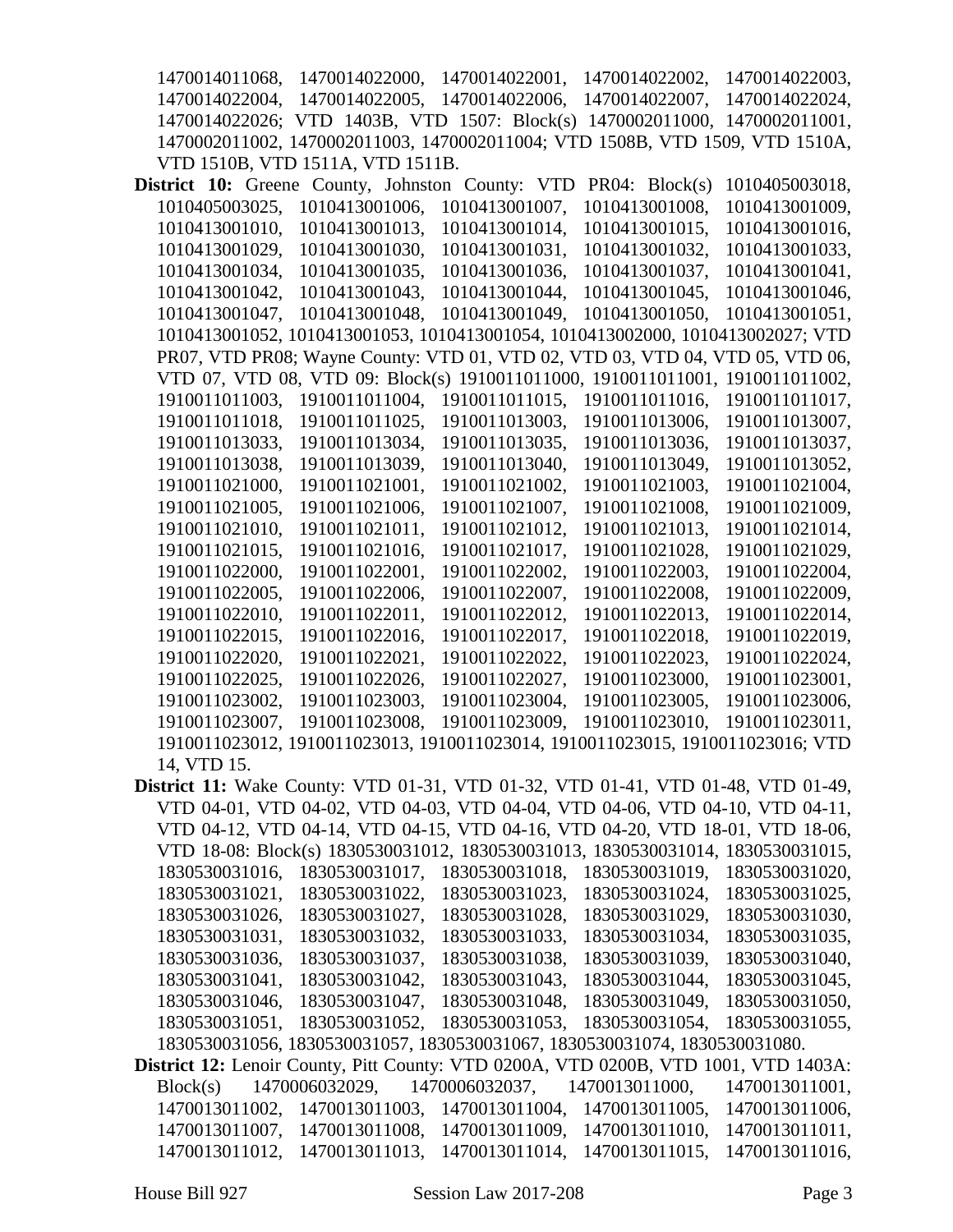| 1470013011017,                                                                      | 1470013011018.                | 1470013011019,                                                                 | 1470013011020,                | 1470013011021, |
|-------------------------------------------------------------------------------------|-------------------------------|--------------------------------------------------------------------------------|-------------------------------|----------------|
| 1470013011022,                                                                      | 1470013011023,                | 1470013011024,                                                                 | 1470013011025,                | 1470013011026, |
| 1470013011027,                                                                      | 1470013011028,                | 1470013011029,                                                                 | 1470013011030,                | 1470013011031, |
| 1470013011032,                                                                      | 1470013011033,                | 1470013011034,                                                                 | 1470013011035,                | 1470013011036, |
| 1470013011037,                                                                      | 1470013011038,                | 1470013011039,                                                                 | 1470013011055,                | 1470013011056, |
| 1470013011057,                                                                      | 1470013011058,                | 1470013011059,                                                                 | 1470013011060,                | 1470013011061, |
| 1470013011062,                                                                      | 1470013011063,                | 1470013011064,                                                                 | 1470013011065,                | 1470013011066, |
| 1470013011069,                                                                      | 1470013011070,                | 1470013011071,                                                                 | 1470013011072.                | 1470013011073, |
| 1470013011074,                                                                      | 1470013011080,                | 1470013011081,                                                                 | 1470013011082,                | 1470016003019, |
| 1470016003020,                                                                      | 1470016003021,                | 1470016003027,                                                                 | 1470016003028,                | 1470016003029, |
| 1470016003030,                                                                      | 1470016003031,                | 1470016003032,                                                                 | 1470016003033.                | 1470016003034, |
| 1470016003035,                                                                      | 1470016003036,                | 1470016003037,                                                                 | 1470016003042,                | 1470016003047, |
| 1470016003048,                                                                      | 1470016003049,                | 1470016003050,                                                                 | 1470016003051,                | 1470016003052, |
| 1470016003053,                                                                      | 1470016003054,                | 1470016004000,                                                                 | 1470016004001,                | 1470016004002, |
|                                                                                     |                               | 1470016004003, 1470016004004, 1470016004006, 1470016004007, 1470016004008.     |                               |                |
| <b>District 13: Carteret County, Jones County.</b>                                  |                               |                                                                                |                               |                |
| <b>District 14:</b> Onslow County: VTD BC21, VTD BM08, VTD EN03, VTD GB12: Block(s) |                               |                                                                                |                               |                |
| 1330002021006,                                                                      | 1330002021007,                | 1330002021008,                                                                 | 1330002021014,                | 1330002021016, |
| 1330002021017,                                                                      | 1330012001007,                | 1330012001008,                                                                 | 1330012001009.                | 1330012001010, |
|                                                                                     |                               | 1330012001011, 1330012001012, 1330012001013, 1330012001014, 1330012001035; VTD |                               |                |
| HM05: Block(s)                                                                      | 1330001031016,                | 1330001031061,                                                                 | 1330002021012,                | 1330002021013, |
| 1330012001001,                                                                      | 1330012001002,                | 1330012001003,                                                                 | 1330012001004,                | 1330012001005, |
| 1330012001006,                                                                      | 1330012001017,                | 1330012001018,                                                                 | 1330012001019,                | 1330012001020, |
| 1330012001021,                                                                      | 1330012001022,                | 1330012001023,                                                                 | 1330012001024,                | 1330012001025, |
| 1330012001026,                                                                      | 1330012001027,                | 1330012001028,                                                                 | 1330012001029,                | 1330012001030, |
| 1330012001031,                                                                      | 1330012001032,                | 1330012001033,                                                                 | 1330012001034,                | 1330012002000, |
| 1330012002001,                                                                      | 1330012002002,                | 1330012002003,                                                                 | 1330012002004,                | 1330012002005, |
| 1330012002006,                                                                      | 1330012002007,                | 1330012002008,                                                                 | 1330012002009,                | 1330012002010, |
| 1330012002011,                                                                      | 1330012002012,                | 1330012002013,                                                                 | 1330012002014,                | 1330012002015. |
| 1330012002016,                                                                      | 1330012002017,                | 1330012002018,                                                                 | 1330012002019,                | 1330012002020, |
| 1330012002021,                                                                      | 1330012002022,                | 1330012002023,                                                                 | 1330012002024,                | 1330012002025, |
| 1330012002026,                                                                      | 1330012002027,                | 1330012002028,                                                                 | 1330012002029,                | 1330012002030, |
|                                                                                     |                               | 1330012002031, 1330012003001, 1330012005000, 1330012005001, 1330012005003,     |                               |                |
|                                                                                     |                               | 1330012005004, 1330012005005; VTD HU20, VTD ML23, VTD MT24, VTD NE22, VTD      |                               |                |
| SW19.                                                                               |                               |                                                                                |                               |                |
| District 15: Onslow County: VTD CR07, VTD FS16, VTD HM05: Block(s) 1330012003002,   |                               |                                                                                |                               |                |
|                                                                                     |                               | 1330012003003, 1330012003005, 1330012003006, 1330012003007, 1330012003008,     |                               |                |
|                                                                                     | 1330012003009, 1330012003011, |                                                                                | 1330012003012, 1330012003013, | 1330012003014, |
|                                                                                     |                               | 1330012003016, 1330012004000, 1330012004001, 1330012004002, 1330012004003,     |                               |                |
|                                                                                     |                               | 1330012004004, 1330012004005, 1330012004006, 1330012004007, 1330012004008,     |                               |                |
|                                                                                     | 1330012004009, 1330012004010, | 1330012004011, 1330012004012,                                                  |                               | 1330012004013, |
|                                                                                     |                               | 1330012004014, 1330012004015, 1330012005002, 1330012005006; VTD HR17, VTD      |                               |                |
|                                                                                     |                               | JA01, VTD NR02, VTD SF18, VTD TL06, VTD VR15, VTD WN04.                        |                               |                |
| District 16: Columbus County: VTD P01, VTD P02, VTD P11, VTD P14, VTD P16, VTD      |                               |                                                                                |                               |                |
|                                                                                     |                               | P17, VTD P18, VTD P19, VTD P20, VTD P21, VTD P22, VTD P23; Pender County.      |                               |                |
| <b>District 17:</b> Brunswick County: VTD 04: Block(s) $0190202021024$ ,            |                               |                                                                                |                               | 0190202021026, |
| 0190202021027,                                                                      | 0190202021028,                | 0190202021029, 0190202021030,                                                  |                               | 0190202021031, |
| 0190202021032,                                                                      | 0190202021033,                | 0190202021034,                                                                 | 0190202021035,                | 0190202021036, |
| 0190202021037,                                                                      | 0190202021038,                | 0190202021039,                                                                 | 0190202021040,                | 0190202021041, |
| 0190202021042,                                                                      | 0190202021043,                | 0190202021044,                                                                 | 0190202021045,                | 0190202021046, |
| 0190202021047,                                                                      | 0190202021048,                | 0190202021049,                                                                 | 0190202021050,                | 0190202021051, |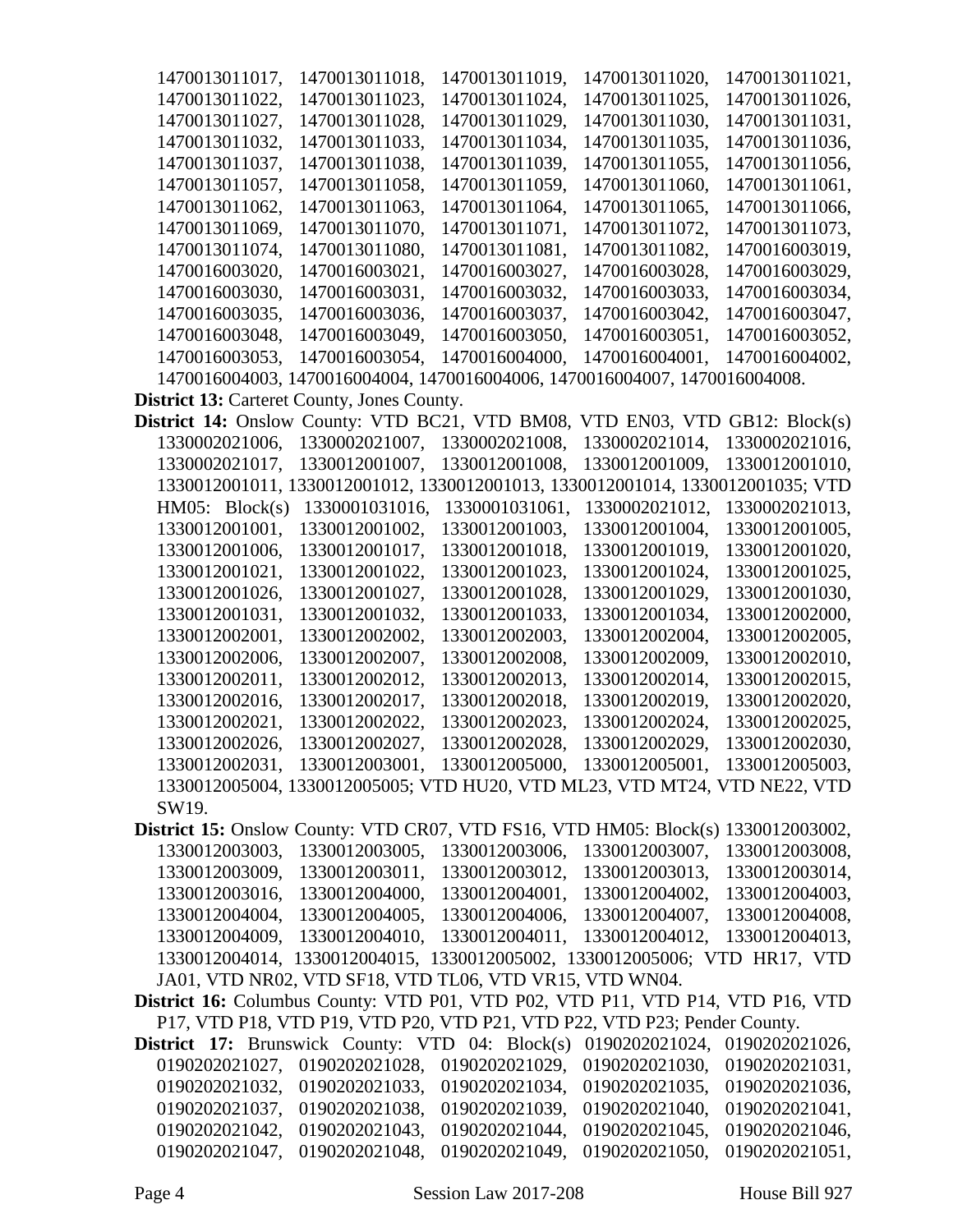| 0190202021052,                        | 0190202021053,                                                              | 0190202021054,                             | 0190202021055, | 0190202021056,                   |
|---------------------------------------|-----------------------------------------------------------------------------|--------------------------------------------|----------------|----------------------------------|
| 0190202021057,                        | 0190202021058,                                                              | 0190202021059.                             | 0190202021060, | 0190202021061,                   |
| 0190202021062,                        | 0190202021063,                                                              | 0190202021064.                             | 0190202021065, | 0190202021066,                   |
| 0190202021067,                        | 0190202021068,                                                              | 0190202021069,                             | 0190202021070, | 0190202021071,                   |
| 0190202021072,                        | 0190202021073,                                                              | 0190202021074,                             | 0190202021075, | 0190202021076.                   |
| 0190202021077,                        | 0190202021078,                                                              | 0190202021079,                             | 0190202021080, | 0190202021081.                   |
| 0190202021082,                        | 0190202021083,                                                              | 0190202021084,                             | 0190202021085, | 0190202021086,                   |
| 0190202021087,                        | 0190202021088,                                                              | 0190202021089,                             | 0190202021090, | 0190202021091,                   |
| 0190202021092.                        | 0190202021093,                                                              | 0190202021094,                             | 0190202021095, | 0190202021096,                   |
| 0190202021097,                        | 0190202021098,                                                              | 0190202021099,                             | 0190202021100, | 0190202021101,                   |
| 0190202021102,                        | 0190202021103,                                                              | 0190202021104,                             | 0190202021105, | 0190202021106,                   |
| 0190202021108,                        | 0190202021109,                                                              | 0190202021110,                             | 0190202021113, | 0190202021114,                   |
| 0190202021117,                        | 0190202021120,                                                              | 0190202021121,                             | 0190202022000, | 0190202022001,                   |
| 0190202022002,                        | 0190202022003,                                                              | 0190202022004,                             | 0190202022005, | 0190202022006,                   |
| 0190202022007,                        | 0190202022008,                                                              | 0190202022009,                             | 0190202022010, | 0190202022011,                   |
| 0190202022012,                        | 0190202022013,                                                              | 0190202022014,                             | 0190202022015, | 0190202022016,                   |
| 0190202022017,                        | 0190202022018,                                                              | 0190202022019,                             | 0190202022030, | 0190202022037,                   |
| 0190202022047.                        | 0190202022048,                                                              | 0190202022054,                             | 0190202022055, | 0190202022056,                   |
| 0190202022057,                        | 0190202022058,                                                              | 0190202022059,                             | 0190202022087, | 0190202022088.                   |
| 0190202022089,                        | 0190202022090,                                                              | 0190202022091,                             | 0190202022092, | 0190202022248,                   |
|                                       | 0190202022249; VTD 07, VTD 08, VTD 09, VTD 10, VTD 11, VTD 12, VTD 13, VTD  |                                            |                |                                  |
|                                       | 14, VTD 15, VTD 16, VTD 17, VTD 18, VTD 19, VTD 20, VTD 21, VTD 22, VTD 23. |                                            |                |                                  |
| <b>District 18:</b> Brunswick County: |                                                                             | VTD 01, VTD 02, VTD 03, VTD 04: $Block(s)$ |                |                                  |
| 0190201031016,                        | 0190201031017,                                                              | 0190201031029,                             | 0190201031030, | 0190201031031,                   |
| 0190201031032,                        | 0190201031033,                                                              | 0190201031034,                             | 0190201031035, | 0190201031036,                   |
| 0190201031037,                        | 0190201031038,                                                              | 0190201031039,                             | 0190201031040, | 0190201031041,                   |
| 0190201031042,                        | 0190201031043,                                                              | 0190201031044,                             | 0190201031045, | 0190201031046,                   |
| 0190201031047,                        | 0190201031048,                                                              | 0190201031049,                             | 0190201031050, | 0190201031051,                   |
| 0190201031052,                        | 0190201031055,                                                              | 0190201031058,                             | 0190201031059, | 0190201031060,                   |
| 0190201031061,                        | 0190201031062,                                                              | 0190201031063,                             | 0190201031064, | 0190201032002,                   |
| 0190201032003,                        | 0190201032004,                                                              | 0190201032007,                             | 0190201032008, | 0190201032009,                   |
| 0190201032010,                        | 0190201032011,                                                              | 0190201032012,                             | 0190201032013, | 0190201032014,                   |
| 0190201032015,                        | 0190201032016,                                                              | 0190201032017,                             | 0190201032018, | 0190201032019,                   |
| 0190201032020,                        | 0190201032021,                                                              | 0190201032022,                             | 0190201032023, | 0190201032024,                   |
| 0190201032025,                        | 0190201032026,                                                              | 0190201032027,                             | 0190201032028, | 0190201032029,                   |
| 0190201032030,                        | 0190201032031,                                                              | 0190201032032,                             | 0190201032033, | 0190201032034,                   |
| 0190201032035,                        | 0190201032036,                                                              | 0190201032037,                             | 0190201032038, | 0190201032039,                   |
| 0190201032040,                        | 0190201032041,                                                              | 0190201032042,                             | 0190201032043, | 0190201032044,                   |
| 0190201032045,                        | 0190201032046,                                                              | 0190201032047,                             | 0190201032048, | 0190201032049,                   |
|                                       | 0190201032051,                                                              |                                            | 0190201033000, |                                  |
| 0190201032050,                        | 0190201033003,                                                              | 0190201032052,                             |                | 0190201033001,<br>0190201033006, |
| 0190201033002,                        |                                                                             | 0190201033004,<br>0190201033009,           | 0190201033005, | 0190201033011,                   |
| 0190201033007,                        | 0190201033008,                                                              |                                            | 0190201033010, |                                  |
| 0190201033012,                        | 0190201033013,                                                              | 0190201033014,                             | 0190201033015, | 0190201033016,                   |
| 0190201033017,                        | 0190201033018,                                                              | 0190201033019,                             | 0190201033020, | 0190201033021,                   |
| 0190201033022,                        | 0190201033023,                                                              | 0190201033024,                             | 0190201033025, | 0190201033026,                   |
| 0190201033027,                        | 0190201033028,                                                              | 0190201033029,                             | 0190201033030, | 0190201033031,                   |
| 0190201033032,                        | 0190201033033,                                                              | 0190201033034,                             | 0190201033035, | 0190201033036,                   |
| 0190201033037,                        | 0190201033038,                                                              | 0190201043024,                             | 0190201043025, | 0190201043026,                   |
| 0190201043027,                        | 0190201043028,                                                              | 0190201043029,                             | 0190201043030, | 0190201043031,                   |
| 0190201043032,                        | 0190201043033,                                                              | 0190201043034,                             | 0190201043036, | 0190201043038,                   |
| 0190201043039,                        | 0190201043040,                                                              | 0190201043041,                             | 0190202011000, | 0190202011001,                   |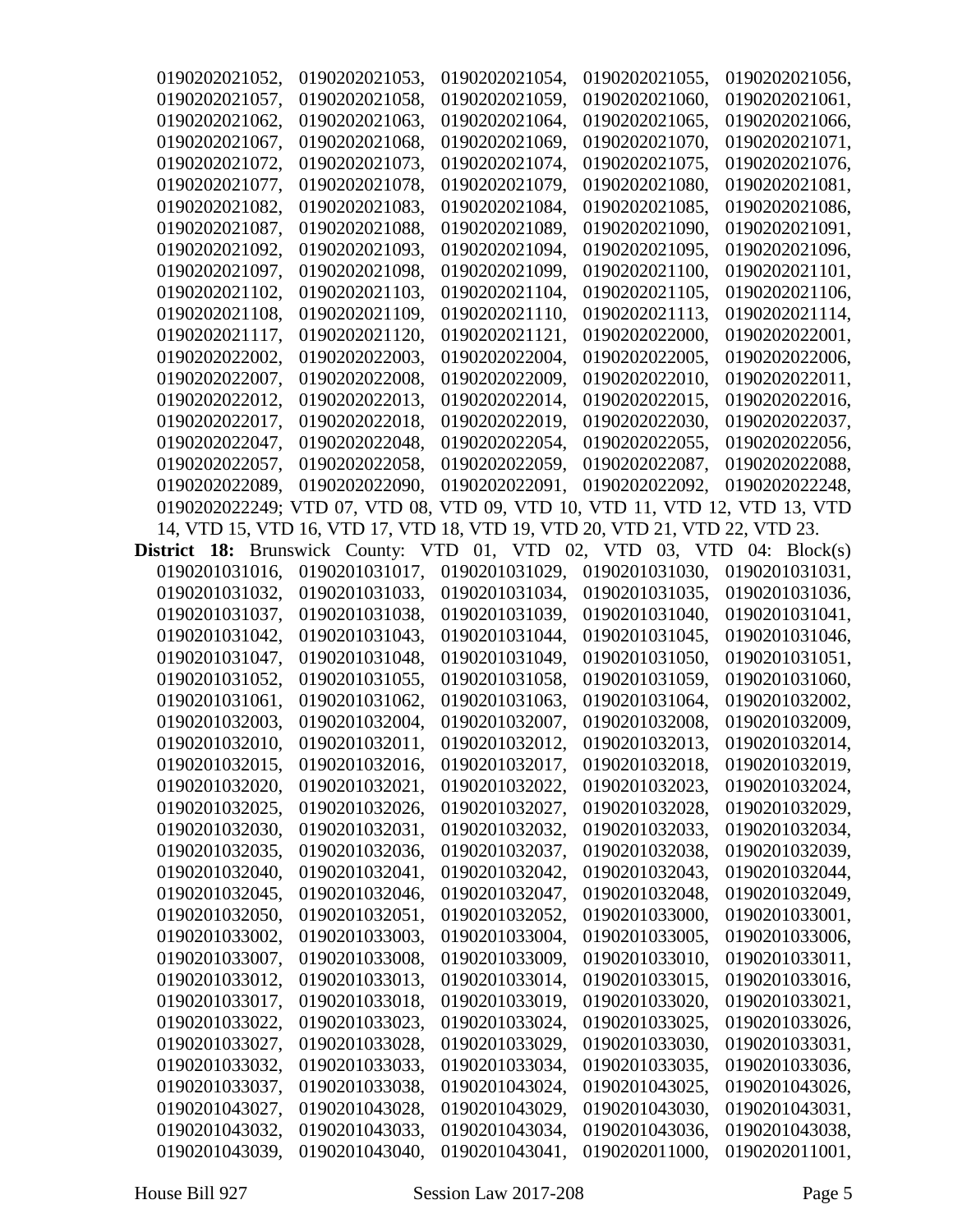| 0190202011002,                   | 0190202011003.                                                                      | 0190202011004,                   | 0190202011005,                   | 0190202011006,                   |
|----------------------------------|-------------------------------------------------------------------------------------|----------------------------------|----------------------------------|----------------------------------|
| 0190202011007,                   | 0190202011008,                                                                      | 0190202011009,                   | 0190202011010,                   | 0190202011011.                   |
| 0190202011012,                   | 0190202011013.                                                                      | 0190202011014,                   | 0190202011015,                   | 0190202011016,                   |
| 0190202011017,                   | 0190202011018,                                                                      | 0190202011019,                   | 0190202011020,                   | 0190202011021,                   |
| 0190202011022.                   | 0190202011023,                                                                      | 0190202012000,                   | 0190202012001,                   | 0190202012002,                   |
| 0190202012003,                   | 0190202012004,                                                                      | 0190202012005,                   | 0190202012006,                   | 0190202012007,                   |
| 0190202012008,                   | 0190202012009,                                                                      | 0190202012010,                   | 0190202012011,                   | 0190202012012,                   |
| 0190202012013,                   | 0190202012014,                                                                      | 0190202012015,                   | 0190202012016,                   | 0190202012017,                   |
| 0190202012018,                   | 0190202012019,                                                                      | 0190202012020,                   | 0190202012021,                   | 0190202012022,                   |
| 0190202012023,                   | 0190202012024,                                                                      | 0190202012025,                   | 0190202012026,                   | 0190202012027,                   |
| 0190202012028,                   | 0190202012029,                                                                      | 0190202012030,                   | 0190202012031,                   | 0190202012032,                   |
| 0190202012033,                   | 0190202012034,                                                                      | 0190202012035,                   | 0190202021000,                   | 0190202021001,                   |
| 0190202021002,                   | 0190202021003,                                                                      | 0190202021004,                   | 0190202021005,                   | 0190202021006,                   |
| 0190202021007,                   | 0190202021008,                                                                      | 0190202021009,                   | 0190202021010,                   | 0190202021011,                   |
| 0190202021012.                   | 0190202021013,                                                                      | 0190202021014,                   | 0190202021015,                   | 0190202021016.                   |
| 0190202021017,                   | 0190202021018,                                                                      | 0190202021019,                   | 0190202021020,                   | 0190202021021,                   |
| 0190202021022,                   | 0190202021023,                                                                      | 0190202021025,                   | 0190202021107,                   | 0190202021115,                   |
| 0190202021116,                   | 0190202021118,                                                                      | 0190202021119;                   | VTD 05, VTD 06; New Hanover      |                                  |
| <b>VTD</b><br>County:            | CF01, VTD                                                                           | Block(s)<br>CF03:                | 1290103001000,                   | 1290103001007,                   |
| 1290103004000,                   | 1290103004003,                                                                      | 1290103004004,                   | 1290114002013,                   | 1290114002014,                   |
| 1290115004046,                   | 1290115004047,                                                                      | 1290115004048,                   | 1290115004049,                   | 1290115004050,                   |
| 1290115004054,                   | 1290115004055,                                                                      | 1290116034012,                   | 1290116034014,                   | 1290116034015,                   |
| 1290116034016,                   | 1290116034017,                                                                      | 1290116034018,                   | 1290116034019,                   | 1290116034020,                   |
| 1290116034021,                   | 1290116035020,                                                                      | 1290116035021,                   | 1290116035022,                   | 1299801001000,                   |
| 1299801001001,                   | 1299801001002,                                                                      | 1299801001003,                   | 1299801001004,                   | 1299801001005,                   |
|                                  | 1299801001006, 1299801001007, 1299801001008, 1299801001009, 1299801001010; VTD      |                                  |                                  |                                  |
|                                  | W03, VTD W08, VTD W12, VTD W13, VTD W15, VTD W24: Block(s) 1290119021000,           |                                  |                                  |                                  |
| 1290119021001,                   | 1290119021002,                                                                      | 1290119021003,                   | 1290119021004,                   | 1290119021005,                   |
| 1290119021006,                   | 1290119021007,                                                                      | 1290119021008,                   | 1290119021009,                   | 1290119021010,                   |
| 1290119021011,                   | 1290119021012,                                                                      | 1290119021013,                   | 1290119021014,                   | 1290119021015,                   |
| 1290119021016,                   | 1290119021017,                                                                      | 1290119021018,                   | 1290119021019,                   | 1290119021020,                   |
| 1290119021021,                   | 1290119021022,                                                                      | 1290119021025,                   | 1290119021026,                   | 1290119021027,                   |
|                                  | 1290119021029,                                                                      |                                  |                                  |                                  |
| 1290119021028,<br>1290119022005, | 1290119032000,                                                                      | 1290119021042,<br>1290119032001, | 1290119022003,<br>1290119032002, | 1290119022004,<br>1290119032003, |
| 1290119032004,                   | 1290119032005,                                                                      | 1290119032006,                   | 1290119032007,                   | 1290119032008,                   |
| 1290119032009,                   | 1290119032010,                                                                      | 1290119032011,                   | 1290119032012,                   | 1290119032013,                   |
| 1290119032014,                   | 1290119032020,                                                                      | 1290119034003,                   | 1290119034010,                   | 1290119034011,                   |
| 1290119034012,                   | 1290119034013.                                                                      | 1290119034014,                   | 1290119034015,                   | 1290119034016,                   |
| 1290119034017,                   | 1290119034018,                                                                      | 1290119034019.                   | 1290119034020,                   | 1290119034021,                   |
|                                  | 1290119034022; VTD W25, VTD W27, VTD W28, VTD W29.                                  |                                  |                                  |                                  |
|                                  | <b>District 19:</b> New Hanover County: VTD FP01, VTD FP02, VTD FP03, VTD FP04, VTD |                                  |                                  |                                  |
|                                  | FP05, VTD H03, VTD M02, VTD M03, VTD M04, VTD M05, VTD W21, VTD W26,                |                                  |                                  |                                  |
|                                  | VTD W30, VTD WB: Block(s)                                                           | 1290118001001,                   | 1290118001002,                   | 1290118001003,                   |
| 1290118001004,                   | 1290118001005,                                                                      | 1290118001006,                   | 1290118001007,                   | 1290118001008,                   |
| 1290118001009,                   | 1290118001010,                                                                      | 1290118001011,                   | 1290118001012,                   | 1290118001013,                   |
| 1290118001014,                   | 1290118001015,                                                                      | 1290118001016,                   | 1290118001024,                   | 1290118001025,                   |
| 1290118001026,                   | 1290118001027,                                                                      | 1290118001028,                   | 1290118001029,                   | 1290118001030,                   |
| 1290118001031,                   | 1290118001032,                                                                      | 1290118001033,                   | 1290118001034,                   | 1290118001035,                   |
| 1290118001036,                   | 1290118001037,                                                                      | 1290118001038,                   | 1290118001039,                   | 1290118001040,                   |
| 1290118001041,                   | 1290118001042,                                                                      | 1290118001043,                   | 1290118001044,                   | 1290118001045,                   |
| 1290118001046,                   | 1290118001047,                                                                      | 1290118001048,                   | 1290118001071,                   | 1290118001072,                   |
|                                  |                                                                                     |                                  |                                  |                                  |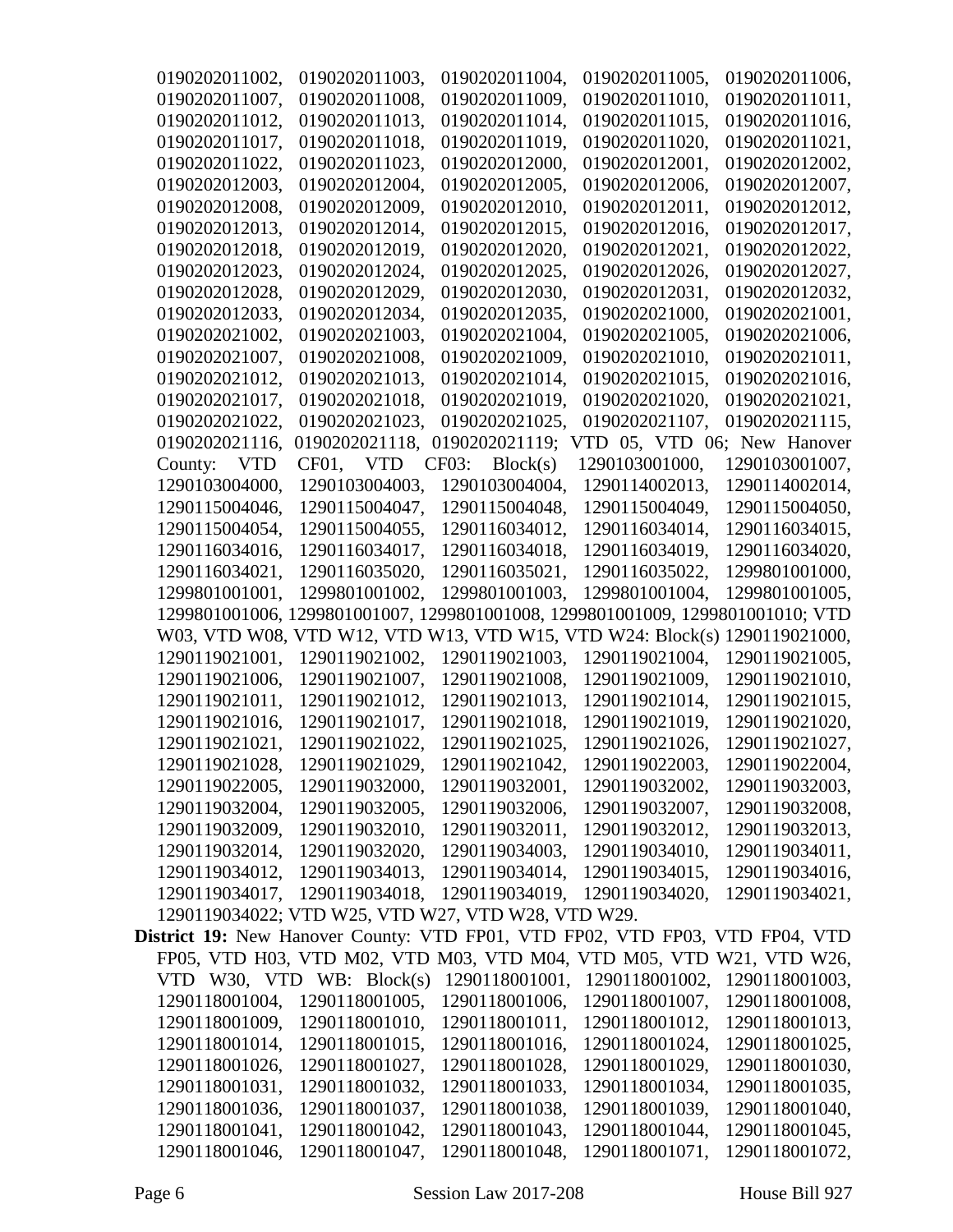| 1290118001073,          | 1290118001074,                                                             | 1290118001075, | 1290118001080, | 1290118001081, |
|-------------------------|----------------------------------------------------------------------------|----------------|----------------|----------------|
| 1290118001082,          | 1290118001083,                                                             | 1290118001092, | 1290118002000, | 1290118002001, |
| 1290118002002,          | 1290118002003,                                                             | 1290118002004, | 1290118002006, | 1290118002007, |
| 1290118002008,          | 1290118002009,                                                             | 1290118002010, | 1290118002011, | 1290118002012, |
| 1290118002013,          | 1290118002014,                                                             | 1290118002015, | 1290118002016, | 1290118002017, |
| 1290118002018,          | 1290118002019,                                                             | 1290118002020, | 1290118002021, | 1290118002022, |
| 1290118002023,          | 1290118002024,                                                             | 1290118002025, | 1290118002026, | 1290118002027, |
| 1290118002028,          | 1290118002029,                                                             | 1290118003000, | 1290118003001, | 1290118003003, |
| 1290118003004,          | 1290118003005,                                                             | 1290118003006, | 1290118003007, | 1290118003008, |
| 1290118003009,          | 1290118003010,                                                             | 1290118003011, | 1290118003012, | 1290118003013, |
| 1290118003014,          | 1290118003016,                                                             | 1290118003017, | 1290118003018, | 1290118003019, |
| 1290118003020,          | 1290118003021,                                                             | 1290118003022, | 1290118003023, | 1290118003024, |
| 1290118003025,          | 1290118003026,                                                             | 1290118003027, | 1290123001071, | 1299901000005, |
| 1299901000006,          | 1299901000007,                                                             | 1299901000009, | 1299901000010, | 1299901000011, |
|                         | 1299901000012, 1299901000013, 1299901000014.                               |                |                |                |
| <b>District 20: New</b> | Hanover County:                                                            | VTD CF02, VTD  | CF03: Block(s) | 1290116032004, |
| 1290116032005,          | 1290116032006,                                                             | 1290116032007, | 1290116032008, | 1290116032009, |
| 1290116032010,          | 1290116032011,                                                             | 1290116032012, | 1290116032013, | 1290116032014, |
| 1290116032015,          | 1290116032016,                                                             | 1290116032017, | 1290116032018, | 1290116032019, |
| 1290116032020,          | 1290116032021,                                                             | 1290116032022, | 1290116032023, | 1290116032024, |
| 1290116033000,          | 1290116033001,                                                             | 1290116033002, | 1290116033003, | 1290116033004, |
| 1290116033005,          | 1290116033006,                                                             | 1290116033007, | 1290116033008, | 1290116033009, |
| 1290116033010,          | 1290116033011,                                                             | 1290116033012, | 1290116033013, | 1290116033014, |
| 1290116033015,          | 1290116033016,                                                             | 1290116033017, | 1290116033018, | 1290116033019, |
| 1290116033020,          | 1290116033021,                                                             | 1290116033022, | 1290116033023, | 1290116033024, |
| 1290116033025,          | 1290116033026,                                                             | 1290116033027, | 1290116033028, | 1290116033029, |
| 1290116033030,          | 1290116034000,                                                             | 1290116034001, | 1290116034002, | 1290116034003, |
| 1290116034004,          | 1290116034005,                                                             | 1290116034006, | 1290116034007, | 1290116034008, |
| 1290116034009,          | 1290116034010,                                                             | 1290116034011, | 1290116034013, | 1290116034022, |
| 1290116034023,          | 1290116034024,                                                             | 1290116035000, | 1290116035001, | 1290116035002, |
| 1290116035003,          | 1290116035004,                                                             | 1290116035005, | 1290116035006, | 1290116035007, |
| 1290116035008,          | 1290116035009,                                                             | 1290116035010, | 1290116035011, | 1290116035012, |
| 1290116035013,          | 1290116035014,                                                             | 1290116035015, | 1290116035016, | 1290116035017, |
| 1290116035018,          | 1290116035019,                                                             | 1290116035023, | 1290116035024, | 1290116035025, |
| 1290116035026,          | 1290116051025,                                                             | 1290116071008, | 1290116073011, | 1290116081000, |
| 1290116081001,          | 1290116081002,                                                             | 1290116081003, | 1290116081004, | 1290116081005, |
| 1290116081006,          | 1290116081007,                                                             | 1290116081008, | 1290116081009, | 1290116081010, |
| 1290116081011,          | 1290116081012,                                                             | 1290116081013, | 1290116081014, | 1290116081015, |
| 1290116081016,          | 1290116081017,                                                             | 1290116081018, | 1290116081019, | 1290116081020, |
| 1290116081043,          | 1290116081044,                                                             | 1290116081045, | 1290116081047, | 1290116081048, |
| 1290116082025,          | 1290116082034,                                                             | 1290116082035, | 1290116082054, | 1290116082055, |
| 1290116082056,          | 1290116082057,                                                             | 1290116082059, | 1290116082061, | 1290116082076, |
| 1290116082077,          | 1290116082078,                                                             | 1290116082080, | 1290116082089, | 1290116082091, |
| 1290116083000,          | 1290116083003,                                                             | 1290116083004, | 1290116083005, | 1290116083006, |
| 1290116083007,          | 1290116083008,                                                             | 1290116083009, | 1290116083011, | 1290116083012, |
| 1290116083013,          | 1290116083014,                                                             | 1290116083015, | 1290116083016, | 1290116083017, |
| 1290116083018,          | 1290116083019,                                                             | 1290116083020, | 1290116083021, | 1290116083022, |
| 1290116083023,          | 1290116083024,                                                             | 1290116083025, | 1290116083026, | 1290116083027, |
|                         | 1290116083028; VTD H01, VTD H02, VTD H04, VTD H05, VTD H06, VTD H07, VTD   |                |                |                |
|                         | H08, VTD H09, VTD W16, VTD W17, VTD W18, VTD W24: Block(s) 1290119031026,  |                |                |                |
|                         | 1290119032015, 1290119032016, 1290119032017, 1290119032018, 1290119032019, |                |                |                |
|                         |                                                                            |                |                |                |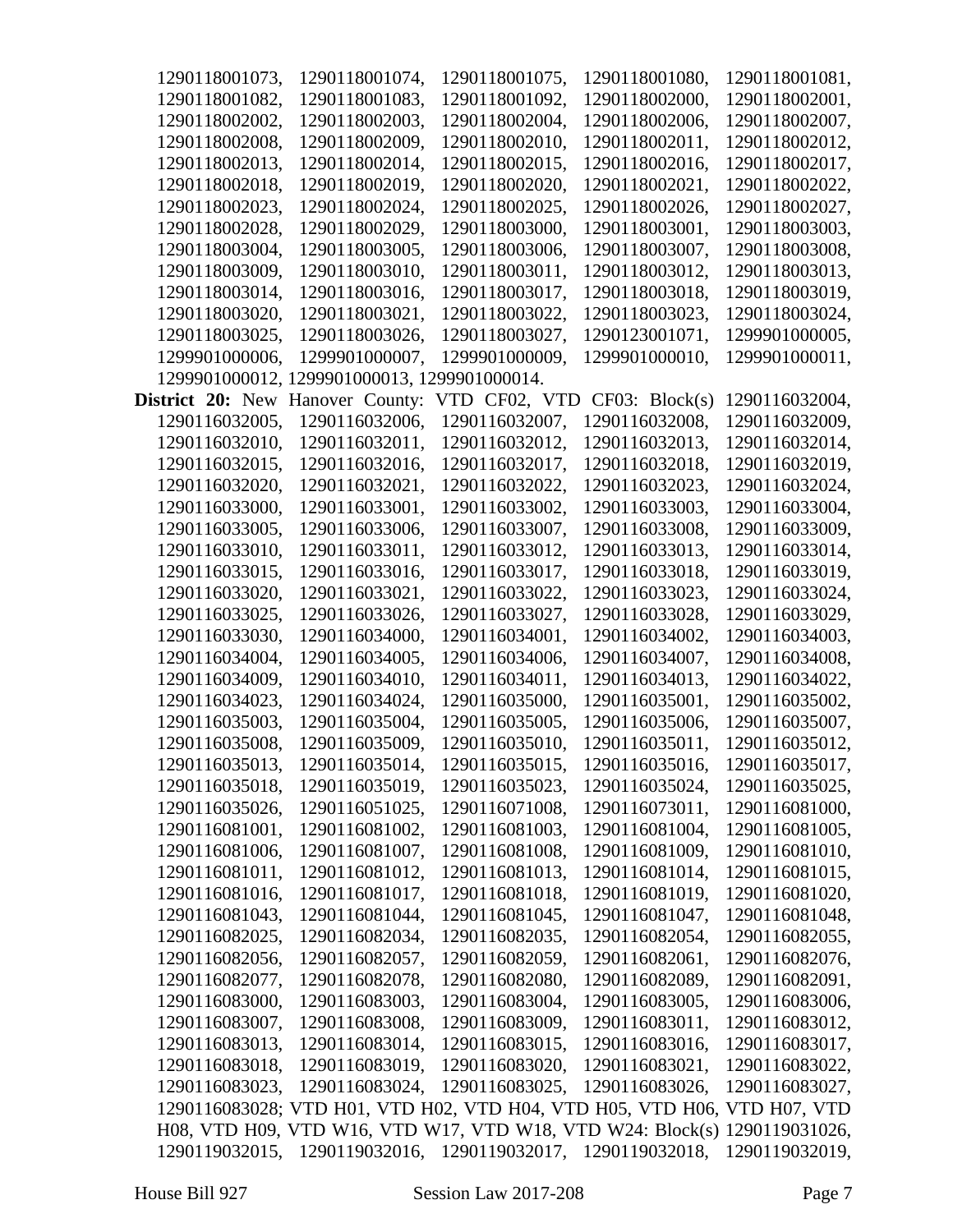1290119034000, 1290119034001, 1290119034002, 1290119034004, 1290119034005, 1290119034006, 1290119034007, 1290119034008, 1290119034009, 1290119034023; VTD W31, VTD WB: Block(s) 1290117053027, 1299901000008.

- **District 21:** Sampson County: VTD CLCE, VTD CLEA, VTD CLSW, VTD GIDD, VTD ROWA: Block(s) 1639708004000, 1639708004001, 1639708004002, 1639708004003, 1639708004004, 1639708004008, 1639708004009, 1639708004010, 1639708004012, 1639708004013, 1639708004027, 1639708005001, 1639708005002, 1639708005003, 1639708005004, 1639708005005, 1639708005006, 1639708005007, 1639708005008, 1639708005009, 1639708005010, 1639708005011, 1639708005012, 1639708005013, 1639708005014, 1639708005015, 1639708005016, 1639708005017, 1639708005018, 1639708005021, 1639708005022, 1639708005026, 1639710001005, 1639710001007, 1639710001008, 1639710001009, 1639710001013, 1639710002006; VTD TURK; Wayne County: VTD 09: Block(s) 1910011011019, 1910011011020, 1910011011021, 1910011011022, 1910011011023, 1910011011024, 1910011021018, 1910011021019, 1910011021020, 1910011021021, 1910011021022, 1910011021023, 1910011021024, 1910011021025, 1910011021026, 1910011021027, 1910011021030, 1910011021031, 1910011021032, 1910011021033, 1910011021034, 1910011021035, 1910011021036, 1910011021037, 1910011021038, 1910011021039; VTD 10, VTD 11, VTD 12, VTD 13, VTD 16, VTD 17, VTD 18, VTD 19, VTD 20, VTD 21, VTD 22, VTD 23, VTD 24, VTD 25, VTD 26, VTD 27, VTD 28, VTD 29, VTD 30.
- **District 22:** Bladen County, Sampson County: VTD AUTR, VTD CLEM, VTD CLNE, VTD CLWE, VTD GARL, VTD HARR, VTD HERR, VTD INGO, VTD KEEN, VTD KFRK, VTD LAKE, VTD MING, VTD NGRV, VTD PLVW, VTD ROSE, VTD ROWA: Block(s) 1639708004005, 1639708004006, 1639708004007, 1639708005023, 1639708005024, 1639708005025, 1639710001000, 1639710001001, 1639710001002, 1639710001003, 1639710001004, 1639710001006, 1639710001010, 1639710001011, 1639710001012, 1639710001014, 1639710001015, 1639710001016, 1639710001017, 1639710001020, 1639710001025, 1639710001026, 1639710001027, 1639710001059, 1639710002000, 1639710002001, 1639710002002, 1639710002003, 1639710002004, 1639710002005, 1639710002007, 1639710002012, 1639710002014, 1639710002015, 1639710002073, 1639710002074; VTD SBRG, VTD WBRK.

**District 23:** Edgecombe County, Martin County.

**District 24:** Wilson County.

- **District 25:** Nash County: VTD 0002, VTD 0003, VTD 0007, VTD 0011, VTD 0012, VTD 0015, VTD 0021, VTD 0022, VTD 0025, VTD 0026, VTD 0031, VTD 0032, VTD 0033, VTD 0034, VTD 0035, VTD 0036, VTD 0037, VTD 0038, VTD 0039, VTD 0040, VTD 0041.
- **District 26:** Johnston County: VTD PR09, VTD PR10, VTD PR11A, VTD PR11B, VTD PR12, VTD PR20, VTD PR21, VTD PR26: Block(s) 1010408001004, 1010408001009, 1010408001010, 1010408001011, 1010408001012, 1010408001013, 1010408001027, 1010408001039; VTD PR28, VTD PR29A, VTD PR29B, VTD PR31A, VTD PR31B, VTD PR32, VTD PR34.

**District 27:** Halifax County, Northampton County.

|  |  |  |  | <b>District 28:</b> Harnett County: VTD PR08: Block(s) 0850709011000, 0850709011001, |
|--|--|--|--|--------------------------------------------------------------------------------------|
|  |  |  |  | 0850709011002, 0850709011003, 0850709011004, 0850709011005, 0850709011006,           |
|  |  |  |  | 0850709011007, 0850709011008, 0850709011009, 0850709011010, 0850709011011,           |
|  |  |  |  | 0850709011012, 0850709011013, 0850709011014, 0850709011015, 0850709011016,           |
|  |  |  |  | 0850709011017, 0850709011018, 0850709011019, 0850709011020, 0850709011021,           |
|  |  |  |  | 0850709011022, 0850709011023, 0850709011024, 0850709011025, 0850709011026,           |
|  |  |  |  | 0850709011027, 0850709011028, 0850709011029, 0850709011030, 0850709011031,           |
|  |  |  |  | 0850709011032, 0850709011033, 0850709011034, 0850709011035, 0850709011036,           |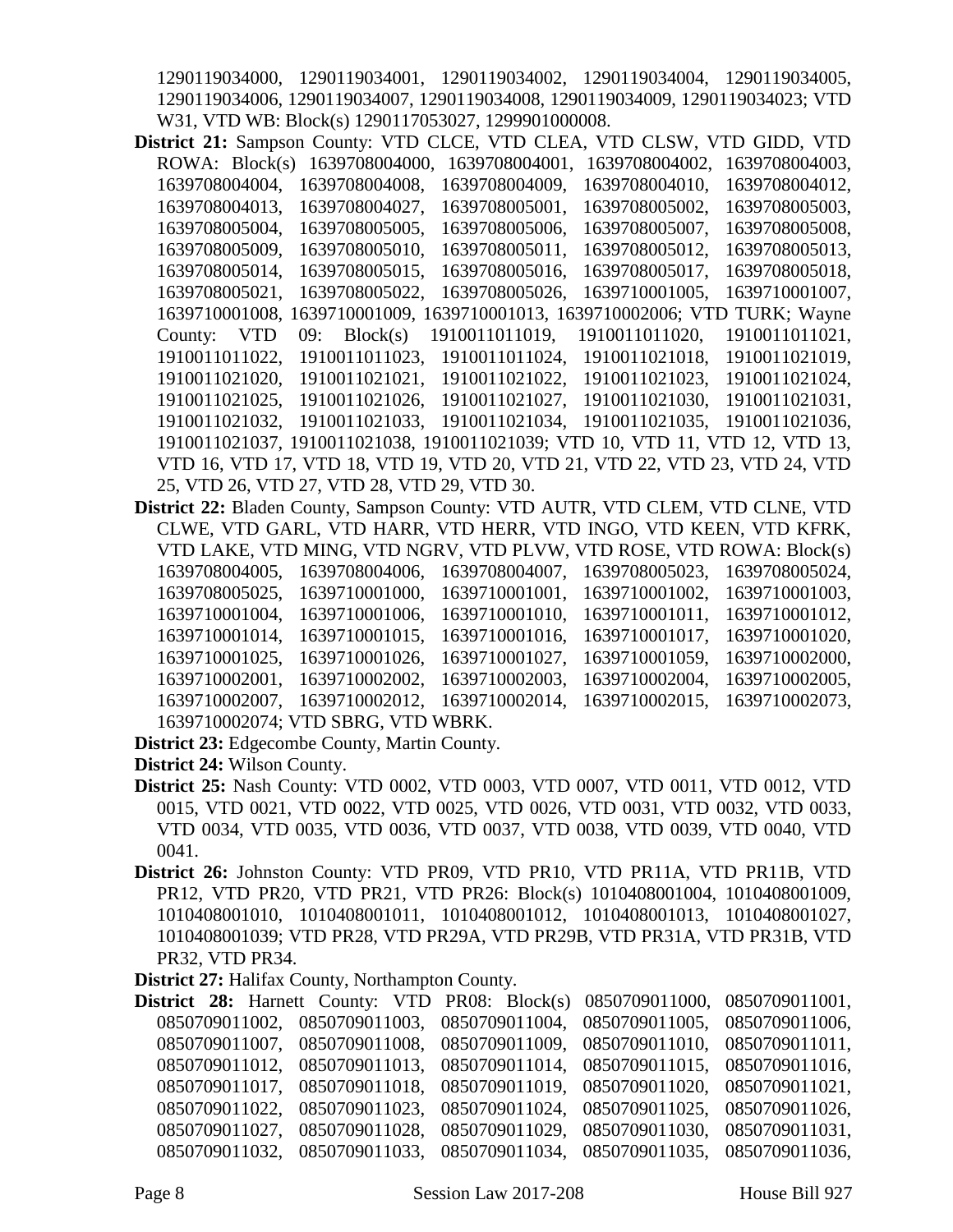| 0850709011037, | 0850709011038,          | 0850709011039, | 0850709011040,                                                             | 0850709011041, |
|----------------|-------------------------|----------------|----------------------------------------------------------------------------|----------------|
| 0850709011042, | 0850709011043,          | 0850709011044, | 0850709011045,                                                             | 0850709011046. |
| 0850709011047, | 0850709011048,          | 0850709011049, | 0850709011050,                                                             | 0850709011051, |
| 0850709011052, | 0850709011053,          | 0850709011054, | 0850709011055,                                                             | 0850709011056, |
| 0850709011057, | 0850709011058,          | 0850709011059, | 0850709011060,                                                             | 0850709011061, |
| 0850709011062, | 0850709011063,          | 0850709011064, | 0850709011065,                                                             | 0850709011066, |
| 0850709011067, | 0850709021000,          | 0850709021001, | 0850709021002,                                                             | 0850709021003, |
| 0850709021004. | 0850709021005,          | 0850709021006. | 0850709021007.                                                             | 0850709021008, |
| 0850709021009, | 0850709021010,          | 0850709021011, | 0850709021012,                                                             | 0850709021013, |
| 0850709021014, | 0850709021015,          | 0850709021016, | 0850709021017,                                                             | 0850709021018, |
| 0850709021019, | 0850709021020,          | 0850709021021, | 0850709021022,                                                             | 0850709021023, |
| 0850709021024, | 0850709021025,          | 0850709021026, | 0850709021027,                                                             | 0850709021028, |
| 0850709021029, | 0850709021030,          | 0850709021031, | 0850709021032,                                                             | 0850709021033, |
| 0850709021034, | 0850709021035,          | 0850709021036, | 0850709021037,                                                             | 0850709021038, |
| 0850709021039, | 0850709021040,          | 0850709021041, | 0850709021042,                                                             | 0850709021043, |
| 0850709021044, | 0850709021045,          | 0850709021046, | 0850709021047,                                                             | 0850709021048, |
| 0850709021051, | 0850709021052,          | 0850709021053, | 0850709021069,                                                             | 0850709021072, |
| 0850709021073, | 0850709031000,          | 0850709031001, | 0850709031002,                                                             | 0850709031003, |
| 0850709031004, | 0850709031005,          | 0850709031006, | 0850709031007,                                                             | 0850709031008, |
| 0850709031009, | 0850709031010,          | 0850709031011, | 0850709031012,                                                             | 0850709031014, |
| 0850709031015, | 0850709031023,          | 0850709031024, | 0850709041000,                                                             | 0850709041001, |
| 0850709041002, | 0850709041010,          | 0850709041011, | 0850709041012,                                                             | 0850709041013, |
| 0850709041014, | 0850709041015,          | 0850709041016, | 0850709041020,                                                             | 0850709041021, |
| 0850709041022, | 0850709042000,          | 0850709042001, | 0850709042002,                                                             | 0850709042003, |
| 0850709042005, |                         |                | 0850709042008; Johnston County: VTD PR01, VTD PR02, VTD PR03,              |                |
|                |                         |                | VTD PR04: Block(s) 1010412023044, 1010412023045, 1010412023052,            | 1010413001024, |
| 1010413001025, | 1010413001026,          | 1010413001038, | 1010413001039,                                                             | 1010413001040, |
| 1010413002001, | 1010413002002,          | 1010413002003, | 1010413002015,                                                             | 1010413002016, |
| 1010413002018, | 1010413002019,          | 1010413002020, | 1010413002021,                                                             | 1010413002022, |
| 1010413002023, | 1010413002024,          | 1010413002025, | 1010413002026,                                                             | 1010413002028, |
| 1010413002029, | 1010413002030,          | 1010413002031, | 1010413002032,                                                             | 1010413002033, |
| 1010413002034, | 1010413002035,          | 1010413002036, | 1010413002037,                                                             | 1010413002038, |
|                |                         |                | 1010413002039, 1010413002044, 1010413002046; VTD PR05, VTD PR06, VTD PR13, |                |
|                |                         |                | VTD PR14, VTD PR15, VTD PR16, VTD PR17, VTD PR18, VTD PR19, VTD PR22,      |                |
|                | VTD PR23, VTD PR24, VTD | PR25, VTD      | <b>PR26:</b><br>Block(s)                                                   | 1010406001000, |
| 1010406001001, | 1010406001002,          | 1010406001003, | 1010406001004,                                                             | 1010406001005, |
| 1010406001006, | 1010406001007,          | 1010406001008, | 1010406001009,                                                             | 1010406001010, |
| 1010406001011, | 1010406001012,          | 1010406001013, | 1010406001014,                                                             | 1010406001015, |
| 1010406001016, | 1010406001017,          | 1010406001018, | 1010406001019,                                                             | 1010406001020, |
| 1010406001021, | 1010406001022,          | 1010406001023, | 1010406001024,                                                             | 1010406001025, |
| 1010406001026, | 1010406001027,          | 1010406001028, | 1010406001029,                                                             | 1010406001030, |
| 1010406001031, | 1010406001032,          | 1010406001033, | 1010406001034,                                                             | 1010406002001, |
| 1010406002002, | 1010406002003,          | 1010406002004, | 1010406002005,                                                             | 1010406002006, |
| 1010406002007, | 1010406002008,          | 1010406002009, | 1010406002010,                                                             | 1010406002011, |
| 1010406002012, | 1010406002013,          | 1010406002014, | 1010406002015,                                                             | 1010406002016, |
| 1010406002017, | 1010406002018,          | 1010406002019, | 1010406002020,                                                             | 1010406002021, |
| 1010406002022, | 1010406002023,          | 1010406002025, | 1010406002026,                                                             | 1010406002027, |
| 1010406002028, | 1010406002029,          | 1010406002030, | 1010406002031,                                                             | 1010406002032, |
| 1010406002037, | 1010406002038,          | 1010406002039, | 1010406003000,                                                             | 1010406003001, |
| 1010406003002, | 1010406003003,          | 1010406003004, | 1010406003005,                                                             | 1010406003006, |
| 1010406003007, | 1010406003008,          | 1010406003009, | 1010406003010,                                                             | 1010406003011, |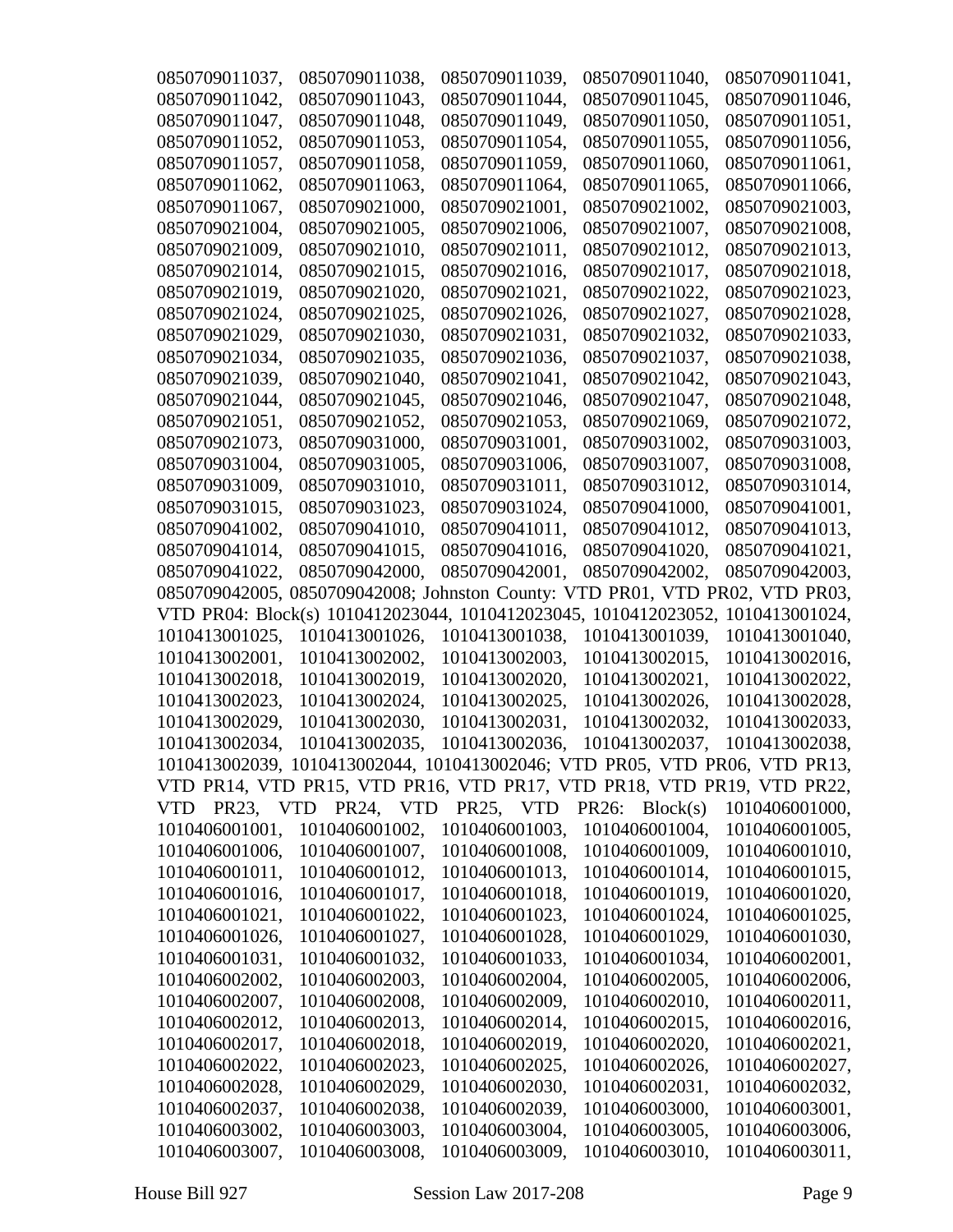| 1010406003012,                                                                  | 1010406003013,                               | 1010406003014,                                                             | 1010406003015, | 1010406003016, |
|---------------------------------------------------------------------------------|----------------------------------------------|----------------------------------------------------------------------------|----------------|----------------|
| 1010406003017,                                                                  | 1010406003018,                               | 1010406003019,                                                             | 1010406003020, | 1010406003021, |
| 1010406003022,                                                                  | 1010406003032,                               | 1010406003033,                                                             | 1010406003034, | 1010406003035, |
| 1010407002018,                                                                  | 1010407002019,                               | 1010407002020,                                                             | 1010407002021, | 1010407002022, |
| 1010407002023,                                                                  | 1010407002024,                               | 1010407002025,                                                             | 1010407002026, | 1010407002027, |
| 1010407002028,                                                                  | 1010407002029,                               | 1010407002030,                                                             | 1010407002031, | 1010407002035, |
| 1010407002036,                                                                  | 1010407002037,                               | 1010407002038,                                                             | 1010407002039, | 1010407002040, |
| 1010407002041,                                                                  | 1010407002042,                               | 1010407002043,                                                             | 1010407002044, | 1010407002045, |
| 1010407002046,                                                                  | 1010407002047,                               | 1010407002054,                                                             | 1010407002055, | 1010407003029, |
| 1010407003030,                                                                  | 1010407003031,                               | 1010407003032.                                                             | 1010407003033. | 1010407003034, |
| 1010407003035,                                                                  | 1010407003036,                               | 1010407003041,                                                             | 1010407003042, | 1010408001000, |
| 1010408001001,                                                                  | 1010408001002,                               | 1010408001003,                                                             | 1010408001008, | 1010408001014, |
| 1010408001015,                                                                  | 1010408001016,                               | 1010408001017,                                                             | 1010408001018, | 1010408001019, |
| 1010408001020,                                                                  | 1010408001021,                               | 1010408001022,                                                             | 1010408001023, | 1010408001024, |
| 1010408001025,                                                                  | 1010408001026,                               | 1010408001030,                                                             | 1010408001031, | 1010408001032, |
| 1010408001033,                                                                  | 1010408001034,                               | 1010408001035,                                                             | 1010408001036, | 1010408001037, |
| 1010408001038,                                                                  | 1010408001041,                               | 1010408001042,                                                             | 1010408001043, | 1010408001044, |
| 1010408001046,                                                                  | 1010412022000,                               | 1010412022001,                                                             | 1010412022002, | 1010412022003, |
| 1010412022004,                                                                  | 1010412022030,                               | 1010412022058,                                                             | 1010412022059, | 1010412022060, |
|                                                                                 | 1010412022065; VTD PR27, VTD PR30, VTD PR33. |                                                                            |                |                |
| District 29: Durham County: VTD 02, VTD 05, VTD 06, VTD 07, VTD 08, VTD 09, VTD |                                              |                                                                            |                |                |
|                                                                                 |                                              | 10, VTD 12, VTD 16, VTD 27, VTD 34: Block(s)                               | 0630020251000, | 0630020251001, |
| 0630020251002,                                                                  | 0630020251003,                               | 0630020251004,                                                             | 0630020251005, | 0630020251006, |
| 0630020251007,                                                                  | 0630020251008.                               | 0630020251009,                                                             | 0630020251010. | 0630020251011, |
| 0630020251012,                                                                  | 0630020251013,                               | 0630020251014,                                                             | 0630020251015, | 0630020251016, |
| 0630020251017,                                                                  | 0630020251018,                               | 0630020251019,                                                             | 0630020251020, | 0630020252000, |
| 0630020252001,                                                                  | 0630020252002,                               | 0630020252003,                                                             | 0630020252004, | 0630020252005, |
| 0630020252006,                                                                  | 0630020252007,                               | 0630020252008,                                                             | 0630020252009, | 0630020252010, |
| 0630020252011,                                                                  | 0630020252012,                               | 0630020253001,                                                             | 0630020253002, | 0630020253003, |
| 0630020253004,                                                                  | 0630020253005,                               | 0630020253006,                                                             | 0630020253007, | 0630020253008, |
| 0630020253009,                                                                  | 0630020253010,                               | 0630020261000,                                                             | 0630020261001, | 0630020261002, |
| 0630020261003.                                                                  | 0630020261004,                               | 0630020261005,                                                             | 0630020261006, | 0630020261007, |
| 0630020262017,                                                                  | 0630020262024,                               | 0630020262027,                                                             | 0630020262028, | 0630020262029, |
| 0630020262030,                                                                  | 0630020262031,                               | 0630020262032.                                                             | 0630020262033. | 0630020262034, |
|                                                                                 |                                              | 0630020262035; VTD 36, VTD 38, VTD 39, VTD 40, VTD 41, VTD 42, VTD 48, VTD |                |                |
| 51, VTD 55.                                                                     |                                              |                                                                            |                |                |
| District 30: Durham County: VTD 03, VTD 04, VTD 21, VTD 22, VTD 23, VTD 24, VTD |                                              |                                                                            |                |                |

25, VTD 26, VTD 28, VTD 29, VTD 37, VTD 43, VTD 44, VTD 45, VTD 46, VTD 50.

**District 31:** Durham County: VTD 01, VTD 13, VTD 14, VTD 15, VTD 17, VTD 18, VTD 19, VTD 20, VTD 30-1, VTD 30-2, VTD 31, VTD 32, VTD 33, VTD 34: Block(s) 0630020262004, 0630020262005, 0630020262006, 0630020262007, 0630020262008, 0630020262009, 0630020262010, 0630020262011, 0630020262012, 0630020262013, 0630020262014, 0630020262015, 0630020262016, 0630020262018, 0630020262019, 0630020262020, 0630020262021, 0630020262022, 0630020262023, 0630020262025, 0630020262026, 0630020262036; VTD 47, VTD 52, VTD 54.

**District 32:** Granville County: VTD ANTI, VTD CRDL, VTD EAOX, VTD SALM, VTD SASS, VTD SOOX, VTD WOEL; Vance County, Warren County.

**District 33:** Wake County: VTD 01-21, VTD 01-22, VTD 01-23, VTD 01-25, VTD 01-26, VTD 01-27, VTD 01-35, VTD 01-50, VTD 16-02, VTD 16-03, VTD 16-04, VTD 16-05, VTD 16-06, VTD 16-07, VTD 16-08, VTD 16-09: Block(s) 1830528082000, 1830528082001, 1830528082002, 1830528082017, 1830528082018, 1830528082019,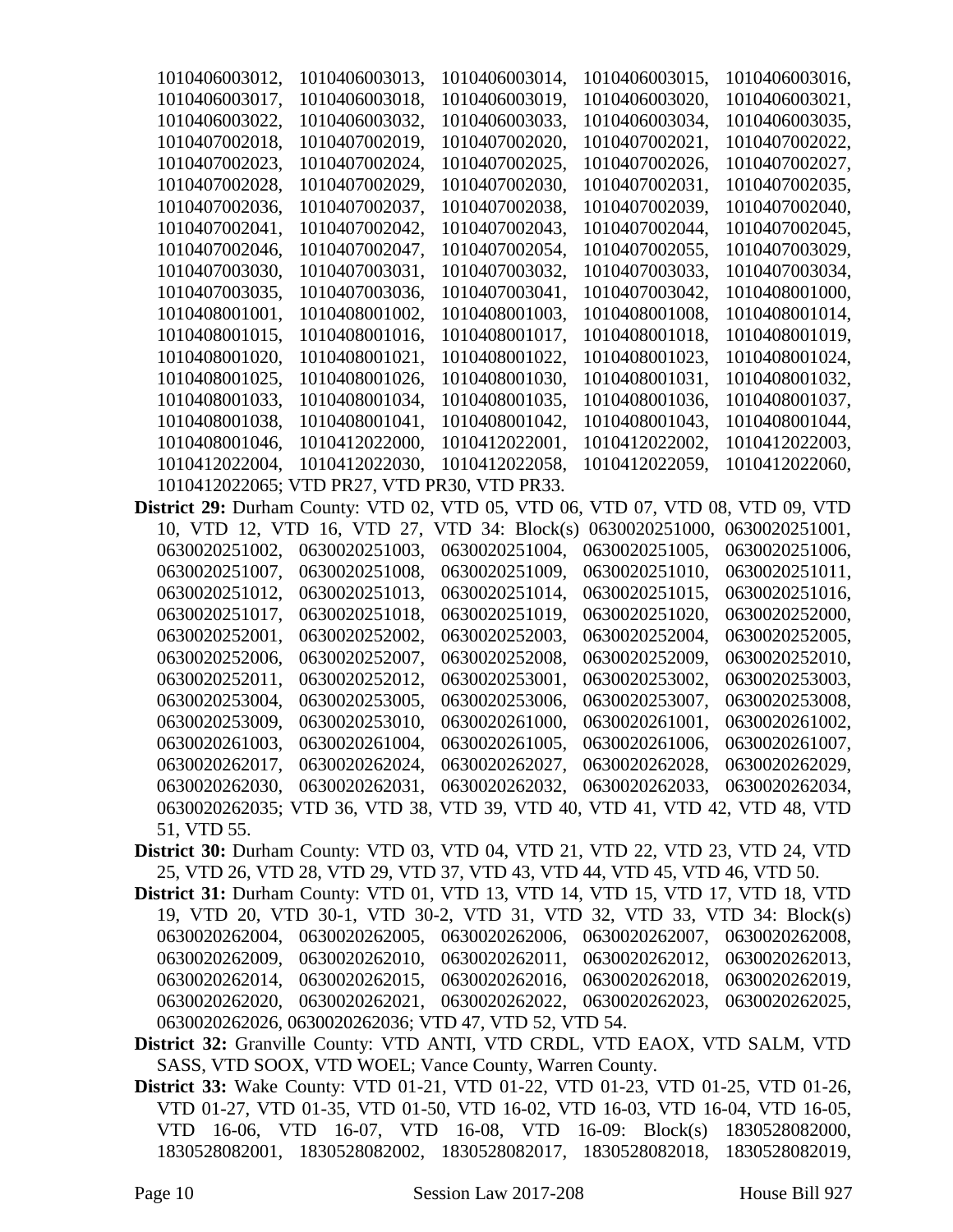| 1830528082020, | 1830528082021,                                                             | 1830528082022, | 1830528082023, | 1830528082024, |
|----------------|----------------------------------------------------------------------------|----------------|----------------|----------------|
| 1830528082025, | 1830528082026,                                                             | 1830528082027, | 1830528082028. | 1830528082029. |
| 1830528082031, | 1830528082032.                                                             | 1830528082033. | 1830528082034, | 1830528082035, |
| 1830528082036, | 1830528082037,                                                             | 1830528082038, | 1830528082039, | 1830528082040, |
| 1830528082041, | 1830528082042.                                                             | 1830528082043. | 1830528082044, | 1830528082045, |
| 1830528082046, | 1830528082047,                                                             | 1830528082048. | 1830528082049. | 1830528082050, |
| 1830528082051, | 1830528082052,                                                             | 1830528082053. | 1830528082054, | 1830528082055, |
| 1830528082056. | 1830528082057,                                                             | 1830528082058. | 1830528084026, | 1830528084027, |
| 1830528084028. | 1830528084029.                                                             | 1830528084030, | 1830528084031, | 1830528084032, |
| 1830528084033. | 1830528084034,                                                             | 1830528084035, | 1830528084037, | 1830528084038. |
|                | 1830528084039, 1830528084040, 1830528084051, 1830528084052, 1830528084053. |                |                |                |

- **District 34:** Wake County: VTD 01-04, VTD 01-05, VTD 01-06, VTD 01-07, VTD 01-09, VTD 01-10, VTD 01-11, VTD 01-12, VTD 01-15, VTD 01-17, VTD 01-18, VTD 01-30, VTD 01-36, VTD 01-37, VTD 01-39, VTD 01-43, VTD 01-44, VTD 01-45, VTD 01-51, VTD 07-02, VTD 07-03, VTD 07-04, VTD 07-09, VTD 07-12, VTD 08-06, VTD 08-09, VTD 08-10.
- **District 35:** Wake County: VTD 09-01, VTD 09-03, VTD 10-02: Block(s) 1830544031000, 1830544031001, 1830544031002, 1830544031003, 1830544031004, 1830544031006, 1830544031007, 1830544031012; VTD 13-06, VTD 13-10, VTD 13-11, VTD 19-03, VTD 19-04, VTD 19-05, VTD 19-06, VTD 19-07, VTD 19-09, VTD 19-10, VTD 19-11, VTD 19-12, VTD 19-16.

| District       | 36:      | Wake | County:                         | <b>VTD</b> |          | 04-07, VTD        | $12-05:$ | Block(s)                        | 1830531111000,                                                                 |  |
|----------------|----------|------|---------------------------------|------------|----------|-------------------|----------|---------------------------------|--------------------------------------------------------------------------------|--|
| 1830531111001, |          |      | 1830531111002,                  |            |          | 1830531111003,    |          | 1830531111004,                  | 1830531111005,                                                                 |  |
| 1830531111006, |          |      | 1830531111007,                  |            |          | 1830531111008,    |          | 1830531111009,                  | 1830531111010,                                                                 |  |
| 1830531111011, |          |      | 1830531111012,                  |            |          | 1830531111013,    |          | 1830531113000,                  | 1830531113001,                                                                 |  |
| 1830531113002, |          |      | 1830531113003,                  |            |          | 1830531113004,    |          | 1830531113005,                  | 1830531113006,                                                                 |  |
| 1830531113007, |          |      | 1830531113008,                  |            |          | 1830531113009,    |          | 1830531113010,                  | 1830531113011,                                                                 |  |
| 1830531113012, |          |      | 1830531113013,                  |            |          | 1830531113014,    |          | 1830531113015,                  | 1830531113016,                                                                 |  |
| 1830531113017, |          |      | 1830531113018,                  |            |          | 1830531113019,    |          | 1830531113020,                  | 1830531113021,                                                                 |  |
| 1830531113022, |          |      | 1830531113023,                  |            |          | 1830531113024,    |          | 1830532011000,                  | 1830532011001,                                                                 |  |
| 1830532011002, |          |      | 1830532011003,                  |            |          | 1830532011004,    |          | 1830532011005,                  | 1830532011006,                                                                 |  |
| 1830532011007, |          |      | 1830532011008,                  |            |          | 1830532011009,    |          | 1830532011010,                  | 1830532011011,                                                                 |  |
| 1830532011012. |          |      | 1830532011013.                  |            |          | 1830532011014,    |          | 1830532011015.                  | 1830532011016.                                                                 |  |
| 1830532011017, |          |      | 1830532011018,                  |            |          | 1830532011019,    |          | 1830532011020,                  | 1830532011021,                                                                 |  |
| 1830532011022, |          |      | 1830532011023,                  |            |          | 1830532011024,    |          | 1830532011028,                  | 1830532011059,                                                                 |  |
|                |          |      | 1830532011060, 1830532011062; V |            |          |                   |          | TD 12-07, VTD 15-01, VTD 15-02, | VTD 15-03, VTD                                                                 |  |
| 15-04, VTD     |          |      | 16-01, VTD                      |            | $16-09:$ | Block(s)          |          | 1830528082059,                  | 1830528084025,                                                                 |  |
| 1830528084036, |          |      | 1830528084041,                  |            |          | 1830528084042.    |          | 1830528084043,                  | 1830528084045,                                                                 |  |
| 1830528084046, |          |      | 1830528084047,                  |            |          | 1830528084048,    |          | 1830528084049,                  | 1830528084050,                                                                 |  |
| 1830528084055, |          |      | 1830528084056,                  |            |          | 1830528091000,    |          | 1830528091001,                  | 1830528091002,                                                                 |  |
| 1830528091003, |          |      | 1830528091004,                  |            |          | 1830528091005,    |          | 1830528091006,                  | 1830528091007,                                                                 |  |
|                |          |      | 1830528091008; VTD 18-02, VTD   |            |          | 18-03, VTD 18-04, |          | <b>VTD 18-05, VTD</b>           | 18-07, VTD 18-                                                                 |  |
| 08:            | Block(s) |      | 1830530031058,                  |            |          | 1830530031059,    |          | 1830530031060,                  | 1830530031062,                                                                 |  |
| 1830530031063, |          |      | 1830530031064,                  |            |          | 1830530031065,    |          | 1830530031066.                  | 1830530031068,                                                                 |  |
| 1830530031069, |          |      | 1830530031070,                  |            |          | 1830530031071,    |          | 1830530031072,                  | 1830530031073,                                                                 |  |
| 1830530031075, |          |      | 1830530031076,                  |            |          | 1830530031081,    |          | 1830530031082,                  | 1830530031083,                                                                 |  |
| 1830530031086, |          |      | 1830530031087,                  |            |          | 1830530032000,    |          | 1830530032001,                  | 1830530032002,                                                                 |  |
| 1830530032003, |          |      | 1830530032004,                  |            |          | 1830530032005,    |          | 1830530032006,                  | 1830530032007,                                                                 |  |
| 1830530032008. |          |      | 1830530032009.                  |            |          | 1830530032010,    |          | 1830530032011,                  | 1830530071001,                                                                 |  |
|                |          |      |                                 |            |          |                   |          |                                 | 1830530071002, 1830530071003, 1830530071004, 1830530071005, 1830530071006; VTD |  |
|                |          |      | 20-03, VTD 20-05, VTD 20-09.    |            |          |                   |          |                                 |                                                                                |  |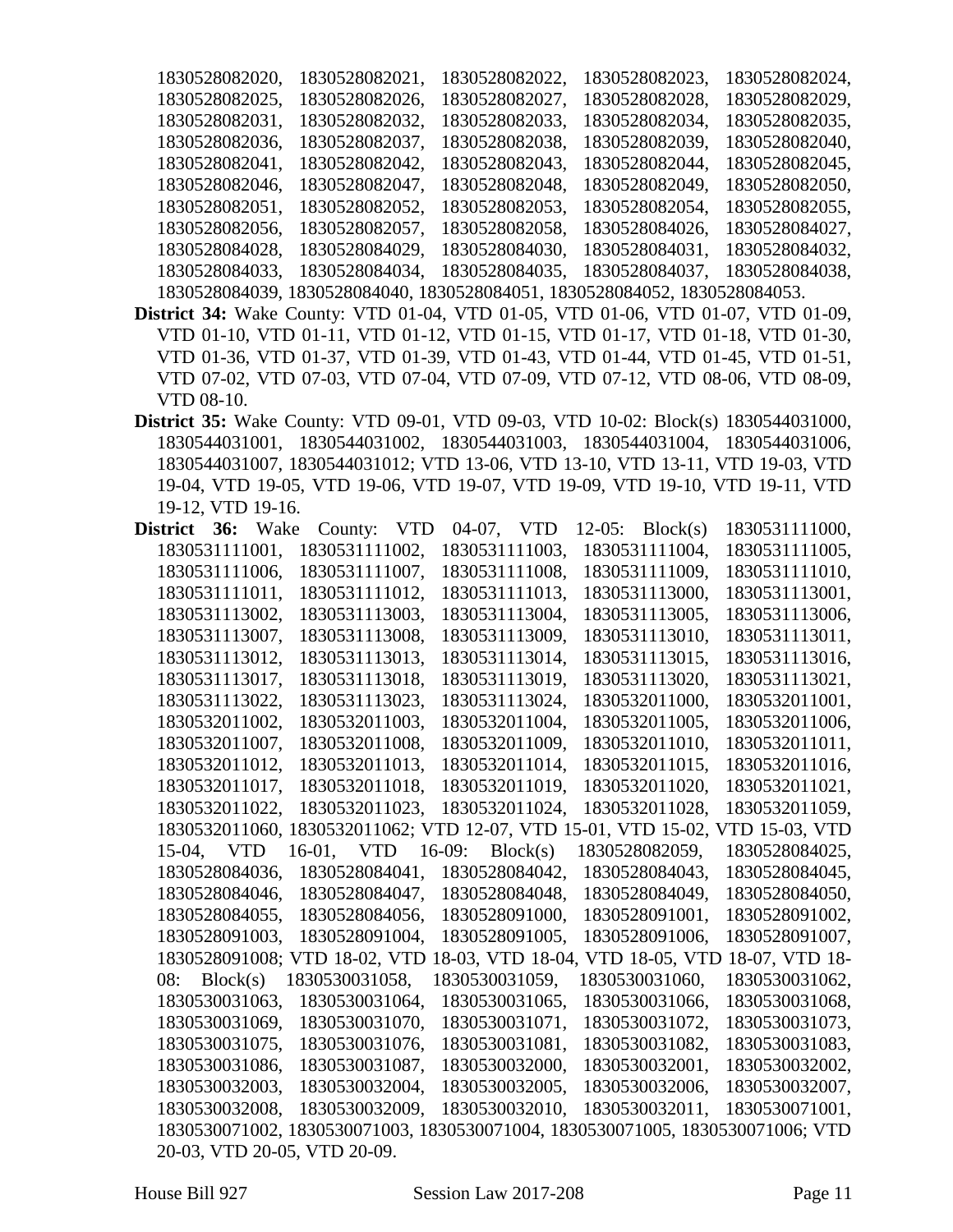| District 37: Wake County: VTD 03-00, VTD 06-01, VTD 06-04, VTD 06-05, VTD 06-06, |                                      |                                                        |                                                                                |                |
|----------------------------------------------------------------------------------|--------------------------------------|--------------------------------------------------------|--------------------------------------------------------------------------------|----------------|
|                                                                                  |                                      |                                                        | VTD 06-07, VTD 12-01, VTD 12-02, VTD 12-04, VTD 12-05: Block(s) 1830532011025, |                |
| 1830532011026,                                                                   | 1830532011027,                       | 1830532011029,                                         | 1830532011030,                                                                 | 1830532011031, |
| 1830532011032,                                                                   | 1830532011033,                       | 1830532011034,                                         | 1830532011035,                                                                 | 1830532011036, |
| 1830532011037,                                                                   | 1830532011038,                       | 1830532011039,                                         | 1830532011040,                                                                 | 1830532011041, |
| 1830532011042,                                                                   | 1830532011043,                       | 1830532011044,                                         | 1830532011045,                                                                 | 1830532011046, |
| 1830532011047,                                                                   | 1830532011048,                       | 1830532011049,                                         | 1830532011050,                                                                 | 1830532011051, |
| 1830532011052,                                                                   | 1830532011053,                       | 1830532011054,                                         | 1830532011055,                                                                 | 1830532011056, |
|                                                                                  |                                      |                                                        | 1830532011057, 1830532011058, 1830532011061, 1830532011063; VTD 12-06, VTD 12- |                |
|                                                                                  | 08, VTD 12-09, VTD 20-01, VTD 20-11. |                                                        |                                                                                |                |
| District 38: Wake County: VTD 01-13, VTD 01-14, VTD 01-19, VTD 01-20, VTD 01-28, |                                      |                                                        |                                                                                |                |
|                                                                                  |                                      |                                                        | VTD 01-34, VTD 01-38, VTD 01-40, VTD 01-46, VTD 13-01, VTD 13-05, VTD 13-07,   |                |
|                                                                                  |                                      | VTD 13-08, VTD 13-09, VTD 17-01, VTD 17-10, VTD 17-11. |                                                                                |                |
| <b>District 39:</b> Wake County: VTD 09-02, VTD 10-01, VTD 10-02: Block(s)       |                                      |                                                        |                                                                                | 1830544031005, |
| 1830544031008,                                                                   | 1830544031009,                       | 1830544031010,                                         | 1830544031011,                                                                 | 1830544031013, |
| 1830544031014,                                                                   | 1830544031015,                       | 1830544031016,                                         | 1830544032000,                                                                 | 1830544032001, |
| 1830544032002,                                                                   | 1830544032003,                       | 1830544032004,                                         | 1830544032008,                                                                 | 1830544032009, |
| 1830544032011,                                                                   | 1830544041000,                       | 1830544041001,                                         | 1830544041002,                                                                 | 1830544041003. |
| 1830544041004,                                                                   | 1830544041005,                       | 1830544041006,                                         | 1830544041007,                                                                 | 1830544041008, |
| 1830544041013,                                                                   | 1830544041014,                       | 1830544041015,                                         | 1830544041016,                                                                 | 1830544041017, |
| 1830544041018,                                                                   | 1830544041019,                       | 1830544041020,                                         | 1830544041021,                                                                 | 1830544041022, |
| 1830544041023,                                                                   | 1830544041024,                       | 1830544041025,                                         | 1830544041026,                                                                 | 1830544041027, |
| 1830544041028,                                                                   | 1830544041029,                       | 1830544041030,                                         | 1830544041031,                                                                 | 1830544041032, |
| 1830544041040,                                                                   | 1830544041041,                       | 1830544041042,                                         | 1830544041043,                                                                 | 1830544041044, |
| 1830544041045,                                                                   | 1830544041046,                       | 1830544041047,                                         | 1830544041048,                                                                 | 1830544041053, |
| 1830544041054,                                                                   | 1830544041071,                       | 1830544041072,                                         | 1830544041073,                                                                 | 1830544042000, |
| 1830544042001,                                                                   | 1830544042002,                       | 1830544042003,                                         | 1830544042004,                                                                 | 1830544042005, |
| 1830544042006,                                                                   | 1830544042007,                       | 1830544042008,                                         | 1830544042009,                                                                 | 1830544042010, |
| 1830544042011,                                                                   | 1830544042012,                       | 1830544042013,                                         | 1830544042014,                                                                 | 1830544042015, |
| 1830544042016,                                                                   | 1830544042017,                       | 1830544042018,                                         | 1830544042019,                                                                 | 1830544042020, |
| 1830544042021,                                                                   | 1830544042022,                       | 1830544042023,                                         | 1830544042024,                                                                 | 1830544042025, |
| 1830544042026,                                                                   | 1830544043000,                       | 1830544043001,                                         | 1830544043002,                                                                 | 1830544043003, |
| 1830544043005,                                                                   | 1830544043006,                       | 1830544043013,                                         | 1830544043014,                                                                 | 1830544043015, |
| 1830544043016,                                                                   | 1830544043017,                       | 1830544043018,                                         | 1830544043019,                                                                 | 1830544043020, |
| 1830544043021,                                                                   | 1830544043022,                       | 1830544043023,                                         | 1830544043024,                                                                 | 1830544043025, |
| 1830544043026,                                                                   | 1830544043029,                       | 1830544043031,                                         | 1830544043032,                                                                 | 1830544043033, |
| 1830544043034,                                                                   | 1830544043035,                       | 1830544043036,                                         | 1830544043075,                                                                 | 1830544043076, |
|                                                                                  |                                      |                                                        | 1830544043077, 1830544043078, 1830544043079, 1830544043090; VTD 10-03, VTD 10- |                |
|                                                                                  |                                      |                                                        | 04, VTD 17-02, VTD 17-03, VTD 17-04, VTD 17-05, VTD 17-06, VTD 17-07, VTD 17-  |                |
| 08, VTD 17-09, VTD 19-17.                                                        |                                      |                                                        |                                                                                |                |

- **District 40:** Wake County: VTD 01-42, VTD 01-47, VTD 02-01, VTD 02-02, VTD 02-03, VTD 02-04, VTD 02-05, VTD 02-06, VTD 07-05, VTD 07-06, VTD 07-07, VTD 07-11, VTD 07-13, VTD 08-02, VTD 08-03, VTD 08-04, VTD 08-05, VTD 08-07, VTD 08-08, VTD 13-02, VTD 14-01, VTD 14-02.
- **District 41:** Wake County: VTD 04-13, VTD 04-19, VTD 05-04, VTD 05-06, VTD 20-02, VTD 20-04, VTD 20-06, VTD 20-08, VTD 20-10, VTD 20-12.
- **District 42:** Cumberland County: VTD AH49, VTD CL57, VTD G11, VTD G5, VTD LR63, VTD MB62, VTD MR02.
- **District 43:** Cumberland County: VTD CC03, VTD CC05, VTD CC06, VTD CC13, VTD CC16, VTD CC17, VTD CC21, VTD CC24, VTD CC25, VTD CC26, VTD CC27, VTD CC32, VTD CC33, VTD G2: Block(s) 0510012001000, 0510012001001, 0510012001002,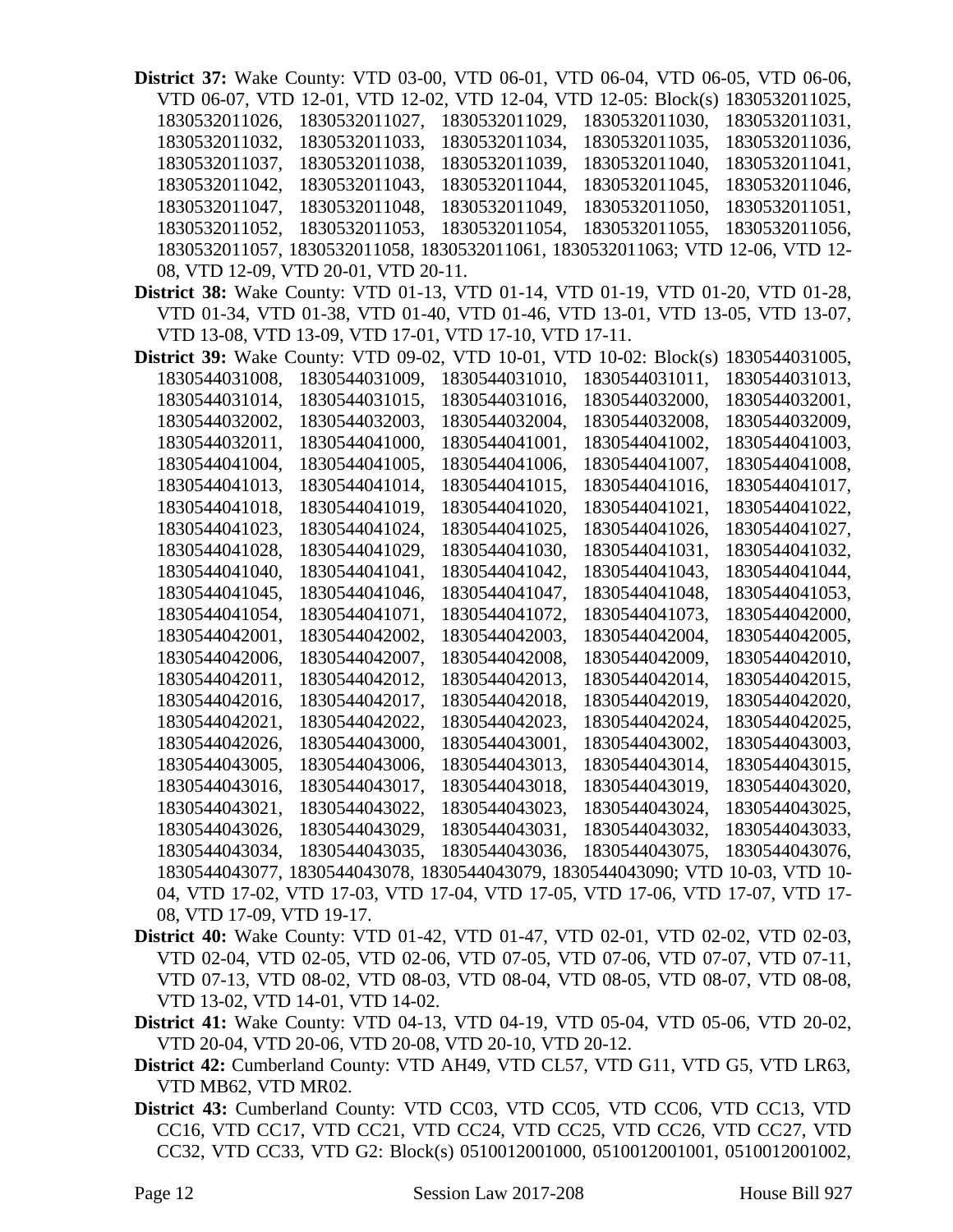| 0510012001003. | 0510012001004, | 0510012001005, | 0510012001006, | 0510012001007, |
|----------------|----------------|----------------|----------------|----------------|
| 0510012001008, | 0510012001009, | 0510012001010, | 0510012004001, | 0510012004002. |
| 0510012004003, | 0510012004004, | 0510012004021, | 0510012004022, | 0510012004023, |
| 0510012004024, | 0510012004025, | 0510012004026, | 0510012004027, | 0510012004028, |
| 0510024011000, | 0510024011001, | 0510024011002, | 0510024011003, | 0510024011004, |
| 0510024011005, | 0510024011006, | 0510024011007, | 0510024011008, | 0510024011009, |
| 0510024011010, | 0510024011011, | 0510024011013, | 0510024011014, | 0510024011015, |
| 0510024011016, | 0510024011017, | 0510024011018, | 0510024011019, | 0510024011022, |
| 0510024011024, | 0510024011025, | 0510024011026, | 0510024011027, | 0510024011028, |
| 0510024011029, | 0510024011030, | 0510024011034, | 0510024011035, | 0510024011036, |
| 0510024011038, | 0510024011041, | 0510024011042, | 0510024011043. | 0510024012004, |
| 0510024012007, | 0510024012025, | 0510024021000, | 0510024021005, | 0510024022000, |
| 0510024022001, | 0510024022002, | 0510024022003, | 0510024022004, | 0510024022005, |
| 0510024022006, | 0510024022007, | 0510024023000, | 0510024023001, | 0510024023002, |
| 0510024023003. | 0510024023004, | 0510024023005, | 0510024023006, | 0510024023007, |
| 0510024023008, | 0510024023009, | 0510024023011, | 0510024023012, | 0510024023013, |
| 0510025011000, | 0510025011001, | 0510025011002, | 0510025011003, | 0510025011004, |
| 0510025011005. | 0510025011006. | 0510025011007, | 0510025011008, | 0510025011009, |
| 0510025011010, | 0510025011011, | 0510025011012, | 0510025011013, | 0510025011014, |
| 0510025011015, | 0510025011016, | 0510025011017, | 0510025011018, | 0510025011019, |
| 0510025011020, | 0510025011021. | 0510025011022, | 0510025011023, | 0510025012000, |
| 0510025012001, | 0510025012002, | 0510025012003, | 0510025012004, | 0510025012005, |
| 0510025012006, | 0510025012007, | 0510025012008, | 0510025012009, | 0510025012010, |
| 0510025012011, | 0510025012012, | 0510025012013, | 0510025012014, | 0510025013000, |
| 0510025013001, | 0510025013002, | 0510025013003, | 0510025013004, | 0510025013005, |
| 0510025013006, | 0510025013007, | 0510025013008, | 0510025013009, | 0510025013010, |
| 0510025013011, | 0510025013012, | 0510025013013, | 0510025013014, | 0510025013015, |
| 0510025013016, | 0510025013017, | 0510025013018, | 0510025013019, | 0510025013020, |
| 0510025013021, | 0510025013022, | 0510025013023, | 0510025013024, | 0510025013025, |
| 0510025013026, | 0510025013027, | 0510025013028, | 0510025013029, | 0510025013030, |
| 0510025013031, | 0510025013032, | 0510025013033, | 0510025013034, | 0510025013035, |
| 0510025013036, | 0510025013037, | 0510025013038, | 0510025013039, | 0510025013040, |
| 0510025013041, | 0510025013042, | 0510025013043, | 0510025013044, | 0510025013045, |
| 0510025013046, | 0510025013047, | 0510025013048, | 0510025013049, | 0510025013050, |
| 0510025013051, | 0510025013052, | 0510025013053, | 0510025013054, | 0510025013055, |
| 0510025013056, | 0510025013057, | 0510025013058, | 0510025013059, | 0510025013060, |
| 0510025013061, | 0510025013062, | 0510025013063, | 0510025013064, | 0510025013065, |
| 0510025013066, | 0510025013067, | 0510025013068, | 0510025013069, | 0510025013070, |
| 0510025013071, | 0510025013072, | 0510025013073, | 0510025013074, | 0510025013075, |
| 0510025013076, | 0510025013077, | 0510025013078, | 0510025013079, | 0510025013080, |
| 0510025013081, | 0510025021013, | 0510025021014, | 0510025021015, | 0510025021016, |
| 0510025021017, | 0510025021018, | 0510025021019, | 0510025021020, | 0510025021021, |
| 0510025021022, | 0510025021023, | 0510025021024, | 0510025021025, | 0510025021026, |
| 0510025021027, | 0510025021028, | 0510025021029, | 0510025021030, | 0510025021031, |
| 0510025021032, | 0510025021033, | 0510025021034, | 0510025021035, | 0510025021036, |
| 0510025021037, | 0510025021038, | 0510025021039, | 0510025021040, | 0510025021041, |
| 0510025021042, | 0510025021043, | 0510025021044, | 0510025021045, | 0510025021046, |
| 0510025021047, | 0510025021048, | 0510025021049, | 0510025021050, | 0510025021051, |
| 0510025021052, | 0510025021053, | 0510025021054, | 0510025021055, | 0510025021056, |
| 0510025021057, | 0510025021058, | 0510025021059, | 0510025021060, | 0510025021061, |
| 0510025021062, | 0510025021063, | 0510025021064, | 0510025021065, | 0510025021066, |
|                |                |                |                |                |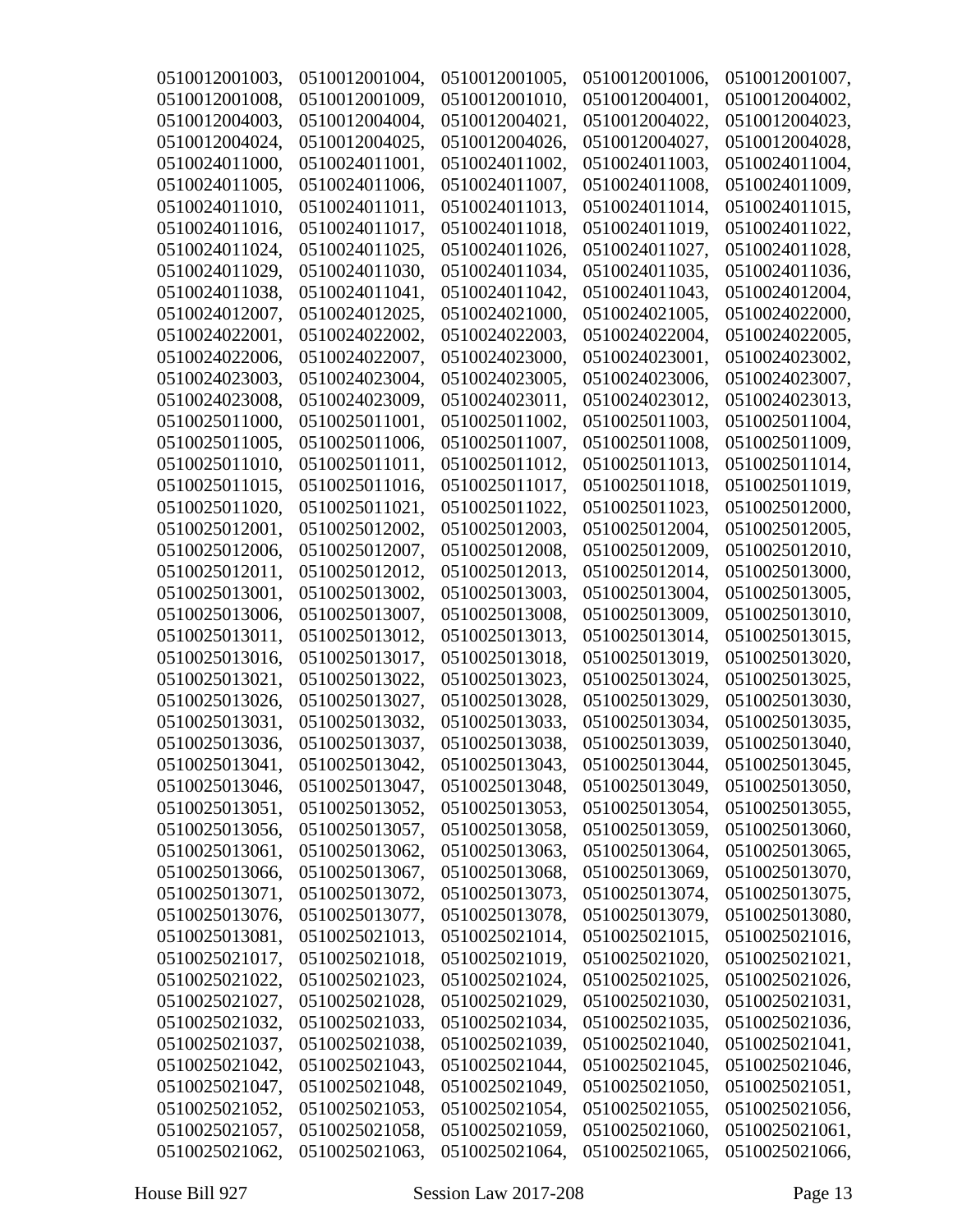| 0510025022000, | 0510025022001, | 0510025022002, | 0510025022003, | 0510025022004, |
|----------------|----------------|----------------|----------------|----------------|
| 0510025022005, | 0510025022006. | 0510025022007, | 0510025022008, | 0510025022009. |
| 0510025022010, | 0510025022011, | 0510025022012, | 0510025022013, | 0510025022014, |
| 0510025022015, | 0510025022016, | 0510025022017, | 0510025022018, | 0510025022019, |
| 0510025022020, | 0510025022021, | 0510025022022, | 0510025022023, | 0510025022024, |
| 0510025022025, | 0510025022026, | 0510025022027, | 0510025022028, | 0510025022029, |
| 0510025022030, | 0510025022031, | 0510025022032, | 0510025022033, | 0510025022034, |
| 0510025022035, | 0510025022036. | 0510025022037. | 0510025022038. | 0510025022039. |
| 0510025022040, | 0510025022041, | 0510025022042, | 0510025022043, | 0510025022044, |
| 0510025022045, | 0510025022046, | 0510025022047, | 0510025022048, | 0510025022049, |
| 0510025022050, | 0510025022051, | 0510025022052, | 0510025022053, | 0510025022054, |
| 0510025022055, | 0510025022056, | 0510025022057, | 0510025022058, | 0510025022059, |
| 0510025022060, | 0510025022061, | 0510025022062, | 0510025022063, | 0510025022064, |
| 0510025022065, | 0510025022066, | 0510025022067, | 0510025022068, | 0510025022069, |
| 0510025022070, | 0510025022071, | 0510025022072, | 0510025022073, | 0510025022074, |
| 0510025022075, | 0510025022076, | 0510025022077, | 0510025022078, | 0510025022079, |
| 0510025022080, | 0510025022081, | 0510025022082, | 0510025022083. | 0510025022084, |
| 0510025023000, | 0510025023001, | 0510025023002, | 0510025023003, | 0510025023004, |
| 0510025023005, | 0510025023006. | 0510025023007, | 0510025023008. | 0510025023009, |
| 0510025023010, | 0510025023011, | 0510025023012, | 0510025023013, | 0510025023014, |
| 0510025023015, | 0510025023016, | 0510025023017, | 0510025023018, | 0510025023019, |
| 0510025023020, | 0510025023021, | 0510025023022, | 0510025023023, | 0510025023024, |
| 0510025023025, | 0510025023026, | 0510025023027, | 0510025023028, | 0510025023029, |
| 0510025023030, | 0510025023031, | 0510025023032, | 0510025023033, | 0510025023034, |
| 0510025023035, | 0510025023036, | 0510025031000, | 0510025031001, | 0510025031002, |
| 0510025031003, | 0510025031004, | 0510025031005, | 0510025031006, | 0510025031007, |
| 0510025031008, | 0510025031009, | 0510025031010, | 0510025031011, | 0510025031012, |
| 0510025031013, | 0510025031014, | 0510025031015, | 0510025031016, | 0510025031017. |
| 0510025031018, | 0510025031019, | 0510025031020, | 0510025031021, | 0510025031022. |
| 0510025031023, | 0510025031024, | 0510025031025, | 0510025032000, | 0510025032001, |
| 0510025032002, | 0510025032003, | 0510025032004, | 0510025032005, | 0510025032006, |
| 0510025032007, | 0510025032008, | 0510025032009. | 0510025033000, | 0510025033001, |
| 0510025033002, | 0510025033003, | 0510025033004, | 0510025033005, | 0510025033006, |
| 0510025033007, | 0510025033008, | 0510025033009, | 0510025033010, | 0510025033011, |
| 0510025033012, | 0510025033013, | 0510025033014, | 0510025033015, | 0510025033016, |
| 0510025033017, | 0510025033018, | 0510025033019, | 0510025033020, | 0510025033021, |
| 0510025033022, | 0510025033023, | 0510025033024, | 0510025033025, | 0510025033026, |
| 0510025033027, | 0510025033028, | 0510025033029, | 0510025033030, | 0510025033031, |
| 0510025033032, | 0510025033033, | 0510025033034, | 0510025033035, | 0510025041001, |
| 0510025041002, | 0510025041003, | 0510025041004, | 0510025041005, | 0510025041006, |
| 0510025041007, | 0510025041008, | 0510025041009, | 0510025041010, | 0510025041011, |
| 0510025041012, | 0510025041013, | 0510025041014, | 0510025041015, | 0510025041016, |
| 0510025041017, | 0510025041018, | 0510025041019, | 0510025041020, | 0510025041021, |
| 0510025041022, | 0510025041023, | 0510025041024, | 0510025041025, | 0510025041026, |
| 0510025041027, | 0510025041028, | 0510025041029, | 0510025041030, | 0510025042000, |
| 0510025042001, | 0510025042002, | 0510025042003, | 0510025042004, | 0510025042005, |
| 0510025042006, | 0510025042007, | 0510025042008, | 0510025042009, | 0510025042010, |
| 0510025042011, | 0510025042012, | 0510025042013, | 0510025042014, | 0510025042015, |
| 0510025042016, | 0510025042017, | 0510025042018, | 0510025042019, | 0510025042020, |
| 0510025042021, | 0510025042022, | 0510025042023, | 0510025042024, | 0510025042025, |
| 0510025042026, | 0510025042027, | 0510025042028, | 0510025042029, | 0510025042030, |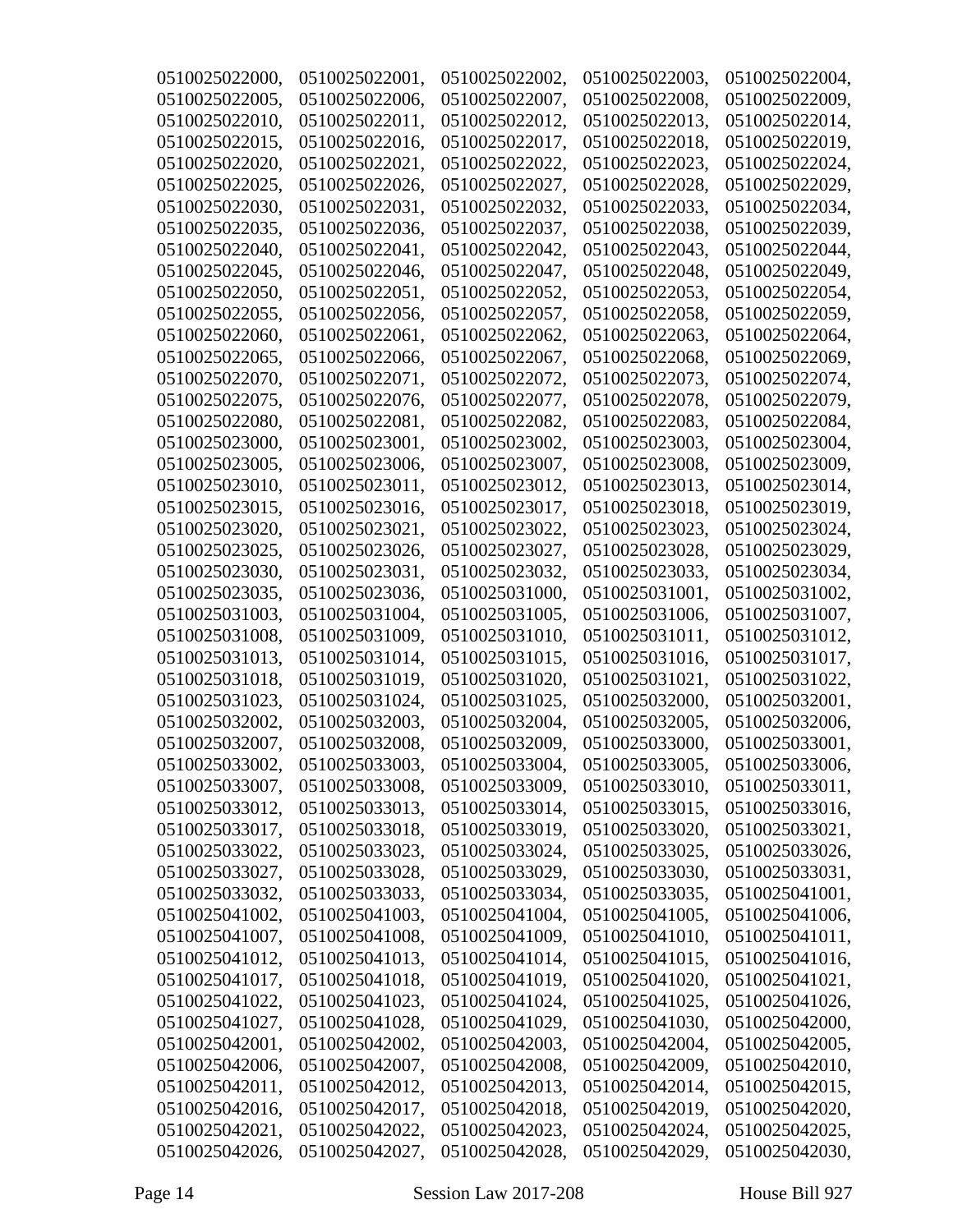0510025042031, 0510025042032, 0510025042033, 0510025042034, 0510025042035, 0510025042036, 0510025042037, 0510025042038, 0510025042039, 0510025042040, 0510025042041, 0510025042042, 0510025042043, 0510025042044, 0510025042045, 0510025042046, 0510025042047, 0510026002016, 0510037003103, 0510037003110, 0510037003111, 0510037003112, 0510037003113, 0519802001027.

- **District 44:** Cumberland County: VTD CC01, VTD CC04, VTD CC07, VTD CC08, VTD CC10, VTD CC12, VTD CC14, VTD CC15, VTD CC18, VTD CC19, VTD CC29, VTD CC31, VTD CC34, VTD CU02, VTD G3, VTD G4, VTD G8.
- **District 45:** Cumberland County: VTD AL51, VTD EO61-1, VTD EO61-2, VTD G1, VTD G10, VTD G2: Block(s) 0510025021000, 0510025021001, 0510025021002, 0510025021003, 0510025021004, 0510025021005, 0510025021006, 0510025021007, 0510025021008, 0510025021009, 0510025021010, 0510025021011, 0510025021012, 0510025021067, 0510025043000, 0510025043001, 0510025043002, 0510025043003, 0510025043004, 0510025043005, 0510025043006, 0510025043007, 0510025043008, 0510025043009, 0510025043010, 0510025043011, 0510025043012, 0510025043013, 0510025043014, 0510025043015, 0510025043016, 0510025043017, 0510025043018, 0510025043019, 0510025043020, 0510025043021, 0510025043022, 0510025043023, 0510025043024, 0510025043025, 0510025043026, 0510025043027, 0510025043028, 0510025043029, 0510025043030, 0510025043031, 0510025043032, 0510025043033, 0510025043034, 0510025043035, 0510025043036, 0510025043037, 0510025043038, 0510037001001, 0510037001002, 0510037001004, 0510037001005, 0510037001006, 0510037001010, 0510037001011, 0510037001012, 0510037001013, 0510037001014, 0510037001015, 0510037001016, 0510037001017, 0510037001018, 0510037001019, 0510037001020, 0510037001021, 0510037001022, 0510037001025, 0510037001026, 0510037003088, 0510037003089, 0510037003090, 0510037003098, 0510037003099, 0510037003100, 0510037003101, 0510037003104, 0510037003105, 0510037003106, 0510037003107, 0510037003114; VTD G6, VTD G7, VTD G9, VTD LI65, VTD SH77.
- **District 46:** Columbus County: VTD P03, VTD P04, VTD P05, VTD P06, VTD P07, VTD P08, VTD P09, VTD P10, VTD P12, VTD P13, VTD P15, VTD P24, VTD P25, VTD P26; Robeson County: VTD 03, VTD 08, VTD 09, VTD 10, VTD 13, VTD 14, VTD 20, VTD 21, VTD 28, VTD 30, VTD 31, VTD 32, VTD 33, VTD 36, VTD 37, VTD 40, VTD 41.
- **District 47:** Robeson County: VTD 01, VTD 02, VTD 04, VTD 05, VTD 06, VTD 07, VTD 11, VTD 12, VTD 15, VTD 16, VTD 17, VTD 18A, VTD 19, VTD 22, VTD 23, VTD 24, VTD 25, VTD 26, VTD 27, VTD 29, VTD 34, VTD 35, VTD 38, VTD 39.
- **District 48:** Hoke County, Scotland County.
- **District 49:** Wake County: VTD 01-01, VTD 01-02, VTD 01-03, VTD 01-16, VTD 01-29, VTD 01-33, VTD 04-05, VTD 04-08, VTD 04-09, VTD 04-17, VTD 04-18, VTD 04-21, VTD 05-01, VTD 05-03, VTD 05-05, VTD 07-01, VTD 07-10, VTD 08-11, VTD 11-01, VTD 11-02.
- **District 50:** Caswell County, Orange County: VTD CA, VTD CG, VTD CP, VTD CS1, VTD CW, VTD CX, VTD EF, VTD ENO, VTD GB, VTD H, VTD OG, VTD PA, VTD SJ, VTD SM, VTD TO, VTD WC, VTD WH.

**District 51:** Harnett County: VTD PR07: Block(s) 0850712031002, 0850713011001, 0850713011002, 0850713011003, 0850713011004, 0850713011005, 0850713011006, 0850713011007, 0850713011008, 0850713011009, 0850713011010, 0850713011011, 0850713011012, 0850713011013, 0850713011014, 0850713011015, 0850713011016, 0850713011017, 0850713011018, 0850713011019, 0850713011020, 0850713011021, 0850713011022, 0850713011023, 0850713011024, 0850713011025, 0850713011026, 0850713011027, 0850713011028, 0850713011029, 0850713011030, 0850713011031, 0850713011032, 0850713011033, 0850713011034, 0850713011035, 0850713011036, 0850713011037, 0850713013000, 0850713013001, 0850713013002, 0850713013003,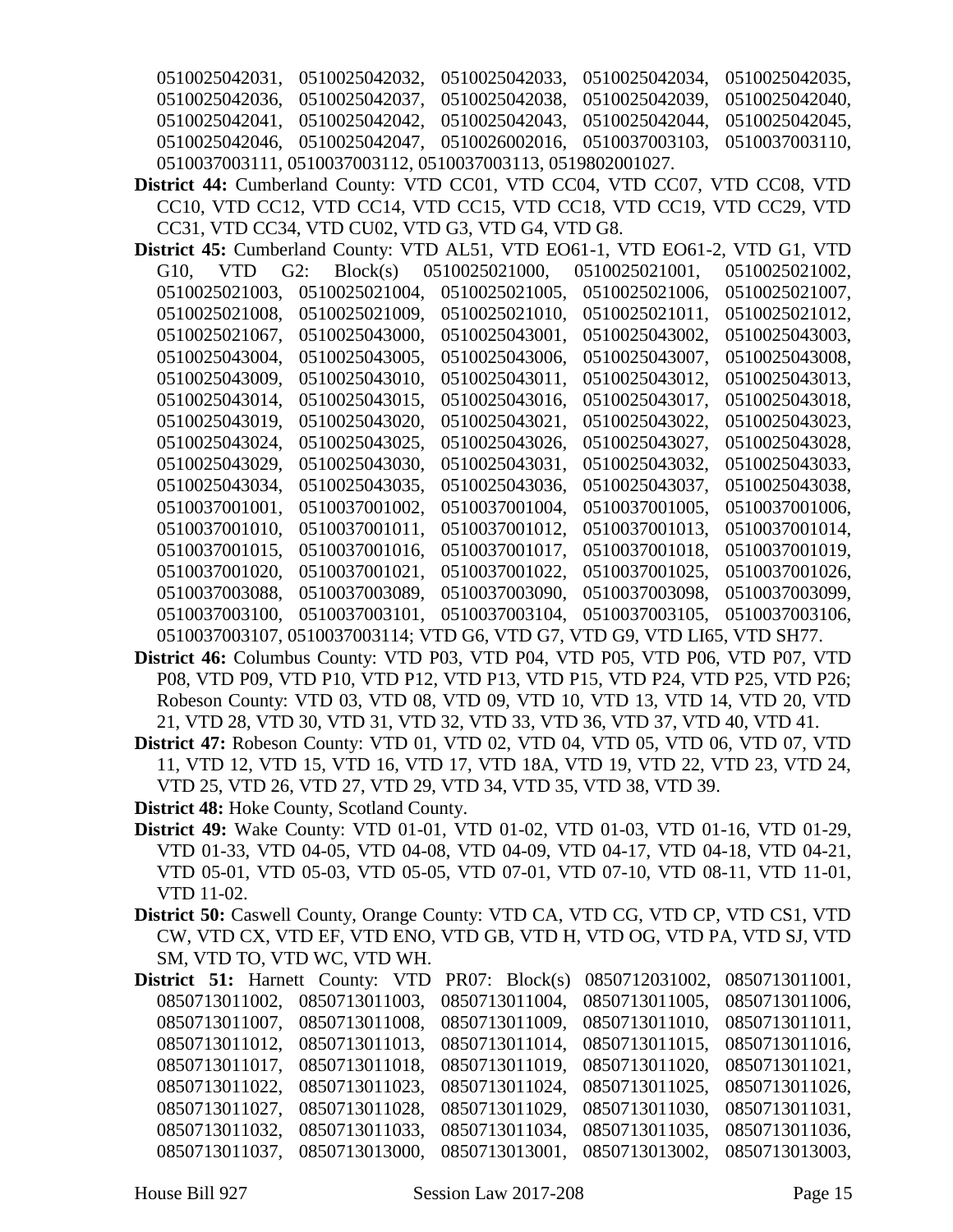| 0850713013004, | 0850713013005,                   | 0850713013006,                                                                     | 0850713013007, | 0850713013008, |
|----------------|----------------------------------|------------------------------------------------------------------------------------|----------------|----------------|
| 0850713013009, | 0850713013010,                   | 0850713013011,                                                                     | 0850713013012, | 0850713013013. |
| 0850713013014, | 0850713013015,                   | 0850713013016,                                                                     | 0850713013017, | 0850713013018, |
| 0850713013019, | 0850713013020,                   | 0850713013021,                                                                     | 0850713013022, | 0850713013023, |
| 0850713013024, | 0850713013025,                   | 0850713013026,                                                                     | 0850713021000, | 0850713021001, |
| 0850713021002, | 0850713021003,                   | 0850713021004,                                                                     | 0850713021005, | 0850713021006, |
| 0850713021007, | 0850713021008,                   | 0850713021009,                                                                     | 0850713021010, | 0850713021011, |
| 0850713021012. | 0850713021013,                   | 0850713021014,                                                                     | 0850713021015. | 0850713022008, |
| 0850713022009, | 0850713022010,                   | 0850713022011,                                                                     | 0850713022012, | 0850713031000, |
| 0850713031001, | 0850713031002,                   | 0850713031003,                                                                     | 0850713031004, | 0850713031005. |
| 0850713031006, | 0850713031007,                   | 0850713031008.                                                                     | 0850713031009. | 0850713031010, |
| 0850713031011, | 0850713031012,                   | 0850713031013,                                                                     | 0850713031014, | 0850713031015, |
| 0850713031016, | 0850713031017,                   | 0850713031018,                                                                     | 0850713031019, | 0850713031020, |
| 0850713031021, | 0850713032000,                   | 0850713032001,                                                                     | 0850713032002, | 0850713032003, |
| 0850713032004, | 0850713032005,                   | 0850713032006,                                                                     | 0850713032007, | 0850713032008, |
| 0850713032009, | 0850713032010,                   | 0850713032011,                                                                     | 0850713032012, | 0850713032013, |
| 0850713032014, | 0850713032015,                   | 0850713032016,                                                                     | 0850713032017, | 0850713032018, |
| 0850713032019, | 0850713032020,                   | 0850713032021,                                                                     | 0850713032022, | 0850713033000, |
| 0850713033001, | 0850713033002.                   | 0850713033003.                                                                     | 0850713033004, | 0850713033005. |
| 0850713033006, | 0850713033007,                   | 0850713033008,                                                                     | 0850713033009, | 0850713033010, |
| 0850713033012, | 0850713033013,                   | 0850713033014,                                                                     | 0850713033015, |                |
|                |                                  |                                                                                    |                | 0850713033016, |
| 0850713033017, | 0850713033018,                   | 0850713034004,                                                                     | 0850713034005, | 0850713034006, |
| 0850713034007, | 0850713034013,                   | 0850713034014,                                                                     | 0850713034022, | 0850713034023, |
| 0850713034024, | 0850713034025,                   | 0850713034026,                                                                     | 0850714011000, | 0850714011001, |
| 0850714011002, | 0850714011003,                   | 0850714011019,                                                                     | 0850714011020, | 0850714011021, |
| 0850714011022, | 0850714011023,                   | 0850714011024,                                                                     | 0850714011025, | 0850714011026, |
| 0850714011027, | 0850714011028,                   | 0850714011029,                                                                     | 0850714011030, | 0850714011031, |
| 0850714011032, | 0850714011033,                   | 0850714011034,                                                                     | 0850714011038, | 0850714011039, |
| 0850714011040, | 0850714011048,                   | 0850714011050,                                                                     | 0850714012000, | 0850714012001, |
| 0850714012005, | 0850714012006,                   | 0850714012016.                                                                     | 0850714012017, | 0850714012018, |
| 0850714022000, | 0850714022017,                   | 0850714022020,                                                                     | 0850714022034, | 0850714022035, |
|                |                                  | 0850714022036, 0850714022048, 0850714022049; VTD PR16; Lee County.                 |                |                |
|                |                                  | <b>District 52:</b> Moore County: VTD BEN, VTD CAM, VTD EAB, VTD EUR, VTD EWD, VTD |                |                |
|                |                                  | KWD, VTD LTR, VTD NSP, VTD PBF, VTD PDN, VTD PHA, VTD PHB1, VTD PHB2,              |                |                |
|                | $VTD$ PHC, $VTD$ RBN: $Block(s)$ | 1259502001038,                                                                     | 1259502001043, | 1259502001044, |
| 1259502001045, | 1259502001046,                   | 1259502001050,                                                                     | 1259502001053, | 1259502001056, |
| 1259502001057, | 1259502001058,                   | 1259502001059,                                                                     | 1259502001060, | 1259502001061, |
| 1259502001062, | 1259502001063,                   | 1259502001064,                                                                     | 1259502001065, | 1259502001066, |
| 1259502001067, | 1259502001068,                   | 1259502001069,                                                                     | 1259502001070, | 1259502001071, |
| 1259502001072, | 1259502001073,                   | 1259502001074,                                                                     | 1259502001075, | 1259502001076, |
| 1259502001077, | 1259502001078,                   | 1259502001080,                                                                     | 1259502001081, | 1259502001082, |
| 1259502001083, | 1259502003000,                   | 1259502003001,                                                                     | 1259502003003, | 1259502003005, |
| 1259502003006, | 1259502003007,                   | 1259502003010,                                                                     | 1259502003011, | 1259502003012, |
| 1259502003013, | 1259502003014,                   | 1259502003015,                                                                     | 1259502003017, | 1259502003018, |
| 1259502003028, | 1259502004000,                   | 1259502004001,                                                                     | 1259502004002, | 1259502004003, |
| 1259502004004, | 1259502004005,                   | 1259502004006,                                                                     | 1259502004007, | 1259502004008, |
| 1259502004009, | 1259502004010,                   | 1259502004011,                                                                     | 1259502004012, | 1259502004013, |
| 1259502004014, | 1259502004015,                   | 1259502004016,                                                                     | 1259502004019, | 1259502004020, |
| 1259502004023, | 1259502004024,                   | 1259502004025,                                                                     | 1259502004026, | 1259502004027, |
| 1259502004028, | 1259502004029,                   | 1259502004030,                                                                     | 1259502004031, | 1259502004032, |
| 1259502005003, | 1259502005004,                   | 1259502005005,                                                                     | 1259502005006, | 1259502005007, |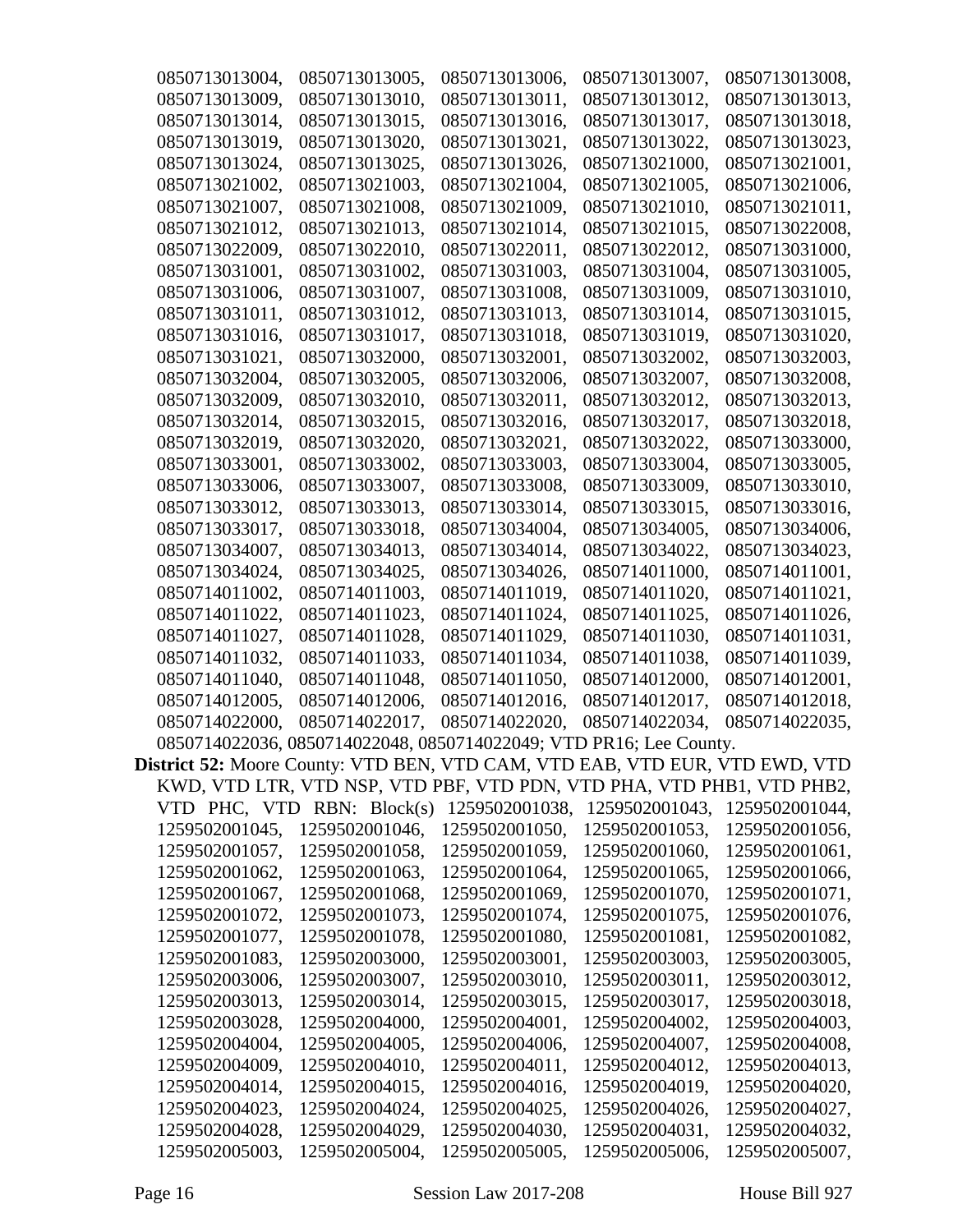| 1259502005008,                                                          | 1259502005009,                                                                 | 1259502005010, | 1259502005011,                   | 1259502005012, |
|-------------------------------------------------------------------------|--------------------------------------------------------------------------------|----------------|----------------------------------|----------------|
| 1259502005013,                                                          | 1259502005014,                                                                 | 1259502005015, | 1259502005016,                   | 1259502005017, |
| 1259502005018,                                                          | 1259502005019,                                                                 | 1259502005020, | 1259502005021,                   | 1259502005022, |
| 1259502005023,                                                          | 1259502005024,                                                                 | 1259502005025, | 1259502005026,                   | 1259502005027, |
| 1259502005028,                                                          | 1259502005029,                                                                 | 1259502005030, | 1259502005031,                   | 1259502005032. |
| 1259502005033,                                                          | 1259502005034,                                                                 | 1259502005035, | 1259502005036,                   | 1259502005037, |
| 1259502005038,                                                          | 1259502005039,                                                                 | 1259502005040, | 1259502005041,                   | 1259502005042, |
| 1259502005043,                                                          | 1259502005044,                                                                 | 1259502005048, | 1259502005049,                   | 1259502005050, |
| 1259502005051,                                                          | 1259502005052,                                                                 | 1259502005053, | 1259502005054,                   | 1259502005055, |
| 1259502005056,                                                          | 1259502005057, 1                                                               |                | 259502005058, 1259502005062; VTD | SLS, VTD SSP,  |
|                                                                         | VTD TLT, VTD VSS, VTD WAB, VTD WEM: Block(s) 1259502002000,                    |                |                                  | 1259502002001, |
| 1259502002002,                                                          | 1259502002003,                                                                 | 1259502002004, | 1259502002005,                   | 1259502002006, |
| 1259502002007,                                                          | 1259502002008,                                                                 | 1259502002009, | 1259502002010,                   | 1259502002011, |
| 1259502002012,                                                          | 1259502002013,                                                                 | 1259502002014, | 1259502002015,                   | 1259502002016, |
| 1259502002017,                                                          | 1259502002018,                                                                 | 1259502002019, | 1259502002020,                   | 1259502002021, |
| 1259502002022,                                                          | 1259502002023,                                                                 | 1259502002024, | 1259502002025,                   | 1259502002026, |
| 1259502002027,                                                          | 1259502002028,                                                                 | 1259502002029, | 1259502002030,                   | 1259502002031, |
| 1259502003002,                                                          | 1259502003004,                                                                 | 1259502003008, | 1259502003009.                   | 1259502003016, |
| 1259502003019,                                                          | 1259502003020,                                                                 | 1259502003021, | 1259502003022,                   | 1259502003023. |
| 1259502003024,                                                          | 1259502003029,                                                                 | 1259502003030, | 1259502003031,                   | 1259502003032, |
|                                                                         | 1259502003034, 1259502003035, 1259502003036, 1259502003037, 1259502003050; VTD |                |                                  |                |
| WND.                                                                    |                                                                                |                |                                  |                |
| 53:<br>District<br>Harnett                                              | County:<br><b>VTD</b>                                                          | PR01, VTD      | PR07:<br>Block(s)                | 0850713011000, |
| 0850713012000,                                                          | 0850713012001,                                                                 | 0850713012002, | 0850713012003,                   | 0850713012004, |
| 0850713012005,                                                          | 0850713012006,                                                                 | 0850713012007, | 0850713012008,                   | 0850713012009, |
| 0850713012010,                                                          | 0850713012011,                                                                 | 0850713012012, | 0850713012013,                   | 0850713012014, |
| 0850713012015,                                                          | 0850713012016,                                                                 | 0850713012017, | 0850713012018,                   | 0850713012019, |
| 0850713012020,                                                          | 0850713012021,                                                                 | 0850713012022, | 0850713012023,                   | 0850713012024, |
| 0850713012025,                                                          | 0850713012026,                                                                 |                |                                  | 0850713012029, |
|                                                                         |                                                                                | 0850713012027, | 0850713012028,                   | 0850713022001, |
| 0850713012030,                                                          | 0850713012031,                                                                 | 0850713012032, | 0850713022000,                   |                |
| 0850713022002,                                                          | 0850713022003,                                                                 | 0850713022004, | 0850713022005,                   | 0850713022006, |
| 0850713022007,                                                          | 0850713022013.                                                                 | 0850713022014, | 0850713022015,                   | 0850713022016, |
| 0850713033011.                                                          | 0850713034000,                                                                 | 0850713034001, | 0850713034002,                   | 0850713034003, |
| 0850713034008,                                                          | 0850713034009,                                                                 | 0850713034010, | 0850713034011,                   | 0850713034012, |
| 0850713034015,                                                          | 0850713034016,                                                                 | 0850713034017, | 0850713034018,                   | 0850713034019, |
|                                                                         | 0850713034020, 0850713034021; VTD PR08: Block(s) 0850708011000, 0850708011001, |                |                                  |                |
| 0850708011002,                                                          | 0850708011017,                                                                 | 0850708011018. | 0850708011019,                   | 0850709021054, |
| 0850709021055,                                                          | 0850709021059.                                                                 | 0850709021060, | 0850709021061,                   | 0850709021062, |
| 0850709021068,                                                          | 0850709021071,                                                                 | 0850709031013, | 0850709031016,                   | 0850709031017, |
| 0850709031018,                                                          | 0850709031019,                                                                 | 0850709031020, | 0850709031021,                   | 0850709031022, |
| 0850709031025,                                                          | 0850709031026,                                                                 | 0850709031027, | 0850709031029,                   | 0850709031041, |
| 0850709031042,                                                          | 0850709031043,                                                                 | 0850709041003, | 0850709041004,                   | 0850709041005, |
| 0850709041006,                                                          | 0850709041007,                                                                 | 0850709041008, | 0850709041009,                   | 0850709041017, |
| 0850709041018,                                                          | 0850709041019,                                                                 | 0850709042004, | 0850709042006,                   | 0850709042007, |
| 0850709042009,                                                          | 0850709042010,                                                                 | 0850709042011, | 0850709042012,                   | 0850709042013, |
| 0850709042014,                                                          | 0850709042015,                                                                 | 0850709042016, | 0850709042017,                   | 0850709042018, |
|                                                                         | 0850709042019, 0850710011018, 0850710012021; VTD PR17, VTD PR20, VTD PR23,     |                |                                  |                |
|                                                                         | VTD PR24, VTD PR25, VTD PR26, VTD PR27, VTD PR28, VTD PR29.                    |                |                                  |                |
| District 54: Chatham County, Durham County: VTD 35, VTD 53-1, VTD 53-2. |                                                                                |                |                                  |                |

**District 55:** Anson County, Union County: VTD 007, VTD 009, VTD 011, VTD 012, VTD 019: Block(s) 1790210051004, 1790210051023, 1790210051024, 1790210051025,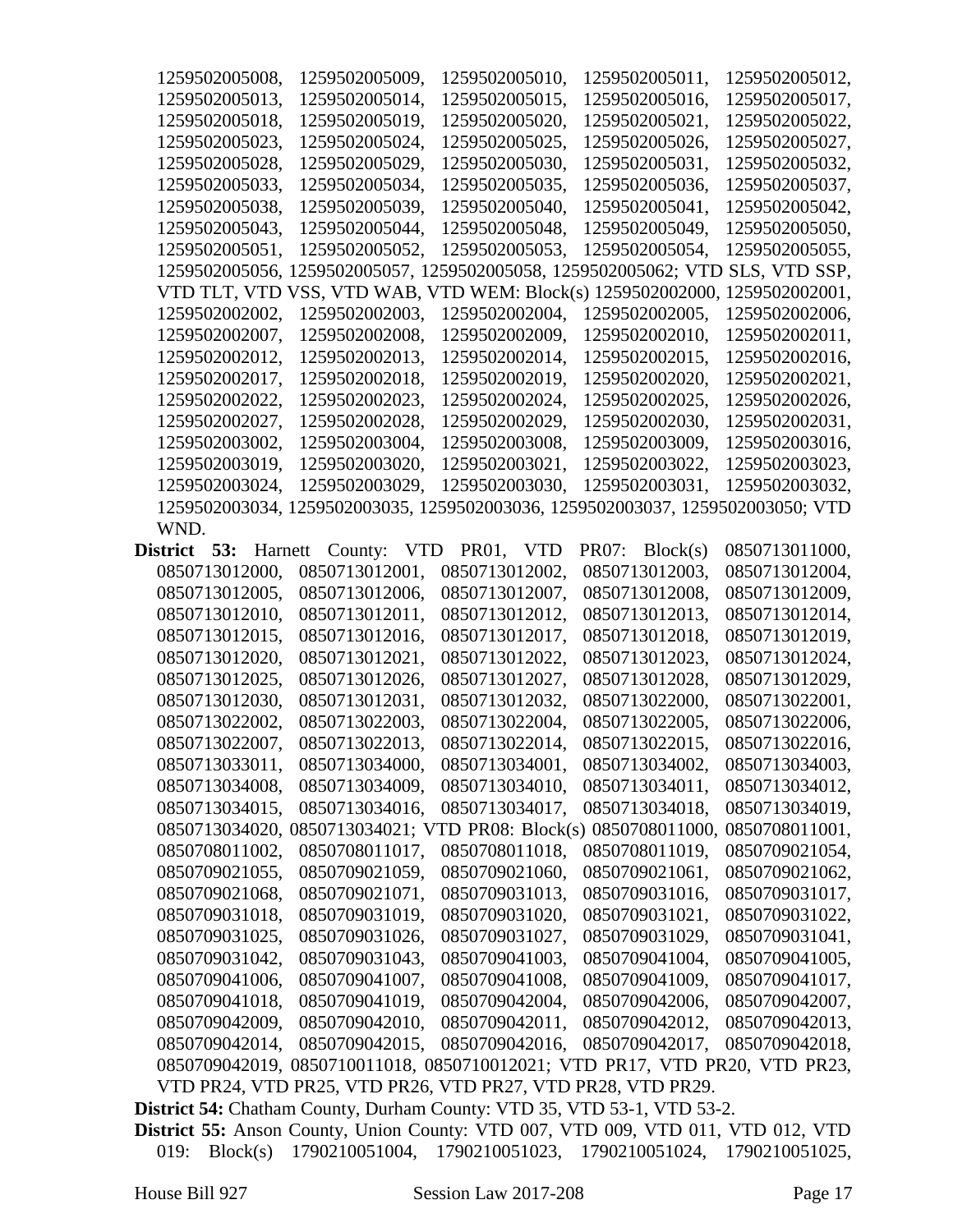1790210051026, 1790210051029, 1790210051030, 1790210051031, 1790210051032, 1790210051033, 1790210051034, 1790210051035, 1790210051036, 1790210051037, 1790210051038, 1790210051041, 1790210051042, 1790210052021, 1790210052022, 1790210052023, 1790210052024, 1790210052028, 1790210052029, 1790210052030, 1790210052045, 1790210052047, 1790210052048, 1790210053000, 1790210053001, 1790210053002, 1790210053003, 1790210053004, 1790210053005, 1790210053006, 1790210053007, 1790210053008, 1790210053009, 1790210053016, 1790210053017, 1790210053018, 1790210053019, 1790210053020, 1790210053021, 1790210053040, 1790210053041; VTD 021, VTD 022, VTD 023, VTD 024, VTD 025, VTD 026, VTD 027, VTD 032: Block(s) 1790202031000, 1790202031001, 1790202031002, 1790202031003, 1790202031004, 1790202031005, 1790202031006, 1790202031007, 1790202031008, 1790202031009, 1790202031010, 1790202031011, 1790202031012, 1790202031013, 1790202031014, 1790202031015, 1790202032000, 1790202032006, 1790202032007, 1790202032008, 1790202032009, 1790202032010, 1790202032023, 1790202042000, 1790202042001, 1790202042022, 1790202042023, 1790202042024, 1790202042025, 1790202042026, 1790202042030, 1790202042031, 1790202042032, 1790202042033; VTD 033, VTD 034, VTD 036.

- **District 56:** Orange County: VTD BC, VTD BP, VTD CB, VTD CC, VTD CF, VTD CH, VTD CO, VTD DA, VTD DM, VTD EA, VTD EH, VTD ES, VTD GL, VTD GR, VTD HF, VTD KM, VTD LC, VTD LI, VTD MF, VTD NC, VTD NS, VTD OW, VTD RF, VTD TH, VTD WD, VTD WW.
- **District 57:** Guilford County: VTD G01, VTD G02, VTD G03, VTD G04, VTD G05, VTD G06, VTD G07, VTD G08, VTD G09, VTD G10, VTD G11, VTD G12, VTD G13, VTD G14, VTD G15, VTD G44, VTD G45, VTD G46, VTD G47, VTD G67, VTD G68, VTD G69, VTD G70, VTD G71, VTD G72, VTD G73, VTD G74, VTD MON1.
- **District 58:** Guilford County: VTD G36, VTD G37, VTD G38, VTD G48, VTD G49, VTD G50, VTD G51, VTD G52, VTD G53, VTD G54, VTD G55, VTD G56, VTD G57, VTD G58, VTD G59, VTD G60, VTD G61, VTD G62, VTD G63, VTD G65, VTD G66, VTD G75, VTD JAM3, VTD SUM1, VTD SUM2.
- **District 59:** Guilford County: VTD FEN1, VTD FEN2, VTD GIB, VTD GR, VTD JAM4, VTD JAM5, VTD JEF1, VTD JEF2, VTD JEF3, VTD JEF4, VTD MON2, VTD MON3, VTD NCLAY1, VTD NCLAY2, VTD NMAD, VTD NWASH, VTD PG1, VTD PG2, VTD RC1, VTD RC2, VTD SCLAY, VTD SMAD, VTD SUM3, VTD SUM4, VTD SWASH.
- **District 60:** Guilford County: VTD FR1, VTD FR2, VTD G43, VTD G64, VTD H01, VTD H03, VTD H04, VTD H05, VTD H06, VTD H07, VTD H08, VTD H09, VTD H10, VTD H11, VTD H12, VTD H17, VTD H18, VTD H19A, VTD H19B, VTD HP, VTD JAM1, VTD JAM2.
- **District 61:** Guilford County: VTD FR4, VTD FR5, VTD G16, VTD G17, VTD G30, VTD G31, VTD G32, VTD G33, VTD G34, VTD G35, VTD G39, VTD G40A1, VTD G40B, VTD G41, VTD G42, VTD H02, VTD H13, VTD H14, VTD H15, VTD H16, VTD H20A, VTD H20B, VTD H21, VTD H22, VTD H23, VTD H24, VTD H25, VTD H26, VTD H27, VTD NDRI, VTD SDRI.
- **District 62:** Guilford County: VTD CG1, VTD CG2, VTD CG3A, VTD CG3B, VTD FR3, VTD G18, VTD G19, VTD G20, VTD G21, VTD G22, VTD G23, VTD G24, VTD G25, VTD G26, VTD G27, VTD G28, VTD G29, VTD G40A2, VTD NCGR1, VTD NCGR2, VTD OR1, VTD OR2, VTD SF1, VTD SF2, VTD SF3, VTD SF4, VTD STOK.
- **District 63:** Alamance County: VTD 03C: Block(s) 0010205011046, 0010205011052, 0010205012008, 0010205012009, 0010205012010, 0010205012011, 0010205012012, 0010205012018, 0010205012019, 0010205012020, 0010205012021, 0010205012022, 0010205012023, 0010205012024, 0010205012025, 0010205012026, 0010205012027, 0010205012028, 0010205012029, 0010205012037, 0010205012038, 0010206011000,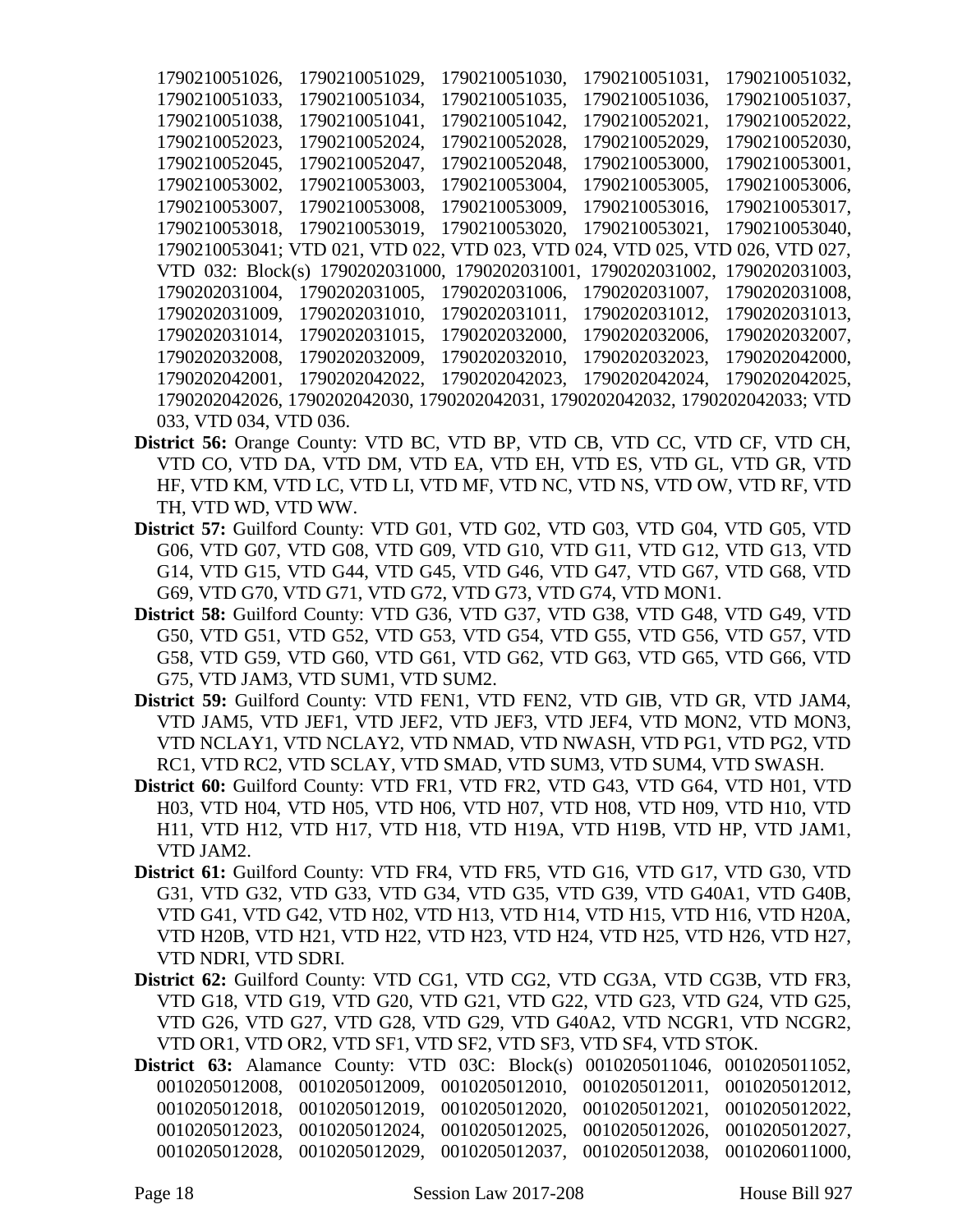| 0010206011001,   | 0010206011002,                               | 0010206011007,                                                                 | 0010206011008. | 0010206011009,                |
|------------------|----------------------------------------------|--------------------------------------------------------------------------------|----------------|-------------------------------|
| 0010206011010,   | 0010206011011,                               | 0010206011013,                                                                 | 0010206011014, | 0010206011015,                |
| 0010206011016,   | 0010206011021,                               | 0010206011022,                                                                 | 0010206011023, | 0010206011025,                |
| 0010206011026,   | 0010206011032,                               | 0010206011033,                                                                 | 0010206011034, | 0010206011035,                |
| 0010206011036,   | 0010206011037,                               | 0010206012000,                                                                 | 0010206012001, | 0010206012002,                |
| 0010206012003,   | 0010206012010,                               | 0010206012011,                                                                 | 0010206012012, | 0010206012013,                |
| 0010206012014,   | 0010206012015,                               | 0010206012016,                                                                 | 0010206012017, | 0010206012018,                |
| 0010206012020,   | 0010206012021,                               | 0010206012022,                                                                 | 0010206012023, | 0010206012024,                |
| 0010206012025,   | 0010206012026,                               | 0010206012027,                                                                 | 0010206012028, | 0010206012029,                |
| 0010206012030,   | 0010217021000,                               | 0010217021001,                                                                 | 0010217022021, | 0010217022022,                |
|                  |                                              | 0010217022041, 0010217022042, 0010217022043, 0010217022044, 0010217022045; VTD |                |                               |
| Block(s)<br>063: | 0010203003005,                               | 0010203003007,                                                                 | 0010203003008, | 0010203003009,                |
| 0010203003010,   | 0010203003011,                               | 0010203003012,                                                                 | 0010203003013, | 0010203003014,                |
| 0010203003015,   | 0010203003016,                               | 0010203003017,                                                                 | 0010203003018, | 0010203003019,                |
| 0010203003020,   | 0010203003021,                               | 0010203003022,                                                                 | 0010203003023, | 0010203003024,                |
| 0010203003025,   | 0010203003026,                               | 0010203003027,                                                                 | 0010203003028, | 0010203003029,                |
| 0010203003030,   | 0010203003031,                               | 0010203003032,                                                                 | 0010203003033, | 0010203003034,                |
| 0010203003035,   | 0010203003036,                               | 0010203003037,                                                                 | 0010203004005, | 0010203004006,                |
| 0010203004007,   | 0010203004008,                               | 0010203004009,                                                                 | 0010203004010, | 0010203004011,                |
| 0010203004012,   | 0010203004013,                               | 0010203004014,                                                                 | 0010203004015, | 0010203004016,                |
| 0010203004017,   | 0010203004018,                               | 0010203004019,                                                                 | 0010203004020, | 0010203004021,                |
| 0010203004022,   | 0010203004023,                               | 0010203005001,                                                                 | 0010203005005, | 0010203005007,                |
| 0010203005008,   | 0010203005012,                               | 0010203005013,                                                                 | 0010203005014, | 0010203005015,                |
| 0010203005020,   | 0010203005022,                               | 0010203005023,                                                                 | 0010203005026, | 0010203005029,                |
| 0010203005030,   | 0010203005031,                               | 0010203005032,                                                                 | 0010203005033, | 0010203005034,                |
|                  |                                              | 0010203005035, 0010203005037, 0010203005071, 0010203005072; VTD                |                | 064, VTD 06E,                 |
| 06N, VTD<br>VTD. | 06S, VTD                                     | Block(s)<br>06W:                                                               | 0010208011000, | 0010208011001,                |
| 0010208011002,   | 0010208011003,                               | 0010208011004,                                                                 | 0010208011005, | 0010208011006,                |
| 0010208011007,   | 0010208011017,                               | 0010208025000,                                                                 | 0010208025001, | 0010208025010,                |
| 0010208025011,   | 0010208025017,                               | 0010208025018,                                                                 | 0010208025019. | 0010208025023,                |
| 0010208025024,   | 0010208025025,                               | 0010208025026,                                                                 | 0010208025027, | 0010208026000,                |
| 0010208026001,   | 0010208026003,                               | 0010208026004,                                                                 | 0010208026005, | 0010208026006,                |
|                  |                                              | 0010208026007, 0010208026012, 0010208026013, 0010208026014, 0010208026015,     |                |                               |
|                  |                                              | 0010208026016, 0010208026017, 0010208026018, 0010208026019, 0010208026020; VTD |                |                               |
|                  |                                              | 09N, VTD 09S, VTD 103, VTD 10N, VTD 10S, VTD 11, VTD 1210, VTD 124, VTD 125,   |                |                               |
|                  | VTD 126, VTD 129, VTD 12W, VTD 13.           |                                                                                |                |                               |
|                  |                                              | District 64: Alamance County: VTD 01, VTD 02, VTD 035, VTD 03C: Block(s)       |                |                               |
|                  |                                              | 0010217013020, 0010217022030, 0010217022031,                                   |                | 0010217022032, 0010217022033, |
|                  | 0010217022036, 0010217022037, 0010217022038, |                                                                                | 0010217022040, | 0010217022046,                |
|                  |                                              | 0010217022047, 0010217022048, 0010217023017; VTD 03N, VTD 03S, VTD 03W, VTD    |                |                               |
|                  |                                              | 04, VTD 05, VTD 063: Block(s) 0010203001000, 0010203001001, 0010203001002,     |                |                               |
|                  | 0010203001003, 0010203001004, 0010203001006, |                                                                                |                | 0010203001007, 0010203001008, |
|                  | 0010203001015, 0010203003000,                | 0010203003001,                                                                 | 0010203003002, | 0010203003003,                |

0010203004003, 0010203004004; VTD 06W: Block(s) 0010208026002, 0010208026008, 0010208026011; VTD 07, VTD 08N, VTD 08S, VTD 127, VTD 128, VTD 12E, VTD 12N, VTD 12S.

0010203003004, 0010203003006, 0010203004000, 0010203004001, 0010203004002,

**District 65:** Rockingham County: VTD CO, VTD DR, VTD EC, VTD ED-1, VTD HO, VTD HU: Block(s) 1570410011021, 1570410011025, 1570410011026, 1570410011027, 1570410011028, 1570410011029, 1570410011038, 1570410011039, 1570410011044, 1570410011045, 1570410011046, 1570410011048, 1570410011049, 1570410012000,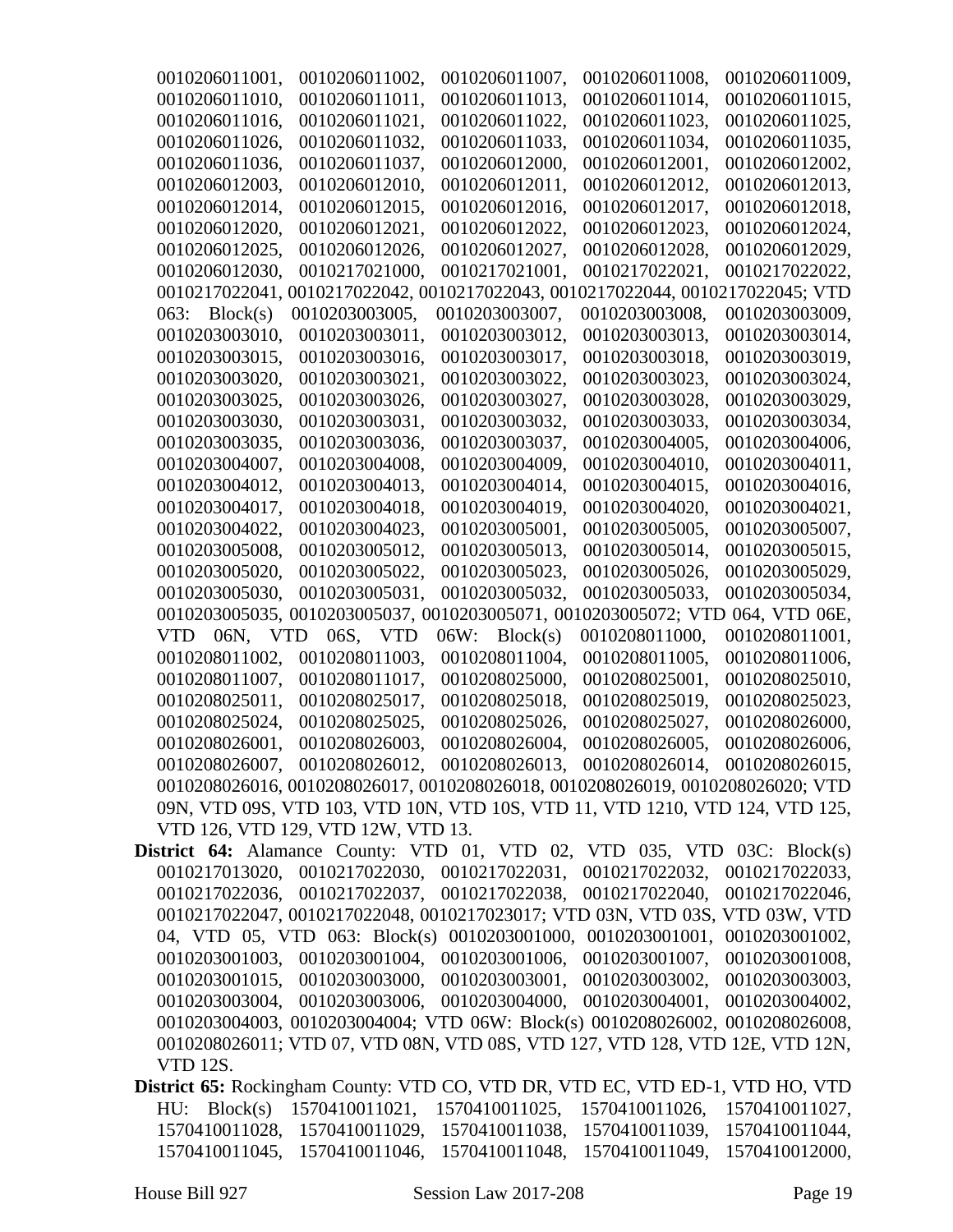| 1570410012001, | 1570410012002,                                               | 1570410012003, | 1570410012004, | 1570410012005, |
|----------------|--------------------------------------------------------------|----------------|----------------|----------------|
| 1570410012011, | 1570410012012.                                               | 1570410012013. | 1570410012014, | 1570410012015. |
| 1570410012016, | 1570410012017,                                               | 1570410012018. | 1570410012019. | 1570410012020, |
| 1570410012021, | 1570410012022,                                               | 1570410012023, | 1570410012024, | 1570410012025, |
| 1570410012026, | 1570410012027,                                               | 1570410012028, | 1570410012029, | 1570410012030, |
| 1570410012031, | 1570410012032,                                               | 1570410013000, | 1570410013001, | 1570410013002, |
| 1570410013003, | 1570410013004,                                               | 1570410013005, | 1570410013006. | 1570410013007, |
| 1570410013008. | 1570410013009.                                               | 1570410013010, | 1570410013011, | 1570410013012. |
| 1570410013013, | 1570410013014,                                               | 1570410013015. | 1570410013016, | 1570410013017, |
| 1570410013018, | 1570410013019,                                               | 1570410013020, | 1570410013021, | 1570410013022, |
| 1570410013023. | 1570410013024,                                               | 1570410013025, | 1570410013026, | 1570410013027, |
| 1570410013028, | 1570410013029.                                               | 1570410013030, | 1570410013032. | 1570410013034, |
| 1570410013035, | 1570410013036,                                               | 1570410013037, | 1570410013038, | 1570410013039, |
| 1570410013040, | 1570410013041,                                               | 1570410013042, | 1570410013043, | 1570410013044, |
| 1570410013045, | 1570410013046,                                               | 1570410013047, | 1570410013048, | 1570410013049, |
| 1570410013050, | 1570410013051,                                               | 1570410013052. | 1570410013053. | 1570410013054, |
| 1570410013055, | 1570410013056,                                               | 1570410013057, | 1570410014000. | 1570410014002, |
| 1570410014003. | 1570410014004,                                               | 1570410014005, | 1570410014006, | 1570410014007, |
| 1570410014008, | 1570410014009.                                               | 1570410014010, | 1570410014011, | 1570410014012. |
| 1570410014013, | 1570410014014,                                               | 1570410014015, | 1570410014016, | 1570410014017, |
| 1570410014018, | 1570410014019,                                               | 1570410014020, | 1570410014021, | 1570410014022. |
| 1570410014023, | 1570410014024,                                               | 1570410014025, | 1570410014026, | 1570410014027, |
| 1570410014028, | 1570410014029.                                               | 1570410014030, | 1570410014031. | 1570410014032. |
| 1570410014033. | 1570410014034,                                               | 1570410014035, | 1570410014036, | 1570410014037, |
|                | 1570410014038, 1570410014039, 1570410014040; VTD IR, VTD LI, |                |                | VTD LK-2, VTD  |
|                | MA, VTD MC, VTD NB, VTD RC, VTD RD-1, VTD VA, VTD WM.        |                |                |                |
|                |                                                              |                |                |                |

- **District 66:** Montgomery County, Richmond County, Stanly County: VTD 0003, VTD 0014, VTD 0015, VTD 0016.
- **District 67:** Cabarrus County: VTD 01-02, VTD 01-04, VTD 01-07, VTD 06-00, VTD 07-00, VTD 08-00, VTD 09-00, VTD 10-00; Stanly County: VTD 0002, VTD 0007, VTD 0008, VTD 0010, VTD 0011, VTD 0012, VTD 0013, VTD 0017, VTD 0018, VTD 0019, VTD 0020, VTD 0021, VTD 0022, VTD 0023, VTD 0024, VTD 0025, VTD 0026, VTD 0027, VTD 0028.
- **District 68:** Union County: VTD 001, VTD 002, VTD 003, VTD 010, VTD 017A: Block(s) 1790203081006, 1790203081007, 1790203081008, 1790203081009, 1790203081010, 1790203081011, 1790203081012, 1790203081013, 1790203081014, 1790203081015, 1790203081016, 1790203081017, 1790203081018, 1790203081019, 1790203081032, 1790203081035, 1790203173031, 1790203173032, 1790203173033, 1790210111052, 1790210111053, 1790210111054, 1790210113000, 1790210113001, 1790210113094, 1790210113095, 1790210113096, 1790210113097; VTD 017B, VTD 018, VTD 019: Block(s) 1790210041000, 1790210041001, 1790210041002, 1790210041003, 1790210041004, 1790210041005, 1790210041006, 1790210041007, 1790210041008, 1790210041009, 1790210041010, 1790210041011, 1790210041012, 1790210041013, 1790210041014, 1790210041015, 1790210041016, 1790210041017, 1790210041018, 1790210041019, 1790210041020, 1790210041021, 1790210041022, 1790210041023, 1790210041024, 1790210041025, 1790210041026, 1790210041027, 1790210041028, 1790210041029, 1790210041030, 1790210041031, 1790210041032, 1790210041033, 1790210041034, 1790210041035, 1790210041036, 1790210041038, 1790210041039, 1790210041040, 1790210041041, 1790210041042, 1790210041043, 1790210041046, 1790210041047, 1790210041048, 1790210042000, 1790210042002, 1790210042007, 1790210042009, 1790210042010, 1790210042013, 1790210042016, 1790210042017,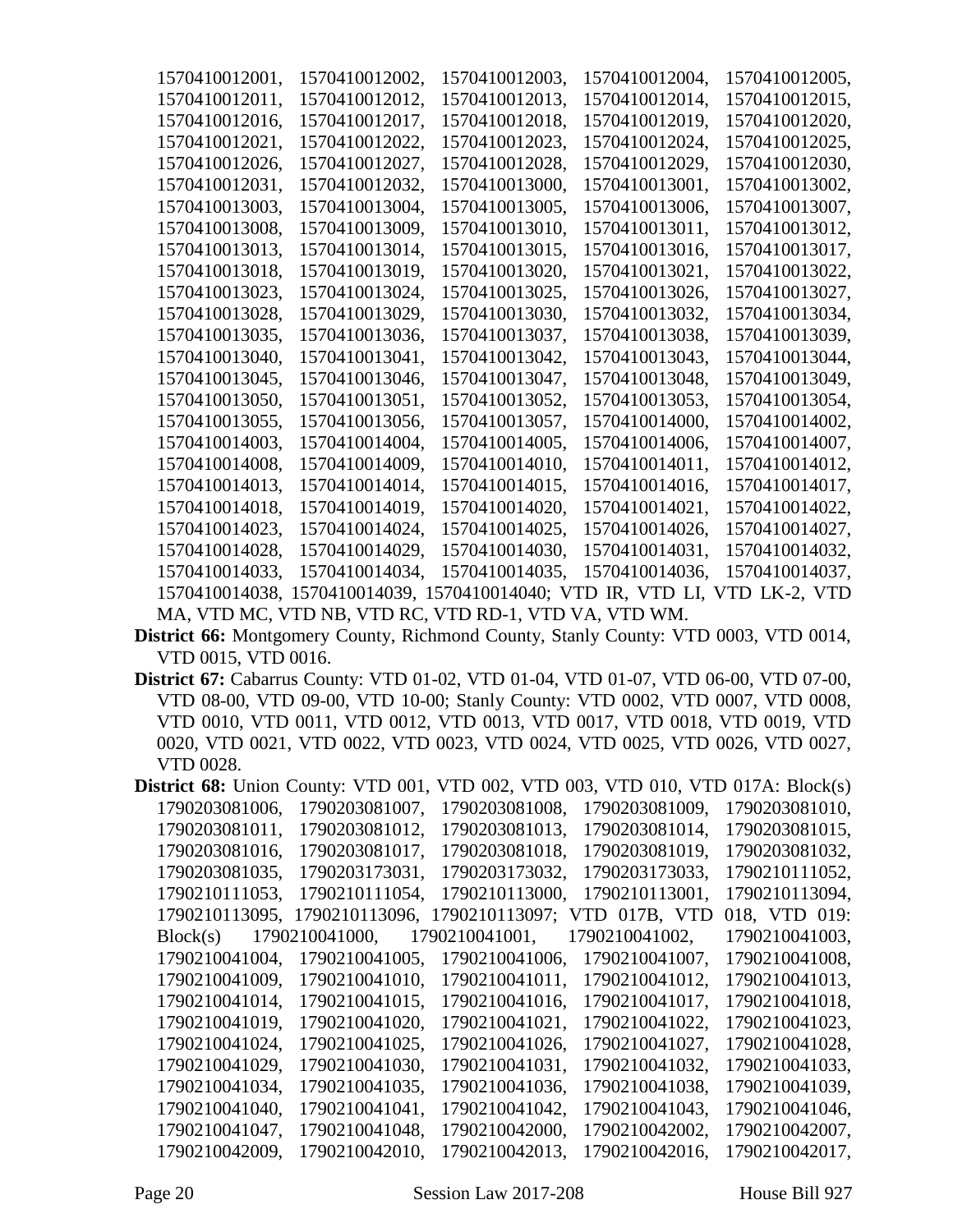| 1790210042018.                                                                          | 1790210042019,                                                                 | 1790210042020, | 1790210042021,               | 1790210042026, |
|-----------------------------------------------------------------------------------------|--------------------------------------------------------------------------------|----------------|------------------------------|----------------|
| 1790210042027,                                                                          | 1790210042028,                                                                 | 1790210042029, | 1790210042030,               | 1790210042037, |
| 1790210051005,                                                                          | 1790210051006,                                                                 | 1790210051007, | 1790210051008,               | 1790210051009, |
| 1790210051010,                                                                          | 1790210051011,                                                                 | 1790210051012, | 1790210051013,               | 1790210051014, |
| 1790210051015,                                                                          | 1790210051016,                                                                 | 1790210051017, | 1790210051018,               | 1790210051019, |
| 1790210051020,                                                                          | 1790210051021,                                                                 | 1790210051022, | 1790210051040; VTD 020A, VTD |                |
|                                                                                         | 020B, VTD 028, VTD 029A: Block(s) 1790203161028, 1790203171004, 1790203171005, |                |                              |                |
| 1790203171006,                                                                          | 1790203171007,                                                                 | 1790203171008, | 1790203171009,               | 1790203171010, |
| 1790203171011,                                                                          | 1790203171012,                                                                 | 1790203171013, | 1790203171014,               | 1790203172000, |
| 1790203172001,                                                                          | 1790203172002,                                                                 | 1790203172003, | 1790203172004,               | 1790203172005, |
| 1790203172006,                                                                          | 1790203172007,                                                                 | 1790203172008. | 1790203172009,               | 1790203172010, |
| 1790203172011,                                                                          | 1790203172012,                                                                 | 1790203172013, | 1790203172014,               | 1790203172015, |
| 1790203172016,                                                                          | 1790203172017,                                                                 | 1790203172018, | 1790203172019,               | 1790203172020, |
| 1790203172021,                                                                          | 1790203172022,                                                                 | 1790203172023, | 1790203172024,               | 1790203172025, |
| 1790203172026,                                                                          | 1790203172027,                                                                 | 1790203172028, | 1790203172029,               | 1790203172030, |
| 1790203172031,                                                                          | 1790203173000,                                                                 | 1790203173001, | 1790203173002,               | 1790203173003, |
| 1790203173004,                                                                          | 1790203173005,                                                                 | 1790203173006, | 1790203173007,               | 1790203173008, |
| 1790203173009,                                                                          | 1790203173010,                                                                 | 1790203173011, | 1790203173012,               | 1790203173013, |
| 1790203173014,                                                                          | 1790203173015,                                                                 | 1790203173016, | 1790203173017,               | 1790203173018. |
| 1790203173019,                                                                          | 1790203173020,                                                                 | 1790203173021, | 1790203173022; VTD 029B, VTD |                |
| $029C$ : Block(s)                                                                       | 1790203161004,                                                                 | 1790203161005, | 1790203161006,               | 1790203161008, |
| 1790203161009,                                                                          | 1790203161010,                                                                 | 1790203161011, | 1790203161012,               | 1790203161013, |
| 1790203161014,                                                                          | 1790203161015,                                                                 | 1790203161016, | 1790203161017,               | 1790203161018, |
| 1790203161019,                                                                          | 1790203161020,                                                                 | 1790203161021, | 1790203161022,               | 1790203161023, |
| 1790203161024,                                                                          | 1790203161025,                                                                 | 1790203161026, | 1790203161027,               | 1790203161029, |
| 1790203161030,                                                                          | 1790203161031,                                                                 | 1790203161032, | 1790203161033,               | 1790203161034, |
| 1790203161035,                                                                          | 1790203161036,                                                                 | 1790203161037, | 1790203161038,               | 1790203161041, |
| 1790203162017,                                                                          | 1790203162018,                                                                 | 1790203173023, | 1790203173024,               | 1790203173025, |
|                                                                                         | 1790203173026, 1790203173028, 1790203173029, 1790203173030; VTD                |                |                              | 031, VTD 040:  |
| Block(s)                                                                                | 1790203152020,                                                                 | 1790203152021, | 1790203152022,               | 1790203152023. |
| 1790203152024,                                                                          | 1790203152025,                                                                 | 1790203152026, | 1790203152027,               | 1790203152028, |
| 1790203152029,                                                                          | 1790203152030,                                                                 | 1790203152031, | 1790203152032,               | 1790203152033, |
|                                                                                         | 1790203152034, 1790203152035, 1790203152036, 1790203152040, 1790210101021,     |                |                              |                |
|                                                                                         | 1790210101022, 1790210101023, 1790210101024, 1790210101049, 1790210101050,     |                |                              |                |
|                                                                                         | 1790210101058, 1790210101059, 1790210101060, 1790210101061, 1790210101062,     |                |                              |                |
|                                                                                         | 1790210101063, 1790210101064, 1790210101065, 1790210101066, 1790210101067; VTD |                |                              |                |
| 041, VTD 042.                                                                           |                                                                                |                |                              |                |
| <b>District 69:</b> Union County: VTD 004, VTD 005, VTD 006, VTD 008, VTD 013, VTD 014, |                                                                                |                |                              |                |
|                                                                                         | VTD 015, VTD 016, VTD 017A: Block(s) 1790203072000, 1790203072001,             |                |                              |                |
|                                                                                         | 1790203072002, 1790203072003, 1790203072004, 1790203072005, 1790203072006,     |                |                              |                |
|                                                                                         | 1790203072007, 1790203072009, 1790203072010, 1790203072017,                    |                |                              | 1790203072018, |
|                                                                                         | 1790203072019, 1790203072020, 1790203072021, 1790203072022,                    |                |                              | 1790203072023, |
|                                                                                         | 1790203072024, 1790203072025, 1790203072026, 1790203072028, 1790203073010,     |                |                              |                |
|                                                                                         | 1790203073011, 1790203073017, 1790203073018, 1790203073019,                    |                |                              | 1790203073023, |
|                                                                                         | 1790203073024, 1790203073025; VTD 029A: Block(s) 1790203071042, 1790203071044, |                |                              |                |
|                                                                                         | 1790203071045, 1790203071071; VTD 029C: Block(s) 1790203142023, 1790203142025, |                |                              |                |
|                                                                                         | 1790203142026, 1790203142027, 1790203142028, 1790203152000,                    |                |                              | 1790203152001, |
|                                                                                         | 1790203152002, 1790203152003, 1790203152004, 1790203152005, 1790203152039; VTD |                |                              |                |
|                                                                                         | 030, VTD 032: Block(s) 1790202032001, 1790202032002,                           |                |                              | 1790202032003, |
|                                                                                         | 1790202032004, 1790202032005, 1790202032011, 1790202032012, 1790202032013,     |                |                              |                |
|                                                                                         | 1790202032014, 1790202032015, 1790202032016, 1790202032017, 1790202032018,     |                |                              |                |
|                                                                                         |                                                                                |                |                              |                |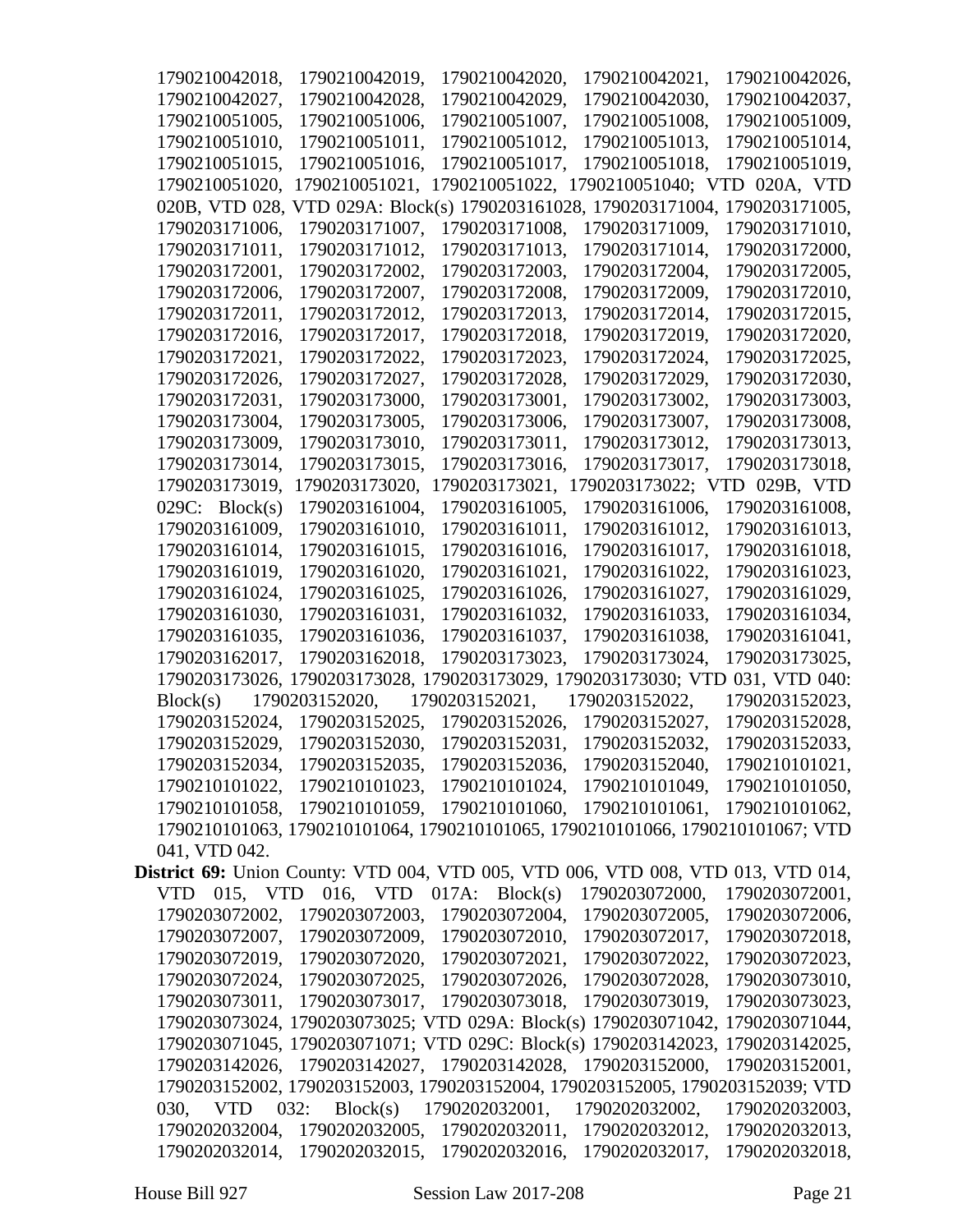| 1790202032019, | 1790202032020,                                                  | 1790202032021, | 1790202032022,   | 1790202032024, |
|----------------|-----------------------------------------------------------------|----------------|------------------|----------------|
| 1790202032025. | 1790202032026,                                                  | 1790202032027. | 1790202032028.   | 1790202032029. |
| 1790202032030. | 1790202032031,                                                  | 1790202032032. | 1790202032033.   | 1790202032034, |
|                | 1790202032035, 1790202032036, 1790202032037, 1790202032038; VTD |                |                  | 035, VTD 037A, |
| VTD 037B, VTD  | 038A, VTD 038B, VTD 039,                                        |                | TD 040: Block(s) | 1790203141031, |
| 1790203141032. | 1790203141033.                                                  | 1790203141034. | 1790203141035.   | 1790203141036. |
| 1790203141037, | 1790203141038,                                                  | 1790203141039, | 1790203141043,   | 1790203141046, |
| 1790203141049. | 1790203141050,                                                  | 1790203141051. | 1790203141052.   | 1790203142040, |
| 1790203142042, | 1790203142043,                                                  | 1790203142045, | 1790203142049,   | 1790203151000, |
| 1790203151001, | 1790203151002,                                                  | 1790203151003, | 1790203151004,   | 1790203151005, |
| 1790203151006, | 1790203151007.                                                  | 1790203151008. | 1790203151009.   | 1790203151010. |
| 1790203151011, | 1790203151012.                                                  | 1790203151013. | 1790203151014,   | 1790203151015, |
| 1790203151016, | 1790203151017,                                                  | 1790203151018, | 1790203151019,   | 1790203151020, |
| 1790203151021, | 1790203151022,                                                  | 1790203151023, | 1790203151024,   | 1790203151025, |
| 1790203151026, | 1790203151027,                                                  | 1790203151028, | 1790203151029,   | 1790203151030, |
| 1790203151031, | 1790203151032,                                                  | 1790203151033, | 1790203151034,   | 1790203151035, |
| 1790203151036, | 1790203151037,                                                  | 1790203151038, | 1790203151039,   | 1790203152006, |
| 1790203152007, | 1790203152008.                                                  | 1790203152009, | 1790203152010,   | 1790203152011, |
| 1790203152012. | 1790203152013.                                                  | 1790203152014. | 1790203152015.   | 1790203152016, |
| 1790203152017. | 1790203152018.                                                  | 1790203152019, | 1790203152037.   | 1790203152038, |
| 1790203152041, | 1790203152042; V                                                | ′TD 043.       |                  |                |

- **District 70:** Randolph County: VTD 01, VTD 02, VTD 03, VTD 05, VTD 06, VTD 07, VTD 08, VTD 09, VTD 10, VTD 12, VTD 13, VTD 22, VTD 25, VTD 26, VTD 28, VTD 32, VTD 33, VTD 37, VTD 38, VTD 39.
- **District 71:** Forsyth County: VTD 404, VTD 405, VTD 501, VTD 502, VTD 503, VTD 504, VTD 505, VTD 507, VTD 601, VTD 602, VTD 603, VTD 604, VTD 605, VTD 606, VTD 607, VTD 701, VTD 702, VTD 703, VTD 704, VTD 705, VTD 706, VTD 707, VTD 806.
- **District 72:** Forsyth County: VTD 081, VTD 083, VTD 201, VTD 203, VTD 204, VTD 205, VTD 206, VTD 207, VTD 301, VTD 302, VTD 303, VTD 304, VTD 305, VTD 306, VTD 401, VTD 402, VTD 403, VTD 801, VTD 802, VTD 803, VTD 901, VTD 902, VTD 903, VTD 904, VTD 905, VTD 907.

**District 73:** Forsyth County: VTD 071, VTD 072, VTD 073, VTD 074, VTD 075, VTD 123, VTD 133, VTD 807, VTD 808; Yadkin County.

**District 74:** Forsyth County: VTD 021, VTD 031, VTD 032, VTD 033, VTD 034, VTD 062, VTD 063, VTD 066, VTD 068, VTD 082, VTD 091, VTD 092, VTD 101, VTD 111, VTD 112, VTD 131, VTD 132, VTD 804, VTD 805, VTD 809, VTD 906, VTD 908, VTD 909.

**District 75:** Forsyth County: VTD 011, VTD 012, VTD 013, VTD 014, VTD 015, VTD 042, VTD 043, VTD 051, VTD 052, VTD 053, VTD 054, VTD 055, VTD 061, VTD 064, VTD 065, VTD 067, VTD 122, VTD 506, VTD 708, VTD 709.

**District 76:** Rowan County: VTD 01, VTD 03, VTD 08, VTD 10, VTD 13, VTD 14, VTD 15, VTD 18, VTD 22, VTD 23, VTD 25, VTD 26, VTD 28, VTD 30, VTD 31, VTD 34, VTD 35, VTD 36, VTD 38, VTD 39, VTD 40, VTD 41, VTD 42, VTD 45, VTD 46.

**District 77:** Davie County, Rowan County: VTD 02, VTD 04, VTD 07, VTD 09, VTD 11, VTD 12, VTD 16, VTD 19, VTD 21, VTD 24, VTD 27, VTD 29, VTD 32, VTD 44.

**District 78:** Moore County: VTD CAR, VTD DHR, VTD RBN: Block(s) 1259501001042, 1259501001045, 1259501001046, 1259501001047, 1259501001048, 1259501001057, 1259501001058, 1259501001059, 1259501001060, 1259502001022, 1259502001023, 1259502001024, 1259502001027, 1259502001028, 1259502001029, 1259502001032, 1259502001033, 1259502001034, 1259502001035, 1259502001036, 1259502001037, 1259502001039, 1259502001040; VTD WEM: Block(s) 1259501001043, 1259501001044, 1259502001000, 1259502001001, 1259502001002, 1259502001003, 1259502001004,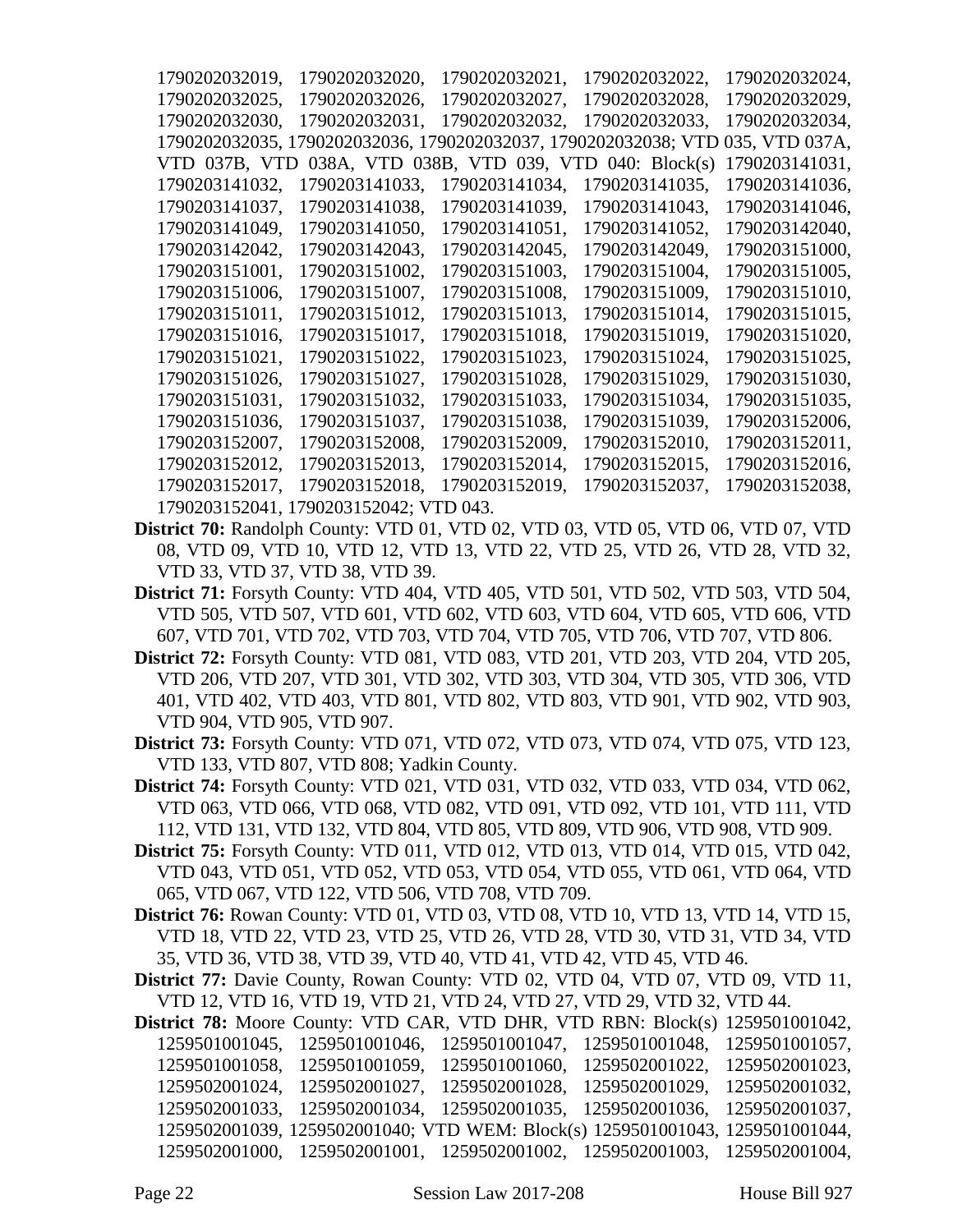1259502001005, 1259502001006, 1259502001007, 1259502001008, 1259502001009, 1259502001010, 1259502001011, 1259502001012, 1259502001013, 1259502001014, 1259502001015, 1259502001016, 1259502001017, 1259502001018, 1259502001019, 1259502001020, 1259502001021, 1259502001025, 1259502001026; Randolph County: VTD 04, VTD 11, VTD 14, VTD 15, VTD 16, VTD 17, VTD 18, VTD 19, VTD 20, VTD 21, VTD 23, VTD 24, VTD 27, VTD 29, VTD 30, VTD 31, VTD 34, VTD 35, VTD 36, VTD 40.

- **District 79:** Beaufort County, Craven County: VTD 06, VTD 07, VTD 08, VTD 09, VTD 10, VTD 11, VTD 12, VTD 13, VTD 14, VTD 15, VTD 20, VTD N4: Block(s) 0499605002007, 0499605002038, 0499605002039, 0499605002040, 0499605003019, 0499605003020, 0499605003021, 0499605003022, 0499605003023, 0499605003024, 0499605003025, 0499605003041, 0499605003043, 0499605003044, 0499605003050, 0499605003055, 0499605003061, 0499605003062, 0499605003063, 0499605003064, 0499605003066, 0499605003067, 0499605003068, 0499605003069, 0499605003070, 0499605003071, 0499605003074.
- **District 80:** Davidson County: VTD 02, VTD 12, VTD 14, VTD 16, VTD 18, VTD 20, VTD 42, VTD 44, VTD 46, VTD 54, VTD 56, VTD 60, VTD 62, VTD 64, VTD 66, VTD 68, VTD 72, VTD 74, VTD 76, VTD 80.
- **District 81:** Davidson County: VTD 04, VTD 06, VTD 08, VTD 10, VTD 22, VTD 24, VTD 26, VTD 28, VTD 30, VTD 32, VTD 34, VTD 36, VTD 38, VTD 40, VTD 48, VTD 50, VTD 52, VTD 58, VTD 70, VTD 78, VTD 82, VTD 84.
- **District 82:** Cabarrus County: VTD 01-06, VTD 01-09, VTD 01-10, VTD 02-01, VTD 02-02, VTD 02-03, VTD 02-05, VTD 02-06, VTD 02-07, VTD 02-08, VTD 02-09, VTD 03-00, VTD 04-04, VTD 04-05, VTD 04-06, VTD 04-07, VTD 04-08, VTD 04-09, VTD 04-10.
- **District 83:** Cabarrus County: VTD 01-08, VTD 04-01, VTD 04-02, VTD 04-03, VTD 05-00, VTD 11-01, VTD 11-02, VTD 12-01, VTD 12-02, VTD 12-03, VTD 12-04, VTD 12-05, VTD 12-06, VTD 12-07, VTD 12-08, VTD 12-09, VTD 12-10, VTD 12-11, VTD 12-12; Rowan County: VTD 05, VTD 06, VTD 17, VTD 20, VTD 33.
- **District 84:** Iredell County: VTD BE, VTD CD, VTD CH-A, VTD CS, VTD EM, VTD FT, VTD NH, VTD OL, VTD SB, VTD SH-A, VTD SH-B, VTD ST1, VTD ST2, VTD ST3, VTD ST4, VTD ST5, VTD TB, VTD UG.
- **District 85:** Avery County, McDowell County, Mitchell County.
- **District 86:** Burke County: VTD 0001, VTD 0003, VTD 0011, VTD 0012, VTD 0013, VTD 0014, VTD 0015, VTD 0018, VTD 0019, VTD 0020, VTD 0021, VTD 0022, VTD 0024, VTD 0031, VTD 0034, VTD 0035, VTD 0036, VTD 0038, VTD 0039, VTD 0040, VTD 0047, VTD 0048, VTD 0051, VTD 0052, VTD 0062, VTD 0066, VTD 0070.
- **District 87:** Caldwell County.
- **District 88:** Mecklenburg County: VTD 009, VTD 010, VTD 020, VTD 021, VTD 022, VTD 023, VTD 031, VTD 038, VTD 039, VTD 050, VTD 051, VTD 052, VTD 053, VTD 059, VTD 078.1, VTD 079, VTD 098, VTD 200, VTD 230.
- **District 89:** Catawba County: VTD 01, VTD 02, VTD 03, VTD 04, VTD 05, VTD 06, VTD 09, VTD 10, VTD 12, VTD 20, VTD 21, VTD 22, VTD 25, VTD 27, VTD 31, VTD 32, VTD 34, VTD 35, VTD 40, VTD 41.
- **District 90:** Alleghany County, Surry County: VTD 01, VTD 02, VTD 03, VTD 06, VTD 07, VTD 08, VTD 09, VTD 12, VTD 13, VTD 14, VTD 15, VTD 16, VTD 17, VTD 18, VTD 19, VTD 25, VTD 26, VTD 33; Wilkes County: VTD 101, VTD 105, VTD 106, VTD 109, VTD 110, VTD 113, VTD 114, VTD 119, VTD 121, VTD 123, VTD 125, VTD 126.
- **District 91:** Rockingham County: VTD AV, VTD HU: Block(s) 1570410011000, 1570410011001, 1570410011002, 1570410011003, 1570410011004, 1570410011016, 1570410011017, 1570410011018, 1570410011019, 1570410011020, 1570410011022, 1570410011023, 1570410011024, 1570410011030, 1570410011031, 1570410011032,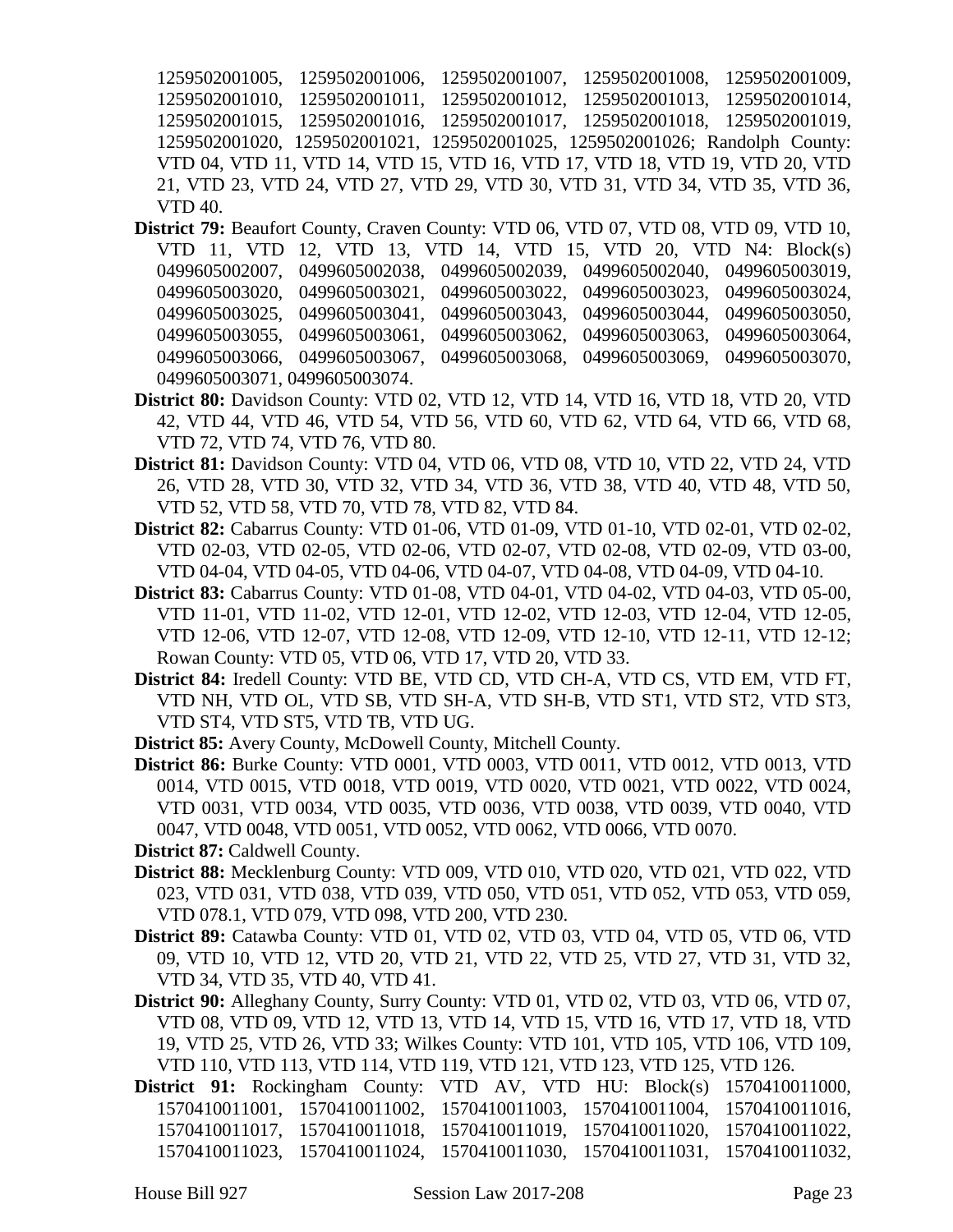1570410011033, 1570410011034, 1570410011035, 1570410011036, 1570410011037, 1570410011040, 1570410011041, 1570410011042, 1570410011043, 1570410011047, 1570410014001; VTD MD; Stokes County, Surry County: VTD 04, VTD 05, VTD 10, VTD 11, VTD 20, VTD 21, VTD 22, VTD 23, VTD 24, VTD 27, VTD 28.

- **District 92:** Mecklenburg County: VTD 058, VTD 077, VTD 087, VTD 097, VTD 120, VTD 122, VTD 129, VTD 138, VTD 147, VTD 225, VTD 228, VTD 229, VTD 231, VTD 243.
- **District 93:** Ashe County, Watauga County.
- **District 94:** Alexander County, Wilkes County: VTD 102, VTD 103, VTD 104, VTD 107, VTD 108, VTD 111, VTD 112, VTD 115A, VTD 117, VTD 118, VTD 120, VTD 122, VTD 124, VTD 127, VTD 128, VTD 129.
- **District 95:** Iredell County: VTD BA, VTD CC1, VTD CC2, VTD CC3, VTD CC4, VTD CH-B, VTD DV1-A, VTD DV1-B, VTD DV2-A, VTD DV2-B, VTD ST6.
- **District 96:** Catawba County: VTD 07, VTD 08, VTD 11, VTD 13, VTD 14, VTD 15, VTD 16, VTD 17, VTD 19, VTD 23, VTD 24, VTD 26, VTD 28, VTD 29, VTD 30, VTD 33, VTD 36, VTD 37, VTD 38, VTD 39.
- **District 97:** Lincoln County.

| <b>District 98:</b> Mecklenburg County: VTD 127, VTD 133, VTD 134: Block(s) |                                                              |                |                | 1190062102016, |  |
|-----------------------------------------------------------------------------|--------------------------------------------------------------|----------------|----------------|----------------|--|
| 1190062122003,                                                              | 1190062122004,                                               | 1190062122005, | 1190062122006, | 1190062122007, |  |
| 1190062122008,                                                              | 1190062122009,                                               | 1190062122010, | 1190062122011. | 1190062122012. |  |
| 1190062122013,                                                              | 1190062122014,                                               | 1190062122015, | 1190062122016, | 1190062122017, |  |
| 1190062122018,                                                              | 1190062122019,                                               | 1190062122020, | 1190062122021, | 1190062122022, |  |
| 1190062122023,                                                              | 1190062122024,                                               | 1190062122025, | 1190062122026, | 1190062122027, |  |
| 1190062122028,                                                              | 1190062132003,                                               | 1190062132004, | 1190062132005, | 1190062132021, |  |
| 1190062132022,                                                              | 1190062132023,                                               | 1190062132024, | 1190062132025, | 1190062132026, |  |
| 1190062132028,                                                              | 1190062132032,                                               | 1190062132033, | 1190062132052, | 1190062142000, |  |
| 1190062142001,                                                              | 1190062142002,                                               | 1190062142003, | 1190062142004, | 1190062142005, |  |
| 1190062142006,                                                              | 1190062142007,                                               | 1190062142008, | 1190062142009, | 1190062142010, |  |
| 1190062142011,                                                              | 1190062142012,                                               | 1190062142013, | 1190062142014, | 1190062142015, |  |
| 1190062142016,                                                              | 1190062142017,                                               | 1190062142019, | 1190062142020. | 1190062142021, |  |
| 1190062142022,                                                              | 1190062142029,                                               | 1190062142030, | 1190062142033, | 1190062151003, |  |
| 1190062151004,                                                              | 1190062151005,                                               | 1190062151006, | 1190062151007, | 1190062151008, |  |
| 1190062151009,                                                              | 1190062151010,                                               | 1190062151015, | 1190062151016, | 1190062151017, |  |
| 1190062151018,                                                              | 1190062151019,                                               | 1190062151020, | 1190062151021, | 1190062151022, |  |
| 1190062151023,                                                              | 1190062151024,                                               | 1190062151025, | 1190062151026, | 1190062151027, |  |
| 1190062151028,                                                              | 1190062151029,                                               | 1190062151040, | 1190062151041, | 1190062151042, |  |
| 1190062151043.                                                              | 1190062151044,                                               | 1190062151054, | 1190062151055, | 1190062151072, |  |
|                                                                             | 1190062151084, 1190062151085; VTD 142, VTD 143, VTD 202, VTD |                |                | 206, VTD 207,  |  |
|                                                                             | VTD 208, VTD 240, VTD 241, VTD 242.                          |                |                |                |  |

- **District 99:** Mecklenburg County: VTD 004, VTD 060, VTD 084, VTD 095, VTD 104, VTD 108, VTD 116, VTD 123, VTD 124, VTD 149, VTD 201, VTD 203, VTD 204.1, VTD 205, VTD 237.
- **District 100:** Mecklenburg County: VTD 006, VTD 007, VTD 034, VTD 035, VTD 062, VTD 063, VTD 064, VTD 066, VTD 083, VTD 085, VTD 094, VTD 099, VTD 102, VTD 106, VTD 115, VTD 117, VTD 125, VTD 130, VTD 234, VTD 235.
- **District 101:** Mecklenburg County: VTD 011, VTD 012, VTD 024, VTD 040, VTD 041, VTD 080, VTD 081, VTD 089, VTD 150, VTD 210, VTD 222, VTD 223.1, VTD 224.
- **District 102:** Mecklenburg County: VTD 001: Block(s) 1190024003005, 1190027012000, 1190027012001, 1190027012002, 1190027012004; VTD 002, VTD 003, VTD 005, VTD 013, VTD 014, VTD 015, VTD 017, VTD 027, VTD 028, VTD 029, VTD 030, VTD 033, VTD 043, VTD 044, VTD 045, VTD 046, VTD 054, VTD 056, VTD 061, VTD 109.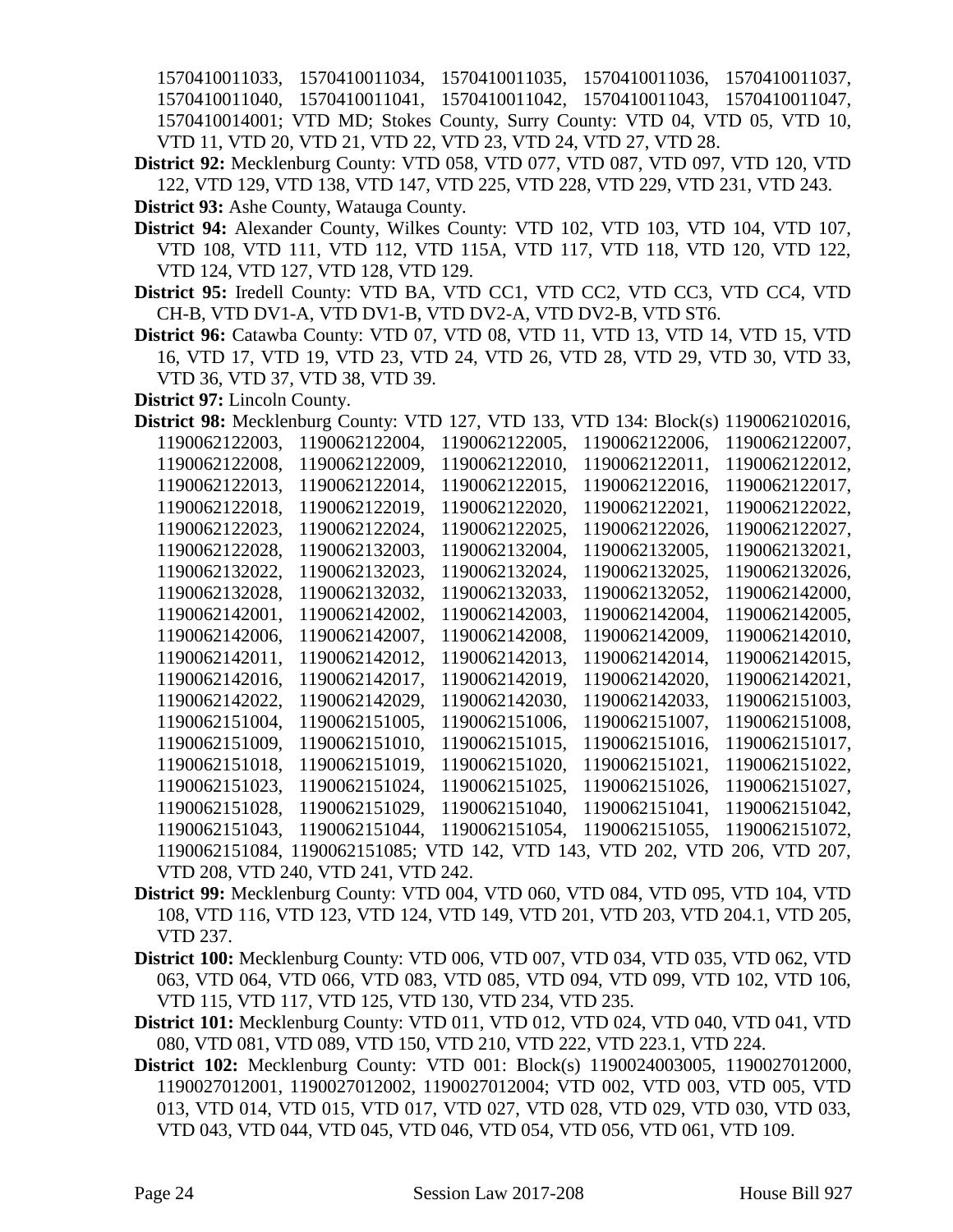**District 103:** Mecklenburg County: VTD 090, VTD 091, VTD 096, VTD 103, VTD 113, VTD 118, VTD 136, VTD 215, VTD 216, VTD 217, VTD 218, VTD 219, VTD 220, VTD 221, VTD 227, VTD 233, VTD 236.

| <b>District 104:</b> Mecklenburg County: |                                                                               |                               | VTD $001$ : Block(s) | 1190024003006, | 1190024003009, |  |
|------------------------------------------|-------------------------------------------------------------------------------|-------------------------------|----------------------|----------------|----------------|--|
| 1190024003010,                           |                                                                               | 1190024003011,                | 1190024003012,       | 1190024003013, | 1190024003014, |  |
| 1190024003015,                           |                                                                               | 1190024003016,                | 1190024003017,       | 1190026001031, | 1190027012003, |  |
| 1190027012005,                           |                                                                               | 1190027012006,                | 1190027012007,       | 1190027012008, | 1190027012009. |  |
| 1190027012010,                           |                                                                               | 1190027012011,                | 1190027012012.       | 1190027012013. | 1190027012014, |  |
| 1190027012015,                           |                                                                               | 1190027012016, 1190027012017, |                      | 1190028001000, | 1190028001001, |  |
|                                          | 1190028001005, 1190028003000, 1190028003003, 1190028003004; VTD 008, VTD 018, |                               |                      |                |                |  |
|                                          | VTD 019, VTD 032, VTD 036, VTD 037, VTD 047, VTD 048, VTD 049, VTD 057, VTD   |                               |                      |                |                |  |
|                                          | 065, VTD 067, VTD 068, VTD 069: Block(s)                                      |                               |                      | 1190030131000, | 1190030131001, |  |
| 1190030131002.                           |                                                                               | 1190030131003,                | 1190030131004,       | 1190030131005, | 1190030131006, |  |
| 1190030131007,                           |                                                                               | 1190030131008,                | 1190030131009,       | 1190030131010, | 1190030131011, |  |
| 1190030132000,                           |                                                                               | 1190030132001,                | 1190030132002,       | 1190030132003, | 1190030132004, |  |
| 1190030132005,                           |                                                                               | 1190030132006,                | 1190030132007,       | 1190030132008, | 1190030132009, |  |
| 1190030132010,                           |                                                                               | 1190030132011,                | 1190030132012.       | 1190030132013. | 1190030132014, |  |
| 1190030132015,                           |                                                                               | 1190030132016.                | 1190030132017,       | 1190030132018. | 1190030132019. |  |
| 1190030132020,                           |                                                                               | 1190030132021.                | 1190030132022,       | 1190030132023, | 1190030132024, |  |
| 1190030132025,                           |                                                                               | 1190030132026.                | 1190030132027,       | 1190030132028. | 1190030132029, |  |
|                                          | 1190030132030, 1190030132031; VTD 070, VTD 071, VTD 072, VTD 073, VTD 074,    |                               |                      |                |                |  |
|                                          | VTD 075, VTD 076, VTD 086, VTD 092, VTD 110, VTD 111, VTD 114, VTD 119.       |                               |                      |                |                |  |

**District 105:** Mecklenburg County: VTD 069: Block(s) 1190030131012, 1190030131013, 1190030131014, 1190030131015, 1190030131016, 1190030131017, 1190030131018, 1190030131019, 1190030131020, 1190030131021, 1190030131022, 1190030131023, 1190030131024, 1190030131025, 1190030131026, 1190030131027, 1190030131028; VTD 088, VTD 093, VTD 100, VTD 101, VTD 112, VTD 121, VTD 131, VTD 137, VTD 139.1, VTD 140, VTD 144, VTD 148, VTD 226, VTD 232.

**District 106:** Mecklenburg County: VTD 042, VTD 082, VTD 105, VTD 126, VTD 128, VTD 132, VTD 141, VTD 145, VTD 212, VTD 214, VTD 239.

|                |                |                |  | District 107: Mecklenburg County: VTD 016, VTD 025, VTD 026, VTD 055, VTD 107.1, |                |  |                |  |
|----------------|----------------|----------------|--|----------------------------------------------------------------------------------|----------------|--|----------------|--|
|                |                |                |  | VTD 134: Block(s) 1190062132006, 1190062132007, 1190062132008, 1190062132009,    |                |  |                |  |
|                | 1190062132010, | 1190062132011, |  | 1190062132012,                                                                   | 1190062132013. |  | 1190062132014, |  |
|                | 1190062132015, | 1190062132016, |  | 1190062132017,                                                                   | 1190062132018, |  | 1190062132019, |  |
|                | 1190062132020, | 1190062132027, |  | 1190062132029,                                                                   | 1190062132030, |  | 1190062132031, |  |
|                | 1190062132034, | 1190062132035, |  | 1190062132036,                                                                   | 1190062132037, |  | 1190062132038, |  |
|                | 1190062132039, | 1190062132040, |  | 1190062132041,                                                                   | 1190062132042, |  | 1190062132043, |  |
|                | 1190062132044, | 1190062132045, |  | 1190062132046,                                                                   | 1190062132047, |  | 1190062132048, |  |
|                | 1190062132049, | 1190062132050, |  | 1190062132051,                                                                   | 1190062132053, |  | 1190062132054, |  |
| 1190062141000, |                | 1190062141001, |  | 1190062141002,                                                                   | 1190062141003, |  | 1190062141004, |  |
| 1190062141005, |                | 1190062141006, |  | 1190062141007,                                                                   | 1190062141008, |  | 1190062141009, |  |
|                | 1190062141010, | 1190062141011, |  | 1190062141012,                                                                   | 1190062141013, |  | 1190062141014, |  |
| 1190062141015, |                | 1190062141016, |  | 1190062141017,                                                                   | 1190062141018, |  | 1190062141019, |  |
| 1190062141020, |                | 1190062141021, |  | 1190062141022.                                                                   | 1190062141023, |  | 1190062141024, |  |
| 1190062142018, |                | 1190062142023, |  | 1190062142024,                                                                   | 1190062142025, |  | 1190062142026, |  |
| 1190062142027, |                | 1190062142028, |  | 1190062142034,                                                                   | 1190062151030, |  | 1190062151031, |  |
| 1190062151032, |                | 1190062151033, |  | 1190062151034,                                                                   | 1190062151035, |  | 1190062151036, |  |
|                | 1190062151037, | 1190062151038, |  | 1190062151039,                                                                   | 1190062151045, |  | 1190062151046, |  |
|                | 1190062151047, | 1190062151048, |  | 1190062151049,                                                                   | 1190062151050, |  | 1190062151051, |  |
| 1190062151052, |                | 1190062151053, |  | 1190062151056,                                                                   | 1190062151057, |  | 1190062151058, |  |
| 1190062151059, |                | 1190062151060. |  | 1190062151061,                                                                   | 1190062151062. |  | 1190062151063. |  |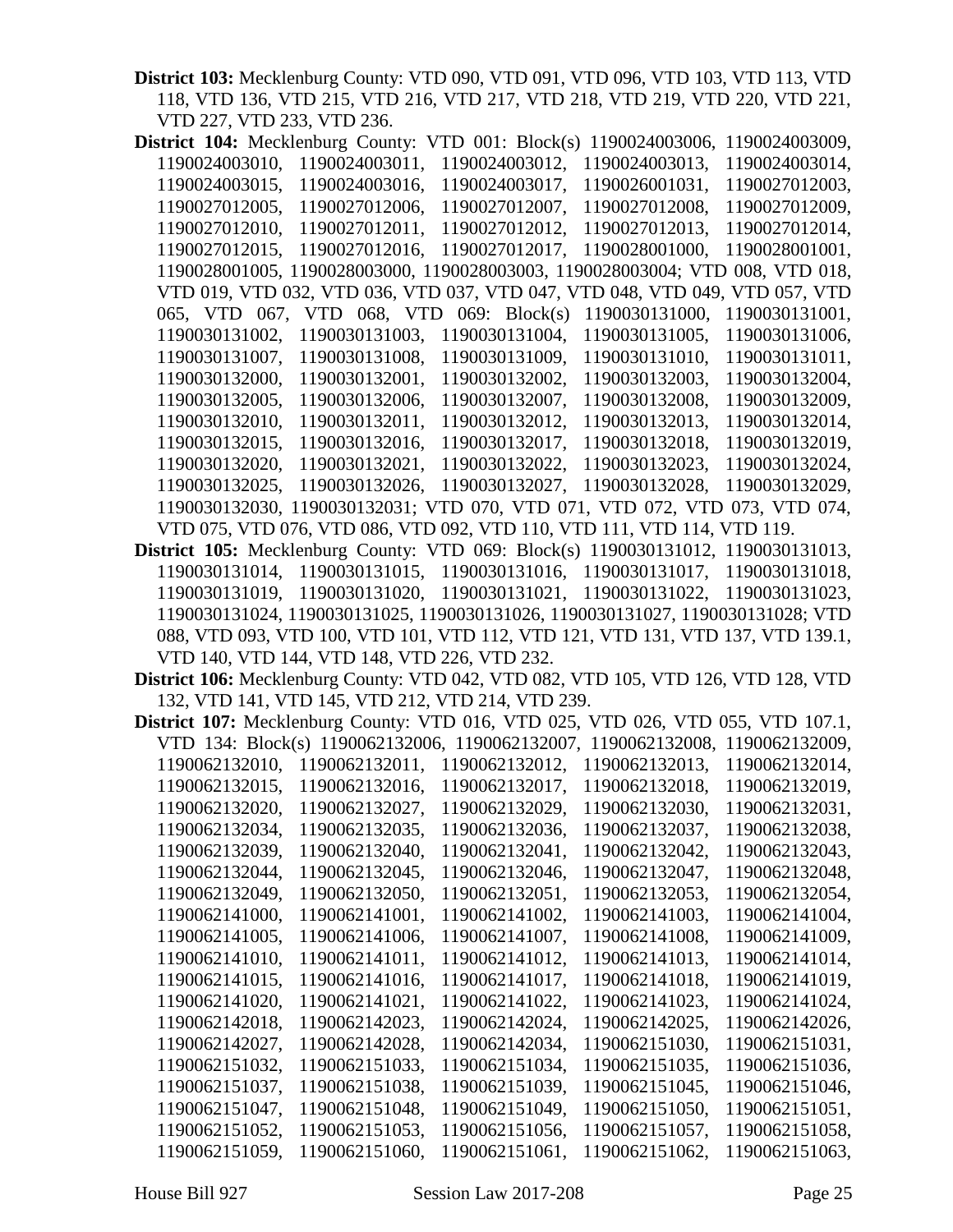1190062151064, 1190062151065, 1190062151066, 1190062151067, 1190062151068, 1190062151069, 1190062151070, 1190062151071, 1190062151073, 1190062151074, 1190062151075, 1190062151078, 1190062151080, 1190062151081, 1190062151082, 1190062151083, 1190062151100, 1190062151101; VTD 135, VTD 146, VTD 151, VTD 209, VTD 211, VTD 213, VTD 238.1.

**District 108:** Gaston County: VTD 07, VTD 08, VTD 09, VTD 10, VTD 12, VTD 13, VTD 14, VTD 18, VTD 24, VTD 25, VTD 26, VTD 30, VTD 32, VTD 42, VTD 43, VTD 44, VTD 45, VTD 46.

**District 109:** Gaston County: VTD 01, VTD 02, VTD 03, VTD 04, VTD 05: Block(s) 0710315001000, 0710315001001, 0710315001002, 0710315001003, 0710315001004, 0710315001005, 0710315001006, 0710315001007, 0710315001008, 0710315001009, 0710315001010, 0710315001011, 0710315001012, 0710315001014, 0710315002000, 0710315002001, 0710315002002, 0710315002003, 0710315002004, 0710315002005, 0710315002006, 0710315002007, 0710315002008, 0710315002009, 0710315002010, 0710315003000, 0710315003001, 0710315003002, 0710315003003, 0710315003004, 0710315003005, 0710315003006, 0710315003007, 0710315003008, 0710315003009, 0710315003010, 0710315003011, 0710315003012, 0710315003013, 0710315003014, 0710315003015, 0710315003016, 0710315003017, 0710315003018, 0710315004000, 0710315004001, 0710315004002, 0710315004003, 0710315004004, 0710315004005, 0710315004006, 0710315004007, 0710315004008, 0710315004009, 0710315005019, 0710315005020, 0710315005021, 0710315005022, 0710315005023, 0710315005024, 0710315005025, 0710315005026, 0710315005027, 0710315005028, 0710315005029, 0710315005030, 0710315005031, 0710315005032, 0710318005000, 0710318005003, 0710318005004, 0710318005006, 0710318005008, 0710319002002, 0710319002016, 0710319002017, 0710319003000, 0710319003001, 0710319003002, 0710319003003, 0710319003004, 0710319003005, 0710319003006, 0710319003007, 0710319003008, 0710319003009, 0710319003010, 0710319003011, 0710319004041; VTD 06, VTD 11, VTD 15, VTD 16, VTD 17, VTD 19, VTD 23, VTD 27, VTD 28, VTD 29, VTD 31.

- **District 110:** Cleveland County: VTD S1, VTD S2, VTD S4, VTD S5, VTD S8, VTD WACO; Gaston County: VTD 05: Block(s) 0710308023000, 0710308023001, 0710308023002, 0710308023006, 0710308023009, 0710308023010, 0710308023012, 0710308023013, 0710308023018, 0710308023022, 0710308023023, 0710308023028, 0710308023029, 0710308023030, 0710308023032, 0710308023033, 0710308023035, 0710308023036, 0710308023037, 0710308023038, 0710308023039, 0710308023040, 0710315005002, 0710315005003, 0710315005004, 0710315005005, 0710315005006, 0710315005007, 0710315005008, 0710315005009, 0710315005011, 0710315005012, 0710315005013, 0710315005014, 0710315005015, 0710315005016, 0710315005041, 0710316004000; VTD 20, VTD 21, VTD 22, VTD 33, VTD 34, VTD 35, VTD 36, VTD 37, VTD 38, VTD 39, VTD 40, VTD 41.
- **District 111:** Cleveland County: VTD BETHWR, VTD BSPGS, VTD CASAR, VTD FALSTN, VTD GROVER, VTD H-SPGS, VTD KINGST, VTD KM1, VTD KM2, VTD KM3, VTD KM4, VTD LATT, VTD LAWNDL, VTD MRB-YO, VTD MULLS, VTD OAKGR, VTD POLKVL, VTD RIPPY, VTD S3, VTD S6, VTD S7, VTD SHANGI.
- **District 112:** Burke County: VTD 0029, VTD 0053, VTD 0064, VTD 0065; Rutherford County.
- **District 113:** Henderson County: VTD AR, VTD AT, VTD CB, VTD EF, VTD ES, VTD EV, VTD FR, VTD GR, VTD HS, VTD RR; Polk County, Transylvania County.
- **District 114:** Buncombe County: VTD 01.1, VTD 02.1, VTD 03.1, VTD 04.1, VTD 05.1: Block(s) 0210016001004, 0210016001005, 0210016001022, 0210016001024, 0210016001025, 0210016001026, 0210016001027, 0210016001028, 0210016001029, 0210016001030, 0210016001031, 0210016001032, 0210016001033, 0210016001041,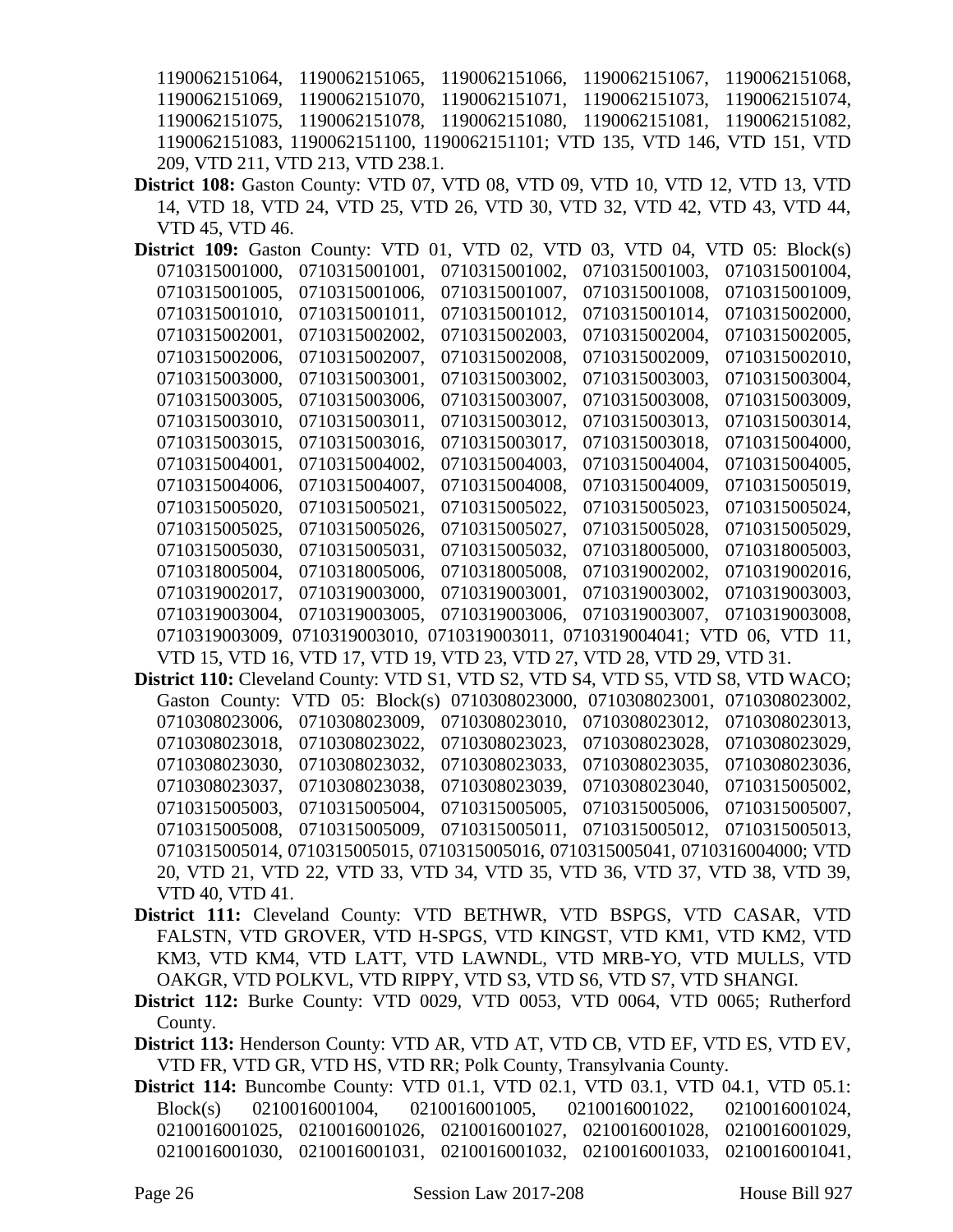| 0210016001042, | 0210016001043,                                                                  | 0210016001044, | 0210016001045,                   | 0210016001047, |
|----------------|---------------------------------------------------------------------------------|----------------|----------------------------------|----------------|
| 0210016002000, | 0210016002001,                                                                  | 0210016002002, | 0210016002003,                   | 0210016002005, |
| 0210016002007, | 0210016002010,                                                                  | 0210016002011, | 0210016002012,                   | 0210016002015, |
| 0210016002016, | 0210016002017,                                                                  | 0210016002018, | 0210016002019,                   | 0210016002020, |
| 0210016002023, | 0210016002024,                                                                  | 0210016002025, | 0210016002026,                   | 0210016002027, |
| 0210016002028, | 0210016002029,                                                                  | 0210016002030, | 0210016002031,                   | 0210016002032, |
|                | 0210016002033, 0210016002035, 02                                                |                | 10016002036; VTD 06.1, VTD 07.1, | VTD 09.1, VTD  |
| 10.1, VTD      | 100.1:<br>Block(s)                                                              | 0210020003000, | 0210020003001,                   | 0210020003002, |
| 0210020003003, | 0210020003004,                                                                  | 0210020003005, | 0210020003006,                   | 0210020003007, |
| 0210020003008, | 0210020003009,                                                                  | 0210020003010, | 0210020003011,                   | 0210020003012, |
| 0210020003013, | 0210020003014,                                                                  | 0210020003015, | 0210020003016,                   | 0210020003017, |
| 0210020003018, | 0210020003019,                                                                  | 0210020003020, | 0210020003021,                   | 0210020003022, |
| 0210020003023, | 0210020003024,                                                                  | 0210020003025, | 0210020003026,                   | 0210020003027, |
| 0210020003028, | 0210020003029,                                                                  | 0210020003030, | 0210020003031,                   | 0210020003032, |
| 0210020003033, | 0210020003034,                                                                  | 0210020003035, | 0210020003036,                   | 0210020003037, |
| 0210020003038, | 0210020003039,                                                                  | 0210020003040, | 0210020003041,                   | 0210020003042, |
| 0210020003043, | 0210020003044,                                                                  | 0210020003045, | 0210020003046,                   | 0210020003047, |
| 0210020003048, | 0210020003049,                                                                  | 0210020004000, | 0210020004001,                   | 0210020004002. |
| 0210020004003, | 0210020004004,                                                                  | 0210020004005, | 0210020004006,                   | 0210020004007, |
| 0210020004008, | 0210020004009,                                                                  | 0210020004010, | 0210020004011,                   | 0210020004012, |
| 0210020004013, | 0210020004014,                                                                  | 0210020004015, | 0210020004016,                   | 0210020004017, |
| 0210020004018, | 0210020004019,                                                                  | 0210020004020, | 0210020004021,                   | 0210020004022, |
| 0210020004023, | 0210020004024,                                                                  | 0210020004025, | 0210021011000,                   | 0210021011001, |
| 0210021011002, | 0210021011006,                                                                  | 0210021011007, | 0210021011008,                   | 0210021011009, |
| 0210021011032, | 0210021011033,                                                                  | 0210021011047, | 0210021021000,                   | 0210021021001, |
| 0210021021002, | 0210021021003,                                                                  | 0210021021004, | 0210021021005,                   | 0210021021006, |
| 0210021021007, | 0210021021008,                                                                  | 0210021021009, | 0210021021010,                   | 0210021021011, |
| 0210021021012, | 0210021021013,                                                                  | 0210021021014, | 0210021021015,                   | 0210021021016, |
| 0210021021017, | 0210021021018,                                                                  | 0210021021019, | 0210021021020,                   | 0210021021021, |
| 0210021021022, | 0210021021023,                                                                  | 0210021021024, | 0210021021025,                   | 0210021021026, |
| 0210021021027, | 0210021021028,                                                                  | 0210021021029, | 0210021021030,                   | 0210021021031, |
| 0210021021032, | 0210021021033,                                                                  | 0210021021034, | 0210021021035,                   | 0210021021036, |
| 0210021021037, | 0210021022000,                                                                  | 0210021022001, | 0210021022002,                   | 0210021022003, |
| 0210021022004, | 0210021022005,                                                                  | 0210021022006, | 0210021022007,                   | 0210021022008, |
| 0210021022009, | 0210021022010,                                                                  | 0210021022011, | 0210021022012,                   | 0210021022013, |
| 0210021022014, | 0210021022015,                                                                  | 0210021022016, | 0210021022017,                   | 0210021022018, |
| 0210021022019, | 0210021022020,                                                                  | 0210021022021, | 0210021022022,                   | 0210021022023, |
| 0210021022024, | 0210021022025,                                                                  | 0210021022026, | 0210021022027,                   | 0210021022028, |
| 0210021022029, | 0210021022030,                                                                  | 0210021022031, | 0210021022032,                   | 0210021022033, |
| 0210021022034, | 0210021022035,                                                                  | 0210021022036, | 0210021022037,                   | 0210021022038, |
| 0210021022039, | 0210021022040,                                                                  | 0210021022041, | 0210021022042,                   | 0210021022043, |
| 0210021022044, | 0210021022045,                                                                  | 0210021022046, | 0210021022047,                   | 0210021022048, |
| 0210021022049, | 0210021022050,                                                                  | 0210021022051, | 0210021022052,                   | 0210021022053, |
| 0210021022054, | 0210021022055,                                                                  | 0210022061001, | 0210022061002,                   | 0210022061003, |
| 0210022061004, | 0210022061005,                                                                  | 0210022061006, | 0210032011007,                   | 0210032011008, |
| 0210032011009, | 0210032011010,                                                                  | 0210032011011, | 0210032011012,                   | 0210032011013, |
| 0210032011014, | 0210032011015,                                                                  | 0210032011016, | 0210032011017,                   | 0210032011018, |
| 0210032011019, | 0210032011020,                                                                  | 0210032011021, | 0210032011022,                   | 0210032011023, |
| 0210032011024, | 0210032011025,                                                                  | 0210032011026, | 0210032011027,                   | 0210032011028, |
| 0210032011029, | 0210032011031,                                                                  | 0210032011032, | 0210032011033,                   | 0210032011034, |
|                | 0210032011035, 0210032011037, 0210032011038; VTD 102.1: Block(s) 0210022061008, |                |                                  |                |
|                |                                                                                 |                |                                  |                |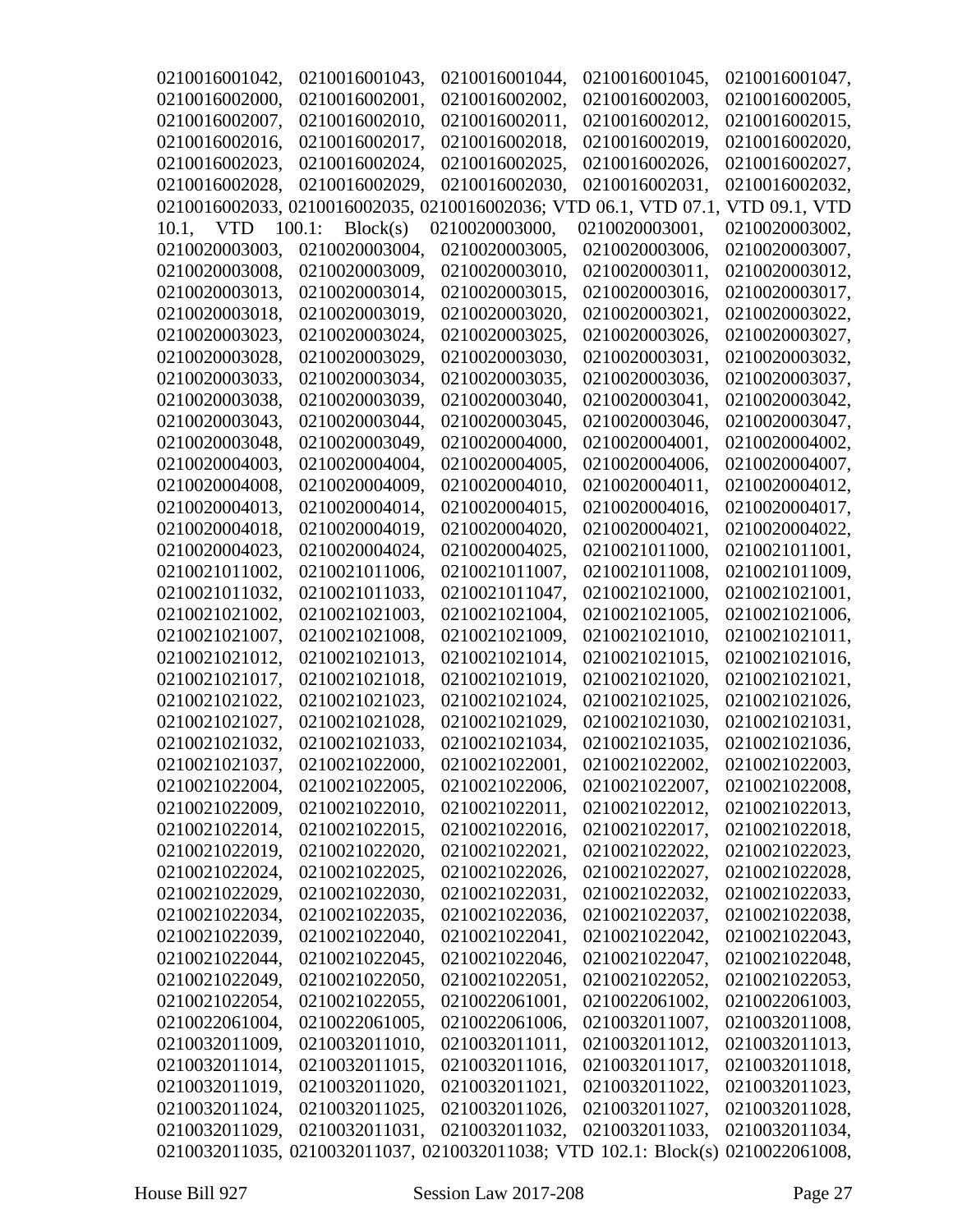| 0210022061014,    | 0210022061015, | 0210022061016,                                                                 | 0210022061017.    | 0210022061018,       |
|-------------------|----------------|--------------------------------------------------------------------------------|-------------------|----------------------|
| 0210022061019,    | 0210022061020, | 0210022061021;                                                                 | VTD 103.1, VTD    | $104.1$ : Block(s)   |
| 0210005001007,    | 0210005001008, | 0210005001019,                                                                 | 0210005001020,    | 0210005001021,       |
| 0210005001029,    | 0210005003000, | 0210005003005,                                                                 | 0210005003009,    | 0210005003010,       |
| 0210005003011,    | 0210017001000, | 0210017001001,                                                                 | 0210017001002,    | 0210017001003.       |
| 0210017001004,    | 0210017001005, | 0210017001006,                                                                 | 0210017001007,    | 0210017001008,       |
| 0210017001009,    | 0210017001010, | 0210017001011,                                                                 | 0210017001012,    | 0210017001013,       |
| 0210017001014,    | 0210017001017, | 0210017001018,                                                                 | 0210017001019.    | 0210017001020,       |
| 0210017001021,    | 0210017001022, | 0210017001023,                                                                 | 0210017001031,    | 0210017001032,       |
| 0210017001033,    | 0210017001036, | 0210017001037,                                                                 | 0210017001038,    | 0210017001039,       |
| 0210017001040.    | 0210017001042, | 0210017001046.                                                                 | 0210017001047,    | 0210017002003,       |
| 0210017002004,    | 0210017002005, | 0210017002006,                                                                 | 0210017002007,    | 0210017002008,       |
| 0210017002009,    | 0210017002010, | 0210017002011,                                                                 | 0210017002012,    | 0210017002013,       |
| 0210017002014,    | 0210017002015, | 0210017002016,                                                                 | 0210017002017,    | 0210017002018,       |
| 0210017002019,    | 0210017002024, | 0210017002025,                                                                 | 0210017002027,    | 0210017002028,       |
|                   |                | 0210017002029, 0210017002030, 0210017002031, 0210017002033, 0210017002034; VTD |                   |                      |
|                   |                | 105.1, VTD 106.1, VTD 11.1, VTD 12.1, VTD 13.1, VTD 14.2, VTD 15.1,            |                   | <b>VTD 17.1, VTD</b> |
| Block(s)<br>19.1: | 0210022042000, | 0210022042001,                                                                 | 0210022042002,    | 0210022042003,       |
| 0210022042004,    | 0210022042005, | 0210022042006.                                                                 | 0210022042007,    | 0210022042008,       |
| 0210022042009,    | 0210022042026; | VTD 20.1, VTD                                                                  | $24.1$ : Block(s) | 0210012005002,       |
| 0210012005003,    | 0210012005007, | 0210012005008,                                                                 | 0210012005009,    | 0210012005010.       |
| 0210012005011,    | 0210012005012, | 0210012005013,                                                                 | 0210012005014,    | 0210012005015,       |
| 0210012005016,    | 0210012005017, | 0210012005018,                                                                 | 0210012005019,    | 0210012005020,       |
| 0210012005021,    | 0210012005022, | 0210012005023,                                                                 | 0210012005024,    | 0210012005025,       |
| 0210012005026,    | 0210012005027, | 0210012005028,                                                                 | 0210012005030,    | 0210012005031,       |
| 0210012005032,    | 0210012005033, | 0210012005034,                                                                 | 0210012005036,    | 0210012005044,       |
| 0210012005045,    | 0210012005046, | 0210012005047,                                                                 | 0210012005048,    | 0210012005049,       |
| 0210012005054,    | 0210013001021, | 0210013001022,                                                                 | 0210013001024,    | 0210013001025,       |
| 0210013001026,    | 0210013001027, | 0210013001030,                                                                 | 0210013001033.    | 0210013001038,       |
| 0210013001044,    | 0210023021002. | 0210023021003.                                                                 | 0210023021004,    | 0210023021005.       |
| 0210023021006,    | 0210023021007, | 0210023021008,                                                                 | 0210023021009,    | 0210023021010,       |
| 0210023021037,    | 0210025061014, | 0210025061016,                                                                 | 0210025061017,    | 0210025061018,       |
| 0210025061019,    |                | 0210025061022, 0210025061023, 0210025061035,                                   |                   | 0210025061036,       |
| 0210025061037;    | <b>VTD</b>     | 26.1, VTD 28.1, VTD                                                            | 57.1:<br>Block(s) | 0210022061007,       |
|                   |                | 0210022061009, 0210022061010, 0210022061011, 0210022061012, 0210022061013; VTD |                   |                      |
| $60.2$ : Block(s) | 0210019002043, | 0210019002044,                                                                 | 0210019002045,    | 0210019002046,       |
| 0210019002047,    | 0210019002048, | 0210019002049,                                                                 | 0210019002051,    | 0210019002052,       |
| 0210030011062,    | 0210030011069, | 0210032033000,                                                                 | 0210032033001,    | 0210032033027,       |
| 0210032033028;    |                | VTD 64.1: Block(s) 0210030011008, 0210030011010,                               |                   | 0210030011015,       |
| 0210030011017,    | 0210030011020, | 0210030011022,                                                                 | 0210030011023,    | 0210030011024,       |
| 0210030011025,    | 0210030011026, | 0210030011027,                                                                 | 0210030011028,    | 0210030011029,       |
| 0210030011030,    | 0210030011031, | 0210030011032,                                                                 | 0210030011033,    | 0210030011034,       |
| 0210030011035,    | 0210030011036, | 0210030011037,                                                                 | 0210030011038,    | 0210030011039,       |
| 0210030011040,    | 0210030011041, | 0210030011042,                                                                 | 0210030011043,    | 0210030011044,       |
| 0210030011045,    | 0210030011046, | 0210030011047,                                                                 | 0210030011060,    | 0210030011061,       |
| 0210030011063,    | 0210030011064, | 0210030011068,                                                                 | 0210030024003,    | 0210030024004,       |
| 0210030024005,    | 0210030024006, | 0210030024024,                                                                 | 0210030024025,    | 0210030024026,       |
| 0210030024032;    | VTD 66.1, VTD  | 70.1: $Block(s)$                                                               | 0210003001022,    | 0210003001023,       |
| 0210003001025,    | 0210003001026, | 0210003001028,                                                                 | 0210004001001,    | 0210004001002,       |
| 0210004001003,    | 0210004001004, | 0210004001005,                                                                 | 0210004001006,    | 0210004001007,       |
| 0210004001008,    | 0210004001009, | 0210004001013,                                                                 | 0210004001019,    | 0210004001020,       |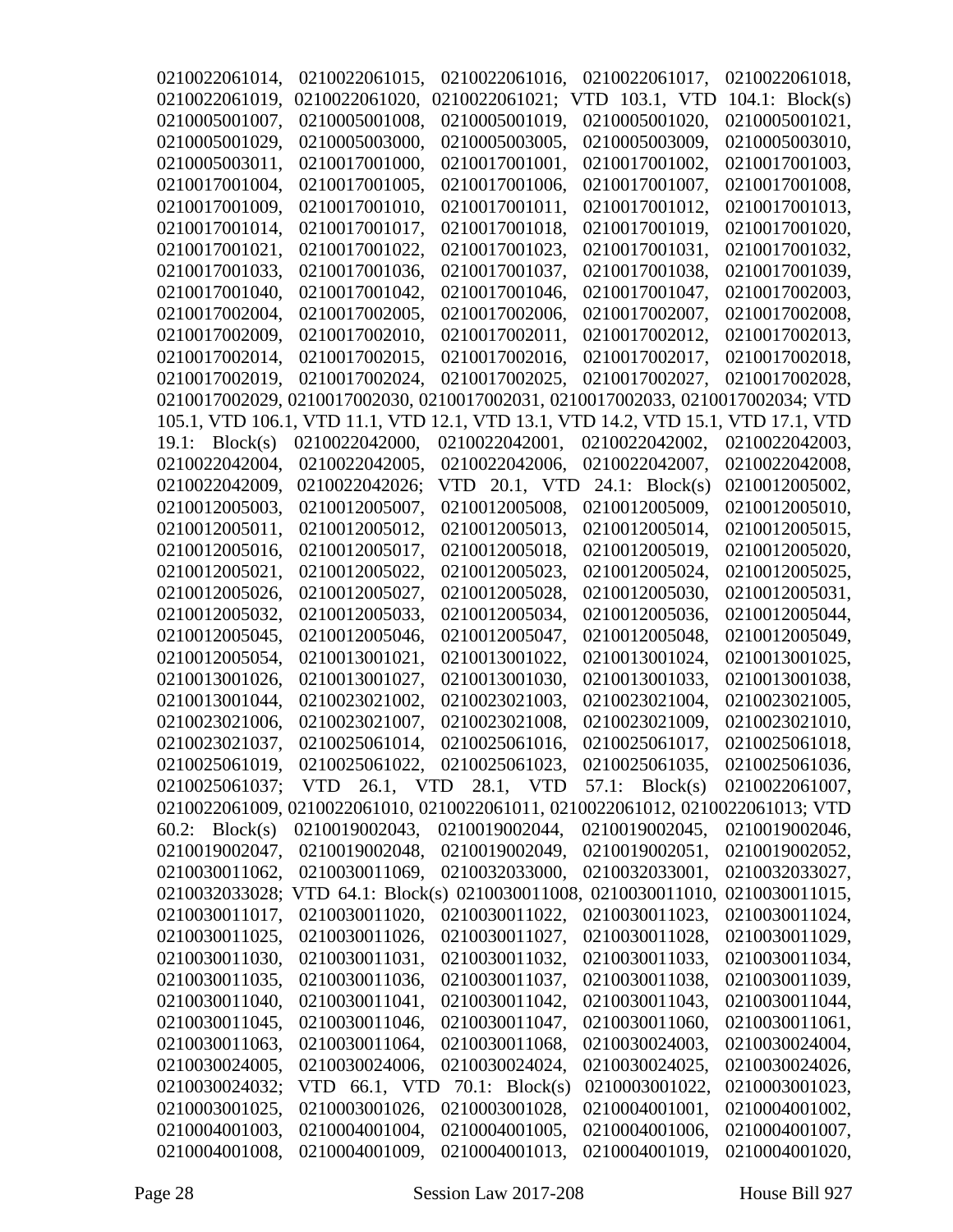| 0210004001031, | 0210004001032,                                                                  | 0210004001033,                | 0210004001034, | 0210004001035, |
|----------------|---------------------------------------------------------------------------------|-------------------------------|----------------|----------------|
| 0210004001036, | 0210004001037,                                                                  | 0210004001038,                | 0210004001039, | 0210004001040, |
| 0210004001041, | 0210004001042,                                                                  | 0210004001043,                | 0210004001044. | 0210014003000, |
| 0210014003001, | 0210014003004,                                                                  | 0210014003020,                | 0210014003021, | 0210015001000, |
| 0210015001001, | 0210015001002,                                                                  | 0210015001003,                | 0210015001004, | 0210015001005, |
| 0210015001006, | 0210015001007,                                                                  | 0210015001008,                | 0210015001009, | 0210015001010, |
| 0210015001011, | 0210015001012,                                                                  | 0210015001013,                | 0210015001014, | 0210015001015, |
| 0210015001016, | 0210015001017,                                                                  | 0210015001018,                | 0210015001019, | 0210015001020, |
| 0210015001021, | 0210015001022,                                                                  | 0210015001023,                | 0210015001024, | 0210015001025, |
| 0210015001026, | 0210015001027,                                                                  | 0210015001028,                | 0210015001029, | 0210015001030, |
| 0210015001031, | 0210015001032,                                                                  | 0210015001033,                | 0210015001034, | 0210015001035, |
| 0210015001036, | 0210015001037,                                                                  | 0210015001038,                | 0210015001039, | 0210015001040, |
| 0210015001041, | 0210015001042,                                                                  | 0210015001043,                | 0210015001044, | 0210015001045, |
| 0210015001046, | 0210015001047,                                                                  | 0210015001048,                | 0210015001049, | 0210015001050, |
| 0210015001051, | 0210015001052,                                                                  | 0210015001053,                | 0210015001054, | 0210015001055, |
| 0210015001056, | 0210016002006,                                                                  | 0210016002013,                | 0210016002021, | 0210016002022, |
| 0210016002034, | 0210016002037,                                                                  | 0210016002038,                | 0210016002039, | 0210016002040, |
| 0210016002049, | 0210016002050,                                                                  | 0210016002051,                | 0210016002052, | 0210016003091, |
|                | 0210016003105, 0210016003106, 0210026072002, 0210027011043, 0210027011044.      |                               |                |                |
|                | <b>District 115:</b> Buncombe County: VTD $05.1$ : Block(s)                     |                               | 0210016001000, | 0210016001001, |
| 0210016001002, | 0210016001003,                                                                  | 0210016001006,                | 0210016001007, | 0210016001008, |
| 0210016001009, | 0210016001010,                                                                  | 0210016001011,                | 0210016001012, | 0210016001013, |
| 0210016001014, | 0210016001015,                                                                  | 0210016001016,                | 0210016001017, | 0210016001018, |
| 0210016001019, | 0210016001020,                                                                  | 0210016001021,                | 0210016001023, | 0210016001034, |
| 0210016001035, | 0210016001036,                                                                  | 0210016001037,                | 0210016001038, | 0210016001039, |
| 0210016001040, | 0210016001048,                                                                  | 0210016001049,                | 0210016001050, | 0210016003057, |
| 0210016003061, | 0210016003064,                                                                  | 0210016003066,                | 0210016003067, | 0210016003078, |
| 0210016003080, | 0210016003081,                                                                  | 0210016003083,                | 0210016003084, | 0210016003086, |
| 0210016003087, | 0210016003089.                                                                  | 0210016003090,                | 0210016003092. | 0210016003093, |
|                | 0210016003104, 0210016003108, 0210016003109, 0210016003110; VTD 100.1: Block(s) |                               |                |                |
| 0210022061000, | 0210032011000,                                                                  | 0210032011001,                | 0210032011002. | 0210032011003, |
| 0210032011004, | 0210032011005,                                                                  | 0210032011006,                | 0210032011030, | 0210032011039, |
| 0210032011040, | 0210032011041,                                                                  | 0210032011042,                | 0210032011043, | 0210032011044, |
| 0210032011045, |                                                                                 | 0210032011046, 0210032011047, | 0210032011048, | 0210032021012, |
|                | 0210032021013; VTD 104.1: Block(s) 0210005001000, 0210005001001, 0210005001002, |                               |                |                |
| 0210005001003, | 0210005001004,                                                                  | 0210005001005,                | 0210005001006, | 0210005001015, |
| 0210005001016, | 0210005003001,                                                                  | 0210005003002,                | 0210005003003. | 0210017001041, |
| 0210017001043, | 0210017001044,                                                                  | 0210017001045,                | 0210017002020, | 0210017002021, |
|                | 0210017002022, 0210017002023, 0210017002026, 0210017002032; VTD 107.1, VTD      |                               |                |                |
|                | 25.1, VTD 32.1, VTD 33.2, VTD 33.3, VTD 34.1, VTD 35.1, VTD 36.1, VTD 37.1, VTD |                               |                |                |
|                | 38.2, VTD 38.3, VTD 39.1, VTD 41.1, VTD 50.1, VTD 52.1: Block(s) 0210026041000, |                               |                |                |
| 0210026041001, | 0210026041002,                                                                  | 0210026041003,                | 0210026041004, | 0210026041005, |
| 0210026041006, | 0210026041007,                                                                  | 0210026041008,                | 0210026041009, | 0210026041010, |
| 0210026041011, | 0210026041013,                                                                  | 0210026041014,                | 0210026041015, | 0210026041016, |
| 0210026041017, | 0210026041020,                                                                  | 0210026041021,                | 0210026041022, | 0210026041023, |
| 0210026041024, | 0210026041025,                                                                  | 0210026041026,                | 0210026041027, | 0210026041028, |
| 0210026041029, | 0210026041030,                                                                  | 0210026041031,                | 0210026041032, | 0210026041033, |
| 0210026041034, | 0210026041035,                                                                  | 0210026041036,                | 0210026041037, | 0210026041038, |
| 0210026041039, | 0210026041040,                                                                  | 0210026041041,                | 0210026041042, | 0210026041043, |
| 0210026041044, | 0210026041045,                                                                  | 0210026041069,                | 0210026041070, | 0210026042000, |
| 0210026042001, | 0210026042002,                                                                  | 0210026042003,                | 0210026042004, | 0210026042005, |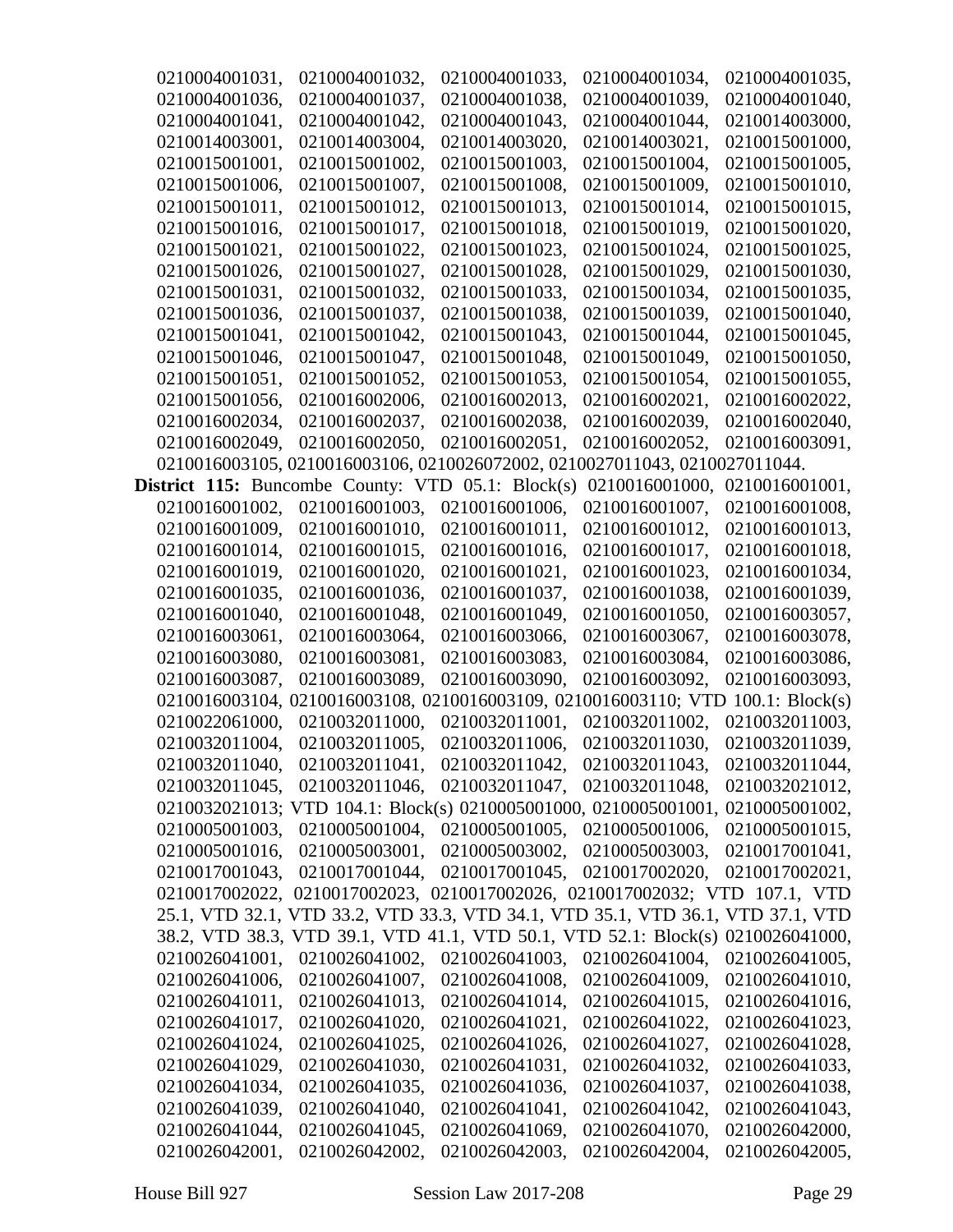| 0210026042006, | 0210026042007,                                                                  | 0210026042008, | 0210026042009,                | 0210026042010, |
|----------------|---------------------------------------------------------------------------------|----------------|-------------------------------|----------------|
| 0210026042011, | 0210026042012,                                                                  | 0210026042013, | 0210026042014,                | 0210026042015. |
| 0210026042016, | 0210026042017,                                                                  | 0210026042018, | 0210026042019,                | 0210026042020, |
| 0210026042021, | 0210026042022,                                                                  | 0210026042023, | 0210026042026,                | 0210026043037, |
| 0210026043038; | VTD $57.1$ : Block(s)                                                           | 0210022061022. | 0210022061023,                | 0210032011036, |
| 0210032011049, | 0210032021007,                                                                  | 0210032021008, | 0210032021009,                | 0210032021010, |
| 0210032021011, | 0210032021014,                                                                  | 0210032021015, | 0210032021016,                | 0210032021017, |
| 0210032021018. | 0210032021019,                                                                  | 0210032021020, | 0210032021021.                | 0210032021024, |
|                | 0210032021025, 0210032021026, 0210032021028, 0210032023010; VTD 58.1, VTD 59.1, |                |                               |                |
|                | VTD 60.2: Block(s) 0210032031013, 0210032033002, 0210032033003,                 |                |                               | 0210032033004, |
| 0210032033005, | 0210032033006,                                                                  | 0210032033007, | 0210032033008,                | 0210032033009, |
| 0210032033010, | 0210032033011,                                                                  | 0210032033012, | 0210032033013,                | 0210032033014, |
| 0210032033015, | 0210032033016,                                                                  | 0210032033017, | 0210032033018,                | 0210032033019, |
| 0210032033020, | 0210032033021,                                                                  | 0210032033022, | 0210032033023,                | 0210032033024, |
| 0210032033025. | 0210032033026,                                                                  | 0210032033029, | 0210032033030,                | 0210032033031, |
|                | 0210032033032, 0210032033033, 0210032033034, 0210032033035; VTD 61.1, VTD 62.1, |                |                               |                |
|                | VTD 64.1: Block(s) 0210030022036, 0210030022037, 0210030022038,                 |                |                               | 0210030022039, |
| 0210030022040, | 0210030022041,                                                                  | 0210030022042, | 0210030022043,                | 0210030022044, |
| 0210030022045, | 0210030022046,                                                                  | 0210030023005, | 0210030023006,                | 0210030023007. |
| 0210030023008, | 0210030023009,                                                                  | 0210030023010, | 0210030023011,                | 0210030023012, |
| 0210030023013, | 0210030023014,                                                                  | 0210030023015, | 0210030023016,                | 0210030023017, |
| 0210030023018, | 0210030023019,                                                                  | 0210030023020, | 0210030023022,                | 0210030023023, |
| 0210030023024, | 0210030023025,                                                                  | 0210030023026, | 0210030023027,                | 0210030023028, |
| 0210030023029, | 0210030023030,                                                                  | 0210030023031, | 0210030023032,                | 0210030023033, |
| 0210030023034, | 0210030023035,                                                                  | 0210030024000, | 0210030024001,                | 0210030024002, |
| 0210030024007, | 0210030024008,                                                                  | 0210030024009, | 0210030024010,                | 0210030024011, |
| 0210030024012, | 0210030024013,                                                                  | 0210030024014, | 0210030024015,                | 0210030024016, |
| 0210030024017, | 0210030024018,                                                                  | 0210030024019, | 0210030024020,                | 0210030024021, |
| 0210030024022, | 0210030024023.                                                                  | 0210030024027, | 0210030024028,                | 0210030024029, |
|                | 0210030024030, 0210030024031, 0210030024033, 0210030024034, 0210030024035; VTD  |                |                               |                |
|                | 65.1, VTD 67.1, VTD 70.1: Block(s) 0210016003025, 0210016003026, 0210016003027, |                |                               |                |
| 0210016003028, | 0210016003035,                                                                  | 0210016003036, | 0210016003037,                | 0210016003038, |
| 0210016003039, | 0210016003041, 0210016003042,                                                   |                | 0210016003043, 0210016003044, |                |
| 0210016003068, | 0210016003069,                                                                  | 0210016003070, | 0210016003085,                | 0210016003088, |
| 0210016003094, | 0210016003095,                                                                  | 0210016003096, | 0210016003097,                | 0210016003098, |
| 0210016003099, | 0210016003100,                                                                  | 0210016003101, | 0210016003102,                | 0210016004009, |
| 0210016004025, | 0210016004026,                                                                  | 0210016004027, | 0210016004031,                | 0210027011021, |
| 0210027011022, | 0210027011023,                                                                  | 0210027011024, | 0210027011025,                | 0210027011029, |
| 0210027011030, | 0210027011031,                                                                  | 0210027011032, | 0210027011033,                | 0210027011034, |
| 0210027011035, | 0210027011036,                                                                  | 0210027011037, | 0210027011038,                | 0210027011039, |
|                | 0210027011040, 0210027011041, 0210027011042; VTD 71.1.                          |                |                               |                |
|                | District 116: Buncombe County: VTD 101.1, VTD                                   |                | $102.1$ : Block(s)            | 0210022051007, |
| 0210022051008, | 0210022052000,                                                                  | 0210022052001, | 0210022052002,                | 0210022052010, |
| 0210022052011. | 0210022052012,                                                                  | 0210022052013, | 0210022052015,                | 0210022052017, |
| 0210022052018, | 0210022052019,                                                                  | 0210022052020, | 0210022052021,                | 0210022052022, |
| 0210022052023, | 0210022052024,                                                                  | 0210022052025, | 0210022052026,                | 0210022052027, |
| 0210022052028, | 0210022052029,                                                                  | 0210022052030, | 0210022052031,                | 0210022052032, |
| 0210022052037, | 0210022052038,                                                                  | 0210022052039, | 0210022052040,                | 0210022052041, |
| 0210022052042, | 0210022052043,                                                                  | 0210022052044, | 0210022052045,                | 0210022052047, |
| 0210022053000, | 0210022053001,                                                                  | 0210022053002, | 0210022053003,                | 0210022053004, |
| 0210022053005, | 0210022053006,                                                                  | 0210022053007, | 0210022053008,                | 0210022053009, |
|                |                                                                                 |                |                               |                |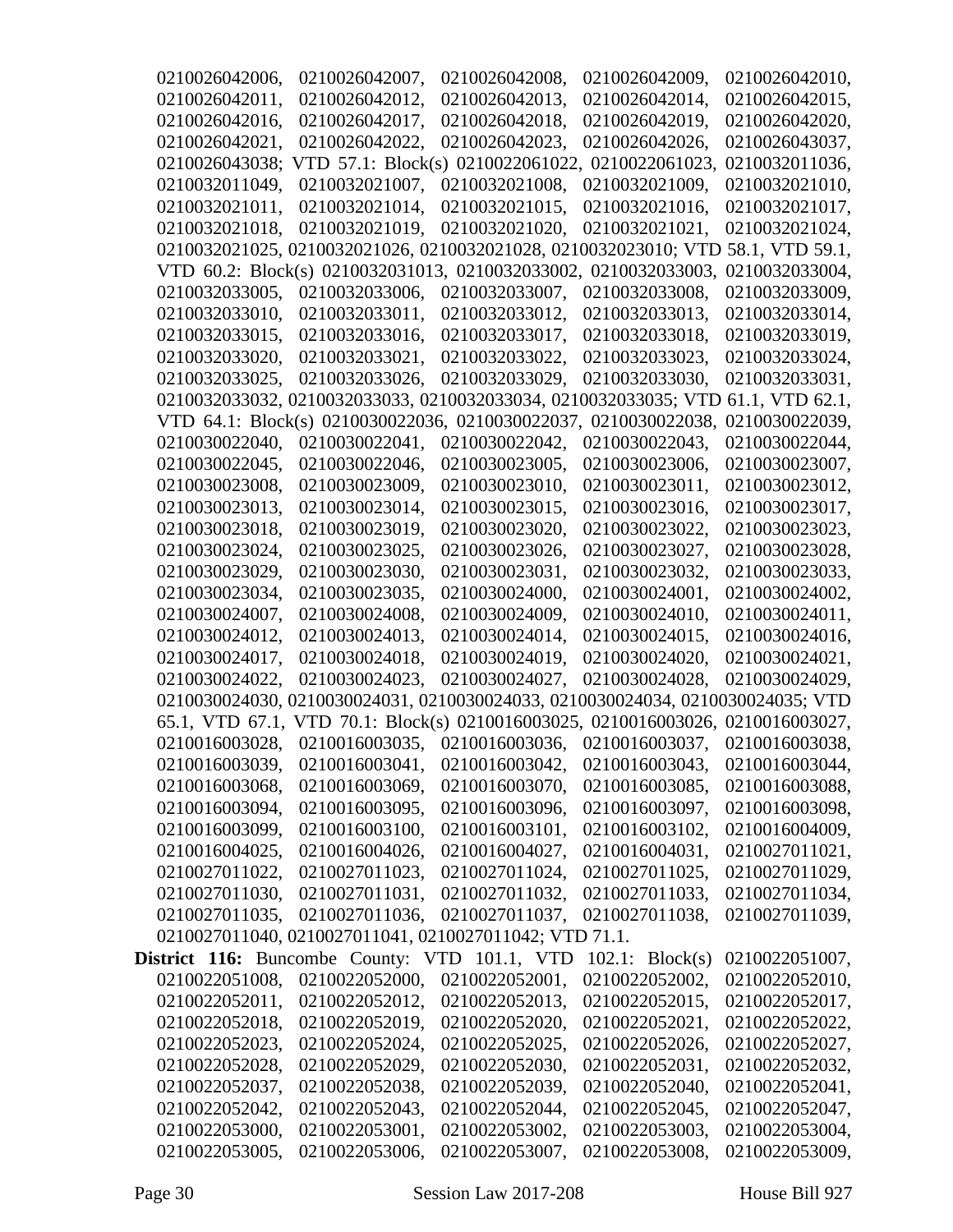| 0210022053010,    | 0210022053011,                                                                  | 0210022053012,                | 0210022053013.                                 | 0210022053014.  |
|-------------------|---------------------------------------------------------------------------------|-------------------------------|------------------------------------------------|-----------------|
| 0210022053015,    | 0210022053016,                                                                  | 0210022053017,                | 0210022053018,                                 | 0210022053019,  |
| 0210022053020,    | 0210022053021,                                                                  | 0210022053022,                | 0210022053023,                                 | 0210022062000,  |
| 0210022062001,    | 0210022062002,                                                                  | 0210022062003,                | 0210022062004,                                 | 0210022062005,  |
| 0210022062006,    | 0210022062007,                                                                  | 0210022062008,                | 0210022062009,                                 | 0210022062010,  |
| 0210022062011,    | 0210022062012,                                                                  | 0210022062013,                | 0210022062014,                                 | 0210022062015,  |
| 0210022062016,    | 0210022062017,                                                                  | 0210022062018,                | 0210022062019,                                 | 0210022062020,  |
| 0210022062021,    | 0210022062022, 02                                                               |                               | 10022062023, 0210022062024, 0210022062025; VTD |                 |
| 19.1: Block(s)    | 0210022042027,                                                                  | 0210022043000,                | 0210022043001,                                 | 0210022043008,  |
| 0210022043009,    | 0210022043010,                                                                  | 0210022043023,                | 0210022043024,                                 | 0210022043025,  |
| 0210022043030,    | 0210022043031, 02                                                               |                               | 10022043032, 0210022043033, 0210022044016; VTD |                 |
| $24.1$ : Block(s) | 0210023021000,                                                                  | 0210023021016,                | 0210023021017,                                 | 0210023021036,  |
| 0210023024009,    | 0210023024010,                                                                  | 0210023024011,                | 0210023024017,                                 | 0210023024018,  |
| 0210023024019,    | 0210023024020,                                                                  | 0210023024021,                | 0210023024043,                                 | 0210023024044,  |
| 0210023024045,    | 0210023024046,                                                                  | 0210023024047,                | 0210023024048,                                 | 0210023024049,  |
| 0210023024050,    | 0210023024051,                                                                  | 0210023024052,                | 0210023024056,                                 | 0210023024057,  |
| 0210023024058,    | 0210023024060,                                                                  | 0210025051018,                | 0210025051019.                                 | 0210025052002,  |
| 0210025052003,    | 0210025052015,                                                                  | 0210025052016,                | 0210025052017,                                 | 0210025052049.  |
| 0210025052050,    | 0210025052051,                                                                  | 0210025052052,                | 0210025052053,                                 | 0210025052054,  |
| 0210025052055,    | 0210025052067,                                                                  | 0210025061015,                | 0210025061020,                                 | 0210025061021,  |
| 0210025061024,    | 0210025061025,                                                                  | 0210025061026,                | 0210025061027,                                 | 0210025061030,  |
| 0210025061032,    | 0210025061033,                                                                  | 0210025061038.                | 0210025061039,                                 | 0210025061041,  |
|                   | 0210025061042, 0210025061043; V                                                 |                               | TD 30.1, VTD 31.1, VTD 44.1, VTD               | 45.1, VTD 46.1, |
| VTD 47.1, VTD     | 48.1, VTD 49.1, VTD 52.1: Block(s)                                              |                               | 0210026032005,                                 | 0210026041054,  |
| 0210026041055,    | 0210026041056,                                                                  | 0210026041057,                | 0210026041058,                                 | 0210026041059,  |
| 0210026041060,    | 0210026041061,                                                                  | 0210026041062,                | 0210026041063,                                 | 0210026041068,  |
| 0210026042024,    | 0210026042025,                                                                  | 0210026061010,                | 0210026062000,                                 | 0210026062001,  |
| 0210026062002,    | 0210026062003,                                                                  | 0210026062004,                | 0210026062005,                                 | 0210026062006,  |
| 0210026062007,    | 0210026062008,                                                                  | 0210026062009,                | 0210026062010,                                 | 0210026062011,  |
| 0210026062012,    | 0210026062013,                                                                  | 0210026062014,                | 0210026062015,                                 | 0210026062016,  |
|                   | 0210026062017,0210026062019,                                                    | 0210026062020;                | VTD 53.1, VTD                                  | 55.1, VTD 57.1: |
| Block(s)          | 0210022061024,                                                                  | 0210022061025,                | 0210022061026,                                 | 0210022061027,  |
| 0210022061028,    | 0210022061029,                                                                  | 0210022061030,                | 0210022061031,                                 | 0210022061032,  |
| 0210032023011,    | 0210032023012,                                                                  | 0210032023013,                | 0210032023014,                                 | 0210032023015,  |
| 0210032023016,    | 0210032023017,                                                                  | 0210032023018,                | 0210032023019,                                 | 0210032023020,  |
| 0210032023021,    |                                                                                 | 0210032023022, 0210032023023, | 0210032023024,                                 | 0210032023025,  |
| 0210032023026,    | 0210032023027,                                                                  | 0210032023028,                | 0210032023029,                                 | 0210032023030,  |
|                   | 0210032023042, 0210032023046, 0210032023047, 0210032023048; VTD 63.1, VTD 68.1, |                               |                                                |                 |
| VTD 69.1.         |                                                                                 |                               |                                                |                 |
|                   | strict 117: Henderson County: VTD BC, VTD BK, VTD CC, VTD ED, VTD FL, VTD GM.   |                               |                                                |                 |

- District 117 VTD HC, VTD HV-1, VTD HV-2, VTD HV-3, VTD LJ, VTD LP, VTD MG, VTD NB, VTD NE, VTD NM, VTD NW, VTD PR, VTD PV, VTD RG, VTD SB, VTD SE, VTD SM, VTD SW.
- **District 118:** Haywood County: VTD BC, VTD BE-1, VTD BE-2, VTD BE-3, VTD BE-4, VTD BE56, VTD BE-7, VTD CE, VTD CL-N, VTD CL-S, VTD CR, VTD EF, VTD FC-1, VTD FC-2, VTD IH: Block(s) 0879201013038, 0879201013039, 0879201013058, 0879201013076, 0879206002037, 0879206002041, 0879206002101, 0879206002102, 0879206002103, 0879206002104, 0879206002105, 0879206002112, 0879206002113, 0879206002114, 0879206002115, 0879206002116, 0879206002117, 0879206002118, 0879206002131, 0879207001000, 0879207001001, 0879207001002, 0879207001003, 0879207001004, 0879207001005, 0879207001006, 0879207001007, 0879207001008,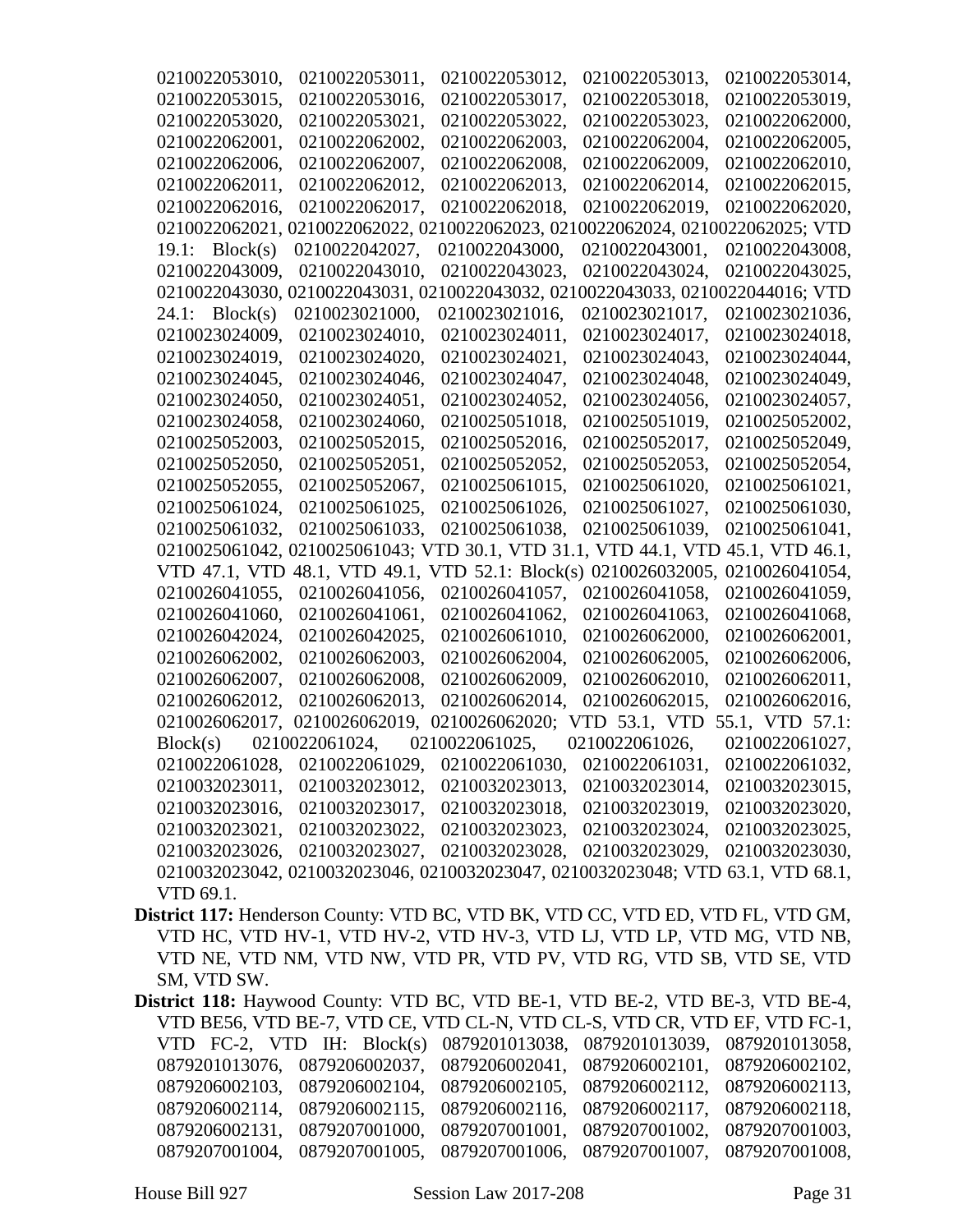| 0879207001009, | 0879207001010, | 0879207001011, | 0879207001012, | 0879207001013, |
|----------------|----------------|----------------|----------------|----------------|
| 0879207001014, | 0879207001015. | 0879207001016, | 0879207001017, | 0879207001018. |
| 0879207001019, | 0879207001020, | 0879207001021, | 0879207001022, | 0879207001023, |
| 0879207001024, | 0879207001025, | 0879207001026, | 0879207001027, | 0879207001028, |
| 0879207001029, | 0879207001030, | 0879207001031, | 0879207001032, | 0879207001033, |
| 0879207001034, | 0879207001035, | 0879207001036, | 0879207001037, | 0879207001038, |
| 0879207001039, | 0879207001040, | 0879207001041, | 0879207001042, | 0879207001043, |
| 0879207001044, | 0879207001045. | 0879207001046, | 0879207001047. | 0879207001048, |
| 0879207001049, | 0879207001050, | 0879207001051, | 0879207001052, | 0879207001053, |
| 0879207001054, | 0879207001055, | 0879207001056, | 0879207001057, | 0879207001058, |
| 0879207001059, | 0879207001060, | 0879207001061, | 0879207001062, | 0879207001063, |
| 0879207001064, | 0879207001065, | 0879207001066, | 0879207001067, | 0879207001068, |
| 0879207001069, | 0879207001070, | 0879207001071, | 0879207001072, | 0879207001073, |
| 0879207001074, | 0879207001075, | 0879207001076, | 0879207001077, | 0879207001078, |
| 0879207001079, | 0879207001080, | 0879207001081, | 0879207001082, | 0879207001083, |
| 0879207001084, | 0879207001085, | 0879207001086, | 0879207001087, | 0879207001088, |
| 0879207001089, | 0879207001090, | 0879207001091, | 0879207001092, | 0879207001093, |
| 0879207001094, | 0879207001095, | 0879207002000, | 0879207002001, | 0879207002002. |
| 0879207002003, | 0879207002004, | 0879207002005, | 0879207002006, | 0879207002007, |
| 0879207002008, | 0879207002009, | 0879207002010, | 0879207002011, | 0879207002012, |
| 0879207002013, | 0879207002014, | 0879207002015, | 0879207002016, | 0879207002017, |
| 0879207002018, | 0879207002019, | 0879207002020, | 0879207002021, | 0879207002022, |
| 0879207002023, | 0879207002024, | 0879207002025, | 0879207002026, | 0879207002027, |
| 0879207002028, | 0879207002029, | 0879207002030, | 0879207002031, | 0879207002032, |
| 0879207002033, | 0879207002034, | 0879207002035, | 0879207002036, | 0879207002037, |
| 0879207002038, | 0879207002039, | 0879207002040, | 0879207002041, | 0879207002042, |
| 0879207002043, | 0879207002044, | 0879207002045, | 0879207002046, | 0879207002047, |
| 0879207002048, | 0879207002049, | 0879207002050, | 0879207002051, | 0879207002052, |
| 0879207002053, | 0879207002054, | 0879207002055, | 0879207002056, | 0879207002057, |
| 0879207002058, | 0879207002059, | 0879207002060, | 0879207002061, | 0879207002062, |
| 0879207002063, | 0879207002064, | 0879207002065, | 0879207002066, | 0879207002067, |
| 0879207002068, | 0879207002069, | 0879207002070, | 0879207002071, | 0879207002072, |
| 0879207002073, | 0879207002074, | 0879207002075, | 0879207002076, | 0879207002077, |
| 0879207002078, | 0879207002079, | 0879207002080, | 0879207002081, | 0879207002082, |
| 0879207002083, | 0879207002084, | 0879207002085, | 0879207002086, | 0879207002087, |
| 0879207002088, | 0879207002089, | 0879207002090, | 0879207002091, | 0879207002092, |
| 0879207002093, | 0879207002094, | 0879207002095, | 0879207002096, | 0879207002097, |
| 0879207002098, | 0879207002099, | 0879207002100, | 0879207002101, | 0879207002102, |
| 0879207002103, | 0879207002104, | 0879207002105, | 0879207002106, | 0879207002107, |
| 0879207002108, | 0879207002109, | 0879207002110, | 0879207002111, | 0879207002112, |
| 0879207002113, | 0879207002114, | 0879207002115, | 0879207002116, | 0879207002117, |
| 0879207002118, | 0879207002119, | 0879207002120, | 0879207002121, | 0879207002122, |
| 0879207002123, | 0879207002124, | 0879207002125, | 0879207002126, | 0879207002127, |
| 0879207002128, | 0879207002129, | 0879207002130, | 0879207002131, | 0879207002132, |
| 0879207002133, | 0879207002134, | 0879207002135, | 0879207002136, | 0879207002137, |
| 0879207002138, | 0879207002139, | 0879207002140, | 0879207002141, | 0879207002142, |
| 0879207002143, | 0879207002144, | 0879207002145, | 0879207002146, | 0879207002147, |
| 0879207002148, | 0879207002149, | 0879207002150, | 0879207002151, | 0879207002152, |
| 0879207002153, | 0879207002154, | 0879207002155, | 0879207002156, | 0879207002157, |
| 0879207002158, | 0879207002159, | 0879207002160, | 0879207002161, | 0879207002162, |
| 0879207002163, | 0879207002164, | 0879207002165, | 0879207002166, | 0879207002167, |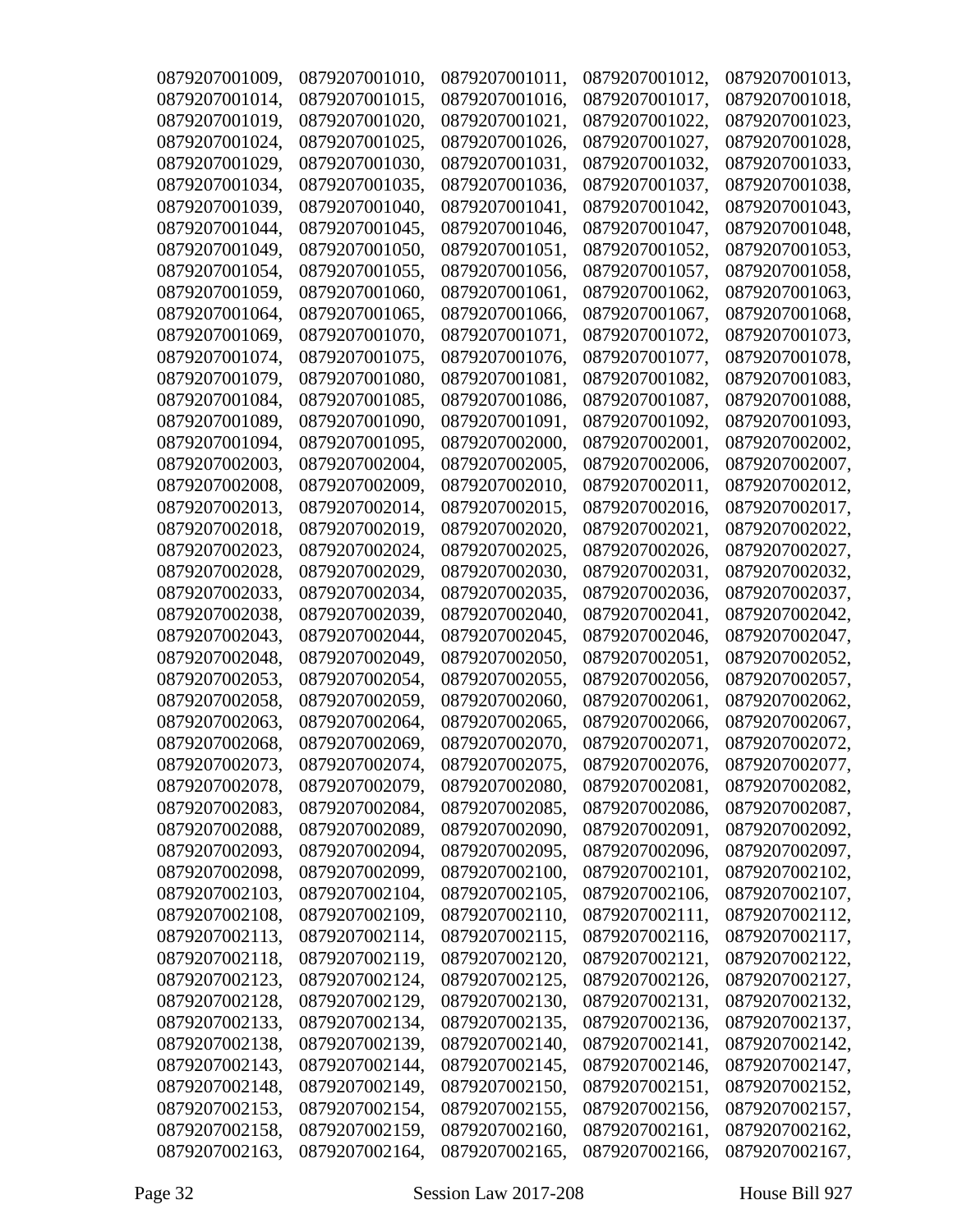| 0879207002168,                                                                | 0879207002169,                                                              | 0879207002170, | 0879207002171,                               | 0879207002172. |
|-------------------------------------------------------------------------------|-----------------------------------------------------------------------------|----------------|----------------------------------------------|----------------|
| 0879207002173,                                                                | 0879207002174,                                                              | 0879207002175, | 0879207002176,                               | 0879207002177, |
| 0879207002178,                                                                | 0879207002179,                                                              | 0879207002180, | 0879207002181,                               | 0879207002182, |
| 0879207002183,                                                                | 0879207002186,                                                              | 0879207002187, | 0879207002188,                               | 0879207002189, |
| 0879207002190,                                                                | 0879207002191,                                                              | 0879207002192, | 0879207002193,                               | 0879207002194, |
| 0879207002195,                                                                | 0879207002196,                                                              | 0879207002197, | 0879207002198,                               | 0879207002199, |
| 0879207002200,                                                                | 0879207002201,                                                              | 0879207002202, | 0879207002203,                               | 0879207002204, |
| 0879207002205,                                                                | 0879207002206,                                                              | 0879207002207, | 0879207002208,                               | 0879207002209, |
| 0879207002210,                                                                | 0879207002211,                                                              | 0879207002212, | 0879207002213,                               | 0879207002214, |
| 0879207002215,                                                                | 0879207003000,                                                              | 0879207003001, | 0879207003002,                               | 0879207003003, |
| 0879207003004,                                                                | 0879207003005,                                                              | 0879207003006, | 0879207003007,                               | 0879207003008, |
| 0879207003009,                                                                | 0879207003010,                                                              | 0879207003011, | 0879207003012,                               | 0879207003013, |
| 0879207003014,                                                                | 0879207003015,                                                              | 0879207003016, | 0879207003017,                               | 0879207003018, |
| 0879207003019,                                                                | 0879207003020,                                                              | 0879207003021, | 0879207003022,                               | 0879207003023, |
| 0879207003024,                                                                | 0879207003025,                                                              | 0879207003026, | 0879207003027,                               | 0879207003028, |
| 0879207003029,                                                                | 0879207003030,                                                              | 0879207003031, | 0879207003032,                               | 0879207003033, |
| 0879207003034,                                                                | 0879207003035,                                                              | 0879207003036, | 0879207003037,                               | 0879207003038, |
| 0879207003039,                                                                | 0879207003040,                                                              | 0879207003041, | 0879207003043,                               | 0879207003044, |
| 0879207003045,                                                                | 0879207003046,                                                              | 0879207003047, | 0879207003048,                               | 0879207003049, |
| 0879207003050,                                                                | 0879207003051,                                                              | 0879207003052, | 0879207003053,                               | 0879207003054, |
| 0879207003055,                                                                | 0879207003056,                                                              | 0879207003057, | 0879207003058,                               | 0879207003059, |
| 0879207003060,                                                                | 0879207003061,                                                              | 0879207003062, | 0879207003063,                               | 0879207003064, |
| 0879207003066,                                                                | 0879207003067,                                                              | 0879207003068, | 0879207003069,                               | 0879207003070, |
| 0879207003071,                                                                | 0879207003072,                                                              | 0879207003073, | 0879207003074,                               | 0879207003075, |
| 0879207003076,                                                                | 0879207003077,                                                              | 0879207003078, | 0879207003079,                               | 0879207003080, |
| 0879207003081,                                                                | 0879207003082,                                                              | 0879207003083, | 0879207003084,                               | 0879207003085, |
| 0879207003086,                                                                | 0879207003087,                                                              | 0879207003088, | 0879207003089,                               | 0879207003090, |
| 0879207003091,                                                                | 0879207003092,                                                              | 0879207003093, | 0879207003094,                               | 0879207003095, |
| 0879207003096,                                                                | 0879207003097,                                                              | 0879207003098, | 0879207003099,                               | 0879207003100, |
| 0879207003101,                                                                | 0879207003102,                                                              | 0879207003103, | 0879207003104,                               | 0879207003105, |
| 0879207003106,                                                                | 0879207003107,                                                              | 0879207003108, | 0879207003109,                               | 0879207003110, |
| 0879207003111,                                                                | 0879207003112,                                                              | 0879207003113, | 0879207003114,                               | 0879207003115, |
| 0879207003116,                                                                | 0879207003117, 0879207003118, 0879207003119, 0879207003120,                 |                |                                              |                |
|                                                                               | 0879207003121, 0879207003122,                                               |                | 0879207003123, 0879207003124, 0879207003125, |                |
|                                                                               | 0879207003126, 0879207003127, 0879208001046; VTD JC, VTD P, VTD PC, VTD WO; |                |                                              |                |
| Madison County, Yancey County.                                                |                                                                             |                |                                              |                |
| <b>District 119:</b> Haywood County: VTD AC, VTD HA, VTD ID, VTD IH: Block(s) |                                                                             |                |                                              |                |
| 0879206002084,                                                                | 0879206002085,                                                              | 0879206002086, | 0879206002087,                               | 0879206002088, |
| 0879206002089,                                                                | 0879206002090,                                                              | 0879206002091, | 0879206002092,                               | 0879206002093, |
| 0879206002094,                                                                | 0879206002095,                                                              | 0879206002096, | 0879206002097,                               | 0879206002098, |
| 0879206002100,                                                                | 0879206002109,                                                              | 0879206002110, | 0879206002111,                               | 0879206002119, |
| 0879206002120,                                                                | 0879206002121,                                                              | 0879206002122, | 0879206002123,                               | 0879206002124, |
| 0879206002136,                                                                | 0879206003011,                                                              | 0879206003012, | 0879206003015,                               | 0879206003016, |
| 0879206003017,                                                                | 0879206003018,                                                              | 0879206003019, | 0879206003020,                               | 0879206003021, |
| 0879206003022,                                                                | 0879206003048,                                                              | 0879206003049, | 0879206003050,                               | 0879206003051, |
| 0879206003052,                                                                | 0879206003053,                                                              | 0879206003054, | 0879206003055,                               | 0879206003056, |
| 0879206003057,                                                                | 0879206003058,                                                              | 0879206003059, | 0879206003060,                               | 0879206003061, |
| 0879206003062,                                                                | 0879206003063,                                                              | 0879206003064, | 0879206003065,                               | 0879206003066, |
| 0879206003097,                                                                | 0879206003100,                                                              | 0879206003101, | 0879208001034,                               | 0879208001036, |
|                                                                               | 0879208001037, 0879208001038; VTD LJ, VTD SA, VTD WC, VTD WE, VTD WS-1,     |                |                                              |                |
|                                                                               | VTD WS-2, VTD WW; Jackson County, Swain County.                             |                |                                              |                |